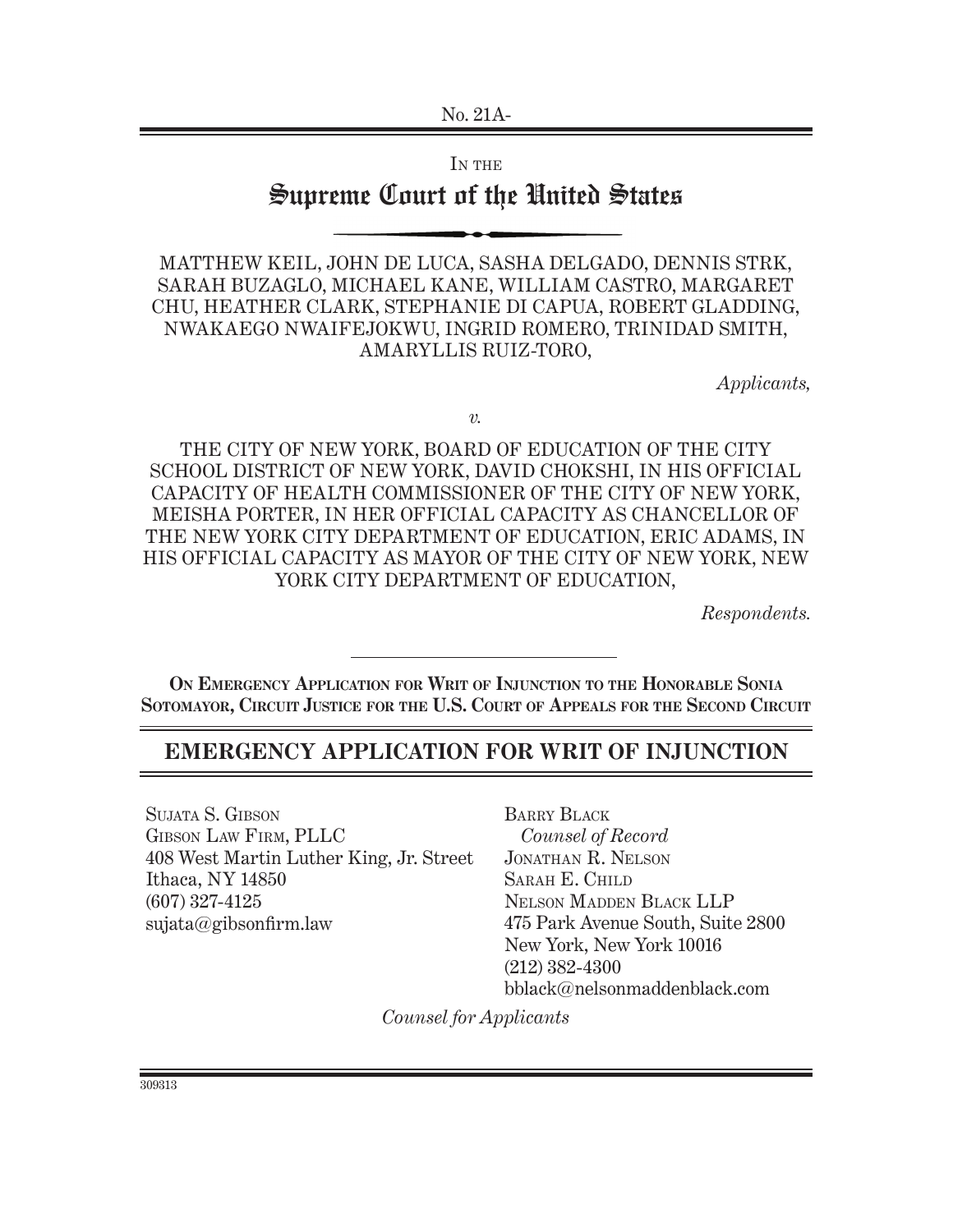#### **QUESTIONS PRESENTED**

On November 28, 2021, a merits panel of the Second Circuit Court of Appeals ("First Merits Panel") held that the New York City Department of Education ("DOE") likely violated the First Amendment by implementing a new vaccine mandate through a facially discriminatory religious exemption policy ("Accommodation Policy"). Thousands of employees were suspended pursuant to this policy. Rather than issue an order reinstating them, the First Merits Panel granted Respondents' request for two weeks to provide "fresh consideration" at least to the applications of the named parties, after which they promised to reinstate applicants who met statutory standards for religious accommodation with back pay. Plaintiffs-Applicants ("Applicants") objected, asserting that the proposal was a thinly veiled attempt to whitewash the acknowledged religious discrimination, noting, among other concerns, that it did nothing to cure Respondents' First Amendment violations, and that the "fresh consideration" was to be determined by Respondents' own attorneys, who represent them in this litigation and cannot be neutral. Indeed, all but one of the fourteen applicants were summarily denied again on remand, with no explanation other than "does not meet criteria." Now, despite the fact that the First Merits Panel held they are likely to succeed on the merits, Applicants shall be terminated as of February 14, 2022, unless they waive their right to continue this litigation or violate their sincere religious beliefs. The questions presented are:

- 1. Whether the "fresh consideration" afforded on remand rebuts Applicants' prima facie case of discrimination and forecloses further injunctive relief.
- 2. Whether the DOE's vaccine mandate violates the First Amendment.
- 3. Whether the lower courts erred in holding there is no irreparable harm where the state forces its employees to choose between their faith and their job.

i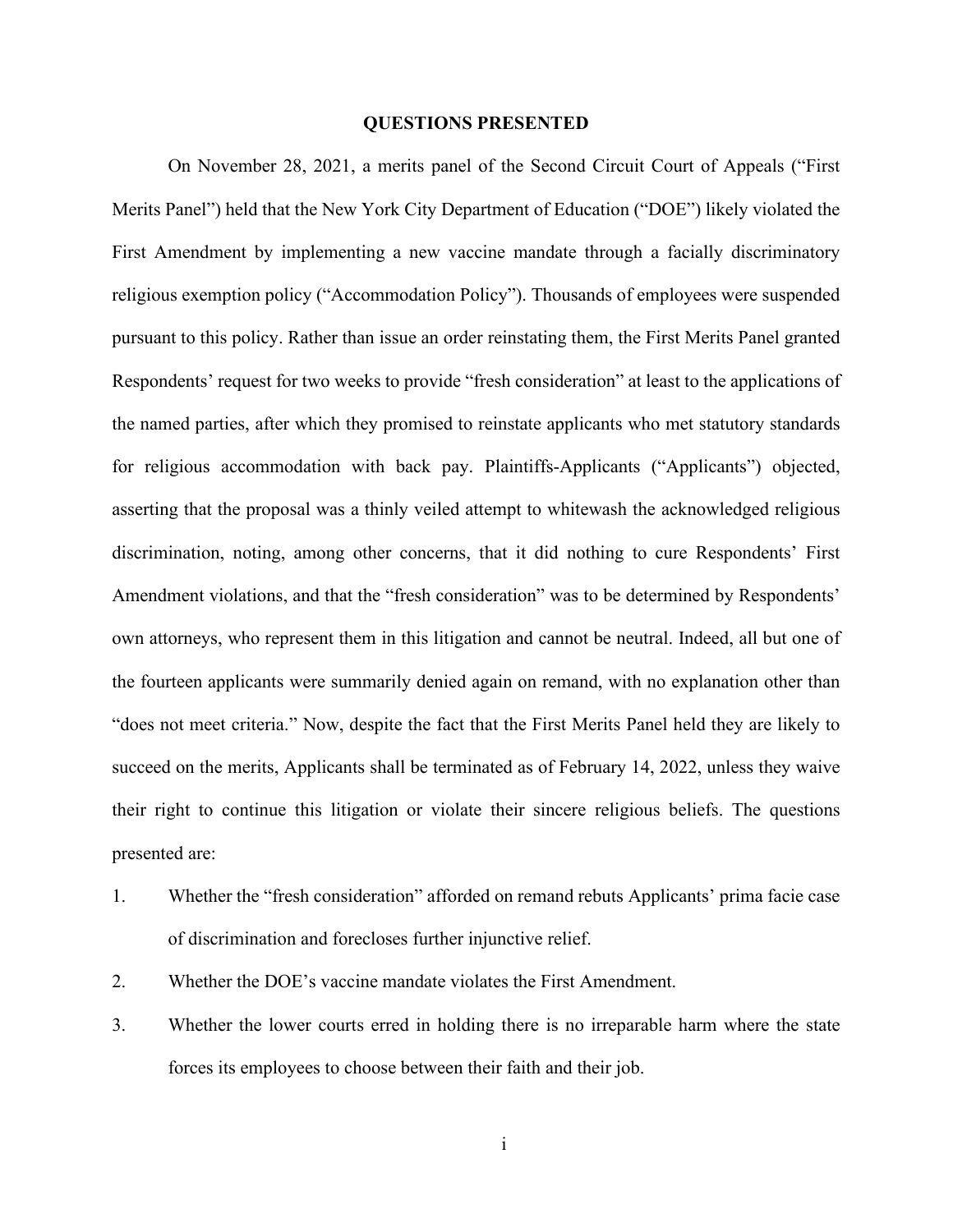#### **PARTIES TO THE PROCEEDING**

The Applicants (Plaintiffs-Appellants below), Matthew Keil, John De Luca, Sasha Delgado, Dennis Strk, Sarah Buzaglo, Michael Kane, William Castro, Margaret Chu, Heather Clark, Stephanie Di Capua, Robert Gladding, Nwakaego Nwaifejokwu, Ingrid Romero, Trinidad Smith and Amaryllis Ruiz-Toro, are employees of the New York City Department of Education.

The Respondents (Defendants-Appellees below) are the City of New York, Board of Education of the City School District of New York, David Chokshi, in his official capacity as Health Commissioner of the City of New York, Meisha Porter,<sup>[1](#page-2-0)</sup> in her official capacity as Chancellor of the New York City Department of Education, and Eric Adams, in his official capacity as Mayor of the City.

#### **LIST OF ALL PROCEEDINGS**

#### **In the U. S. Court of Appeals for the Second Circuit:**

- *Keil et al. v. City of New York, et al.*, No. 21-2711, orders entered November 15 and 28, 2021
- *Keil et al. v. City of New York, et al.*, No. 21-3043, order entered February 3, 2022
- *Kane et al. v. Bill de Blasio, et al.*, No. 21-2678, orders entered November 15 and 28, 2021
- *Kane et al. v. Bill de Blasio, et al.*, No. 21-3047, order entered February 3, 2022

### **In the U. S. District Court for the Southern District of New York:**

- *Keil et al. v. City of New York, et al.*, No. 21-cv-8773 (VEC), orders entered October 28 and December 14, 2021
- *Kane et al. v. Bill de Blasio, et al.*, No. 21-cv-7863 (VEC), orders entered October 5, October 12, and December 14, 2021

<span id="page-2-0"></span><sup>&</sup>lt;sup>1</sup> Ms. Porter has left her post and been replaced as Chancellor, but her successor has not yet been substituted for her below.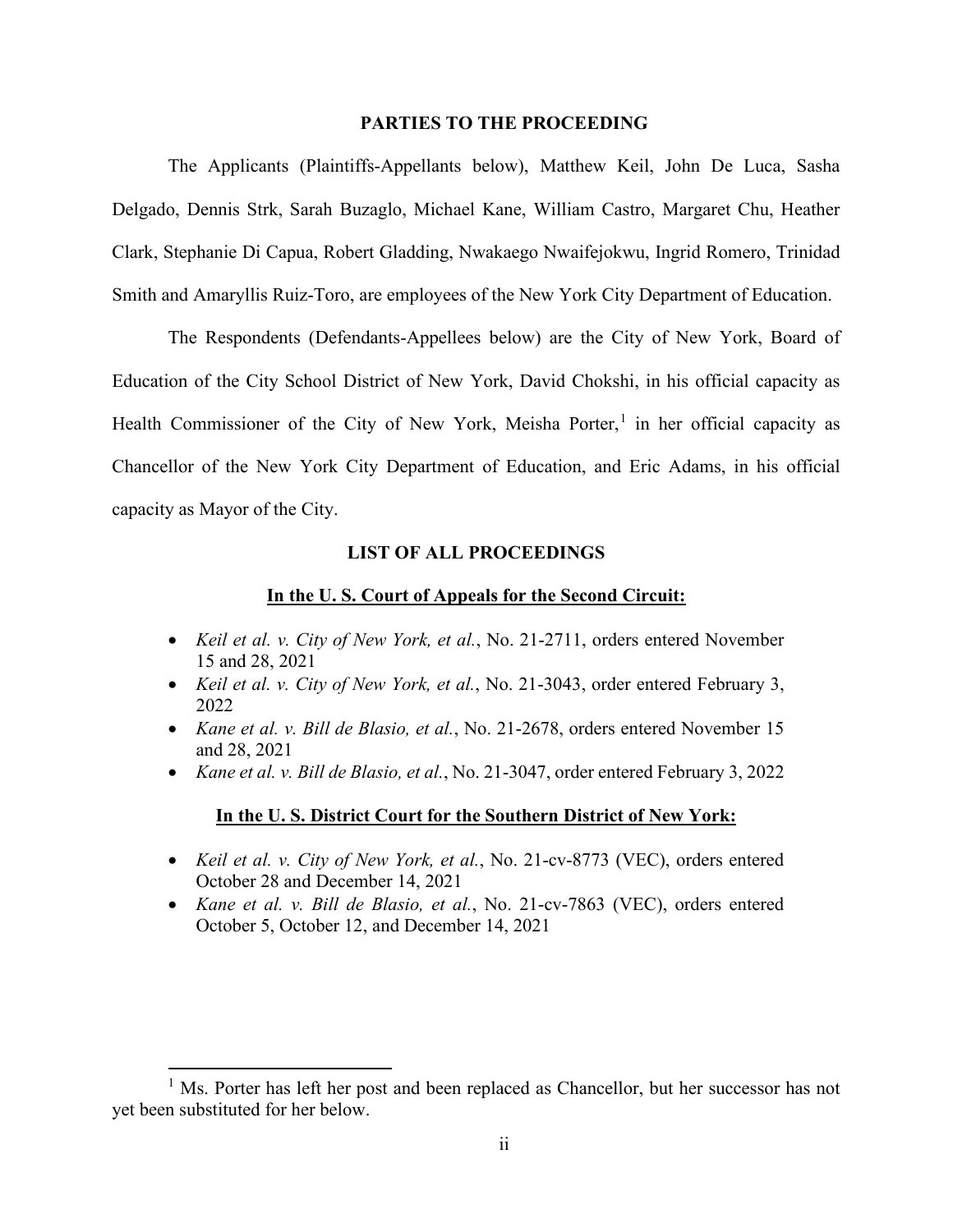#### <span id="page-3-1"></span>**DECISIONS BELOW**

The district court's order dated October 12, 2021 which denied the *Kane* plaintiffs' motion for a temporary restraining order or preliminary injunction is published at *Kane v. de Blasio*, 2021 U.S. Dist. LEXIS 210957 (S.D.N.Y. Oct. 12, 2021) and reprinted in Appendix ("App.") C. The district court's unreported order denying the *Kane* plaintiffs' motion for an injunction pending appeal is reprinted in App. Q. The district court's unreported order dated October 28, 2021, denying the *Keil* plaintiffs' motion for a temporary restraining order or preliminary injunction is reprinted in App. I. The district court's unreported order denying the *Keil* plaintiffs' motion for an injunction pending appeal is reprinted in App. R. The Second Circuit's decision, order and judgment granting in part the Applicants' motion for an injunction and remanding the case for additional administrative decision are published at *Kane v. de Blasio*, 2021 U.S. App. LEXIS 35102 (2d Cir. Nov. 28, 2021) and reprinted in Apps. L and M.

The district court's December 14, 2021 order on remand in both the *Kane* and *Keil* cases denying the motions of all applicants for an injunction pending appeal, is reported at *Kane v. de Blasio*, 2021 U.S. Dist. LEXIS 239124, \_\_ F. Supp. 3d \_\_\_, 2021 WL 5909134 (S.D.N.Y. Dec. 14, 2021) and reprinted in Apps. Q and R. The district court's unreported order denying the *Kane* and *Keil* plaintiffs' motion for an injunction pending appeal is reprinted in Apps. S and T. The Second Circuit's unpublished decision dated February 3, 2022, denying the Applicants' motion for an injunction pending appeal is reprinted in App. W.

#### <span id="page-3-3"></span><span id="page-3-2"></span><span id="page-3-0"></span>**JURISDICTION**

Applicants have a pending interlocutory appeal in the United States Court of Appeals for the Second Circuit, pursuant to 28 U.S.C. § 1292. This Court hasjurisdiction, pursuant to 28 U.S.C. § 1651.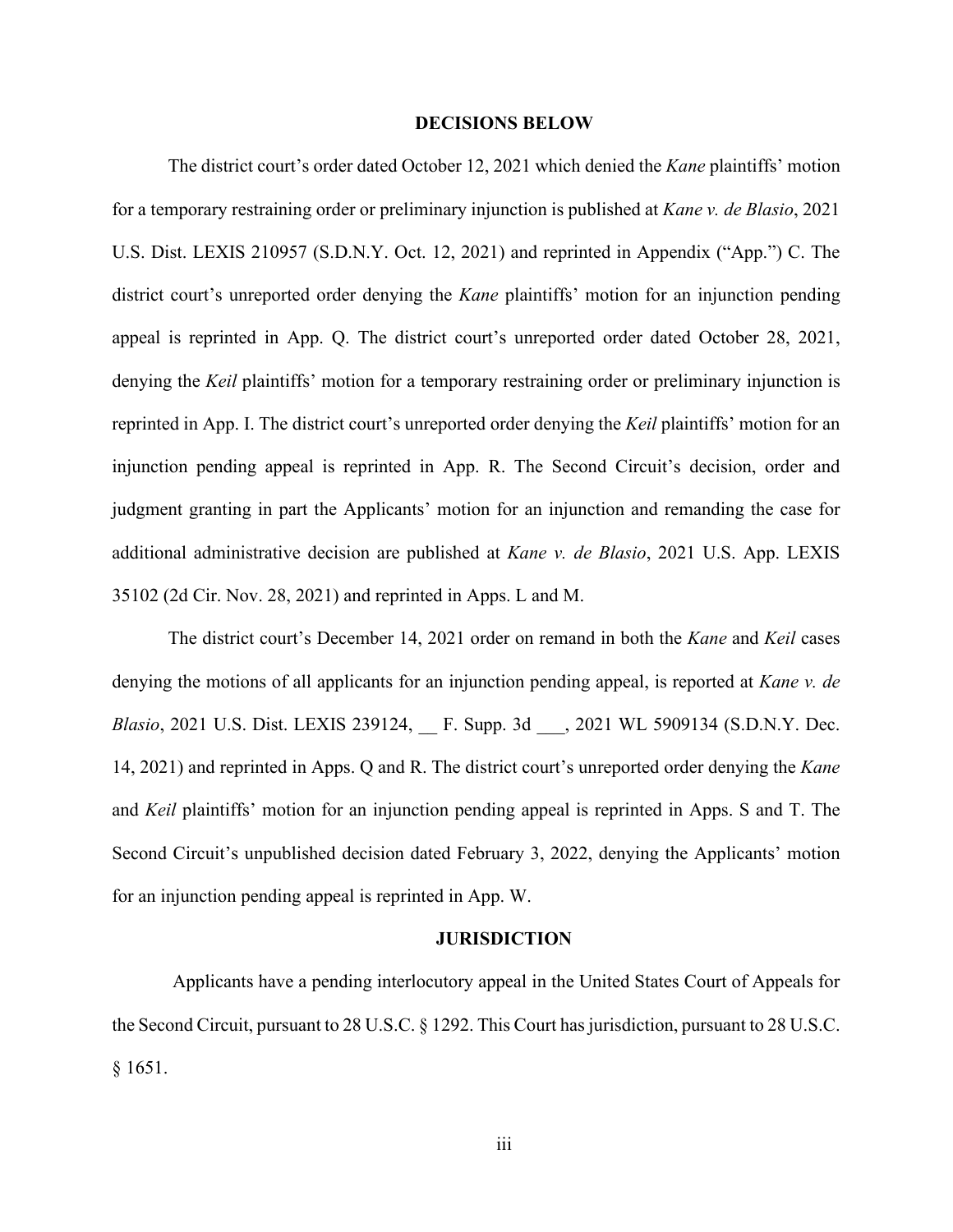|    | To the Honorable Sonia Sotomayor, as Circuit Justice for the United States                                                                                                             |
|----|----------------------------------------------------------------------------------------------------------------------------------------------------------------------------------------|
|    |                                                                                                                                                                                        |
|    |                                                                                                                                                                                        |
| I. | Applicants are likely to succeed on the merits because it is indisputably                                                                                                              |
| A. | It is indisputable that the DOE's religious exemption<br>policies violate the constitution and that the summary denials<br>provided after "fresh consideration" on remand cannot rebut |
|    | 1. When a state actor engages in religious accommodation<br>decisions pursuant to Title VII or any other discretionary                                                                 |
|    | 2. The fresh consideration process cannot survive strict<br>scrutiny or justify withholding further injunctive relief -<br>the burden to develop the record is on Respondents, not     |
|    | Under this Court's standards governing discrimination<br>a.<br>claims, the burden has shifted to the employer to rebut                                                                 |
|    | b. Governing statutes also place the burden on employers<br>to demonstrate that they cannot reasonably accommodate                                                                     |

## **TABLE OF CONTENTS**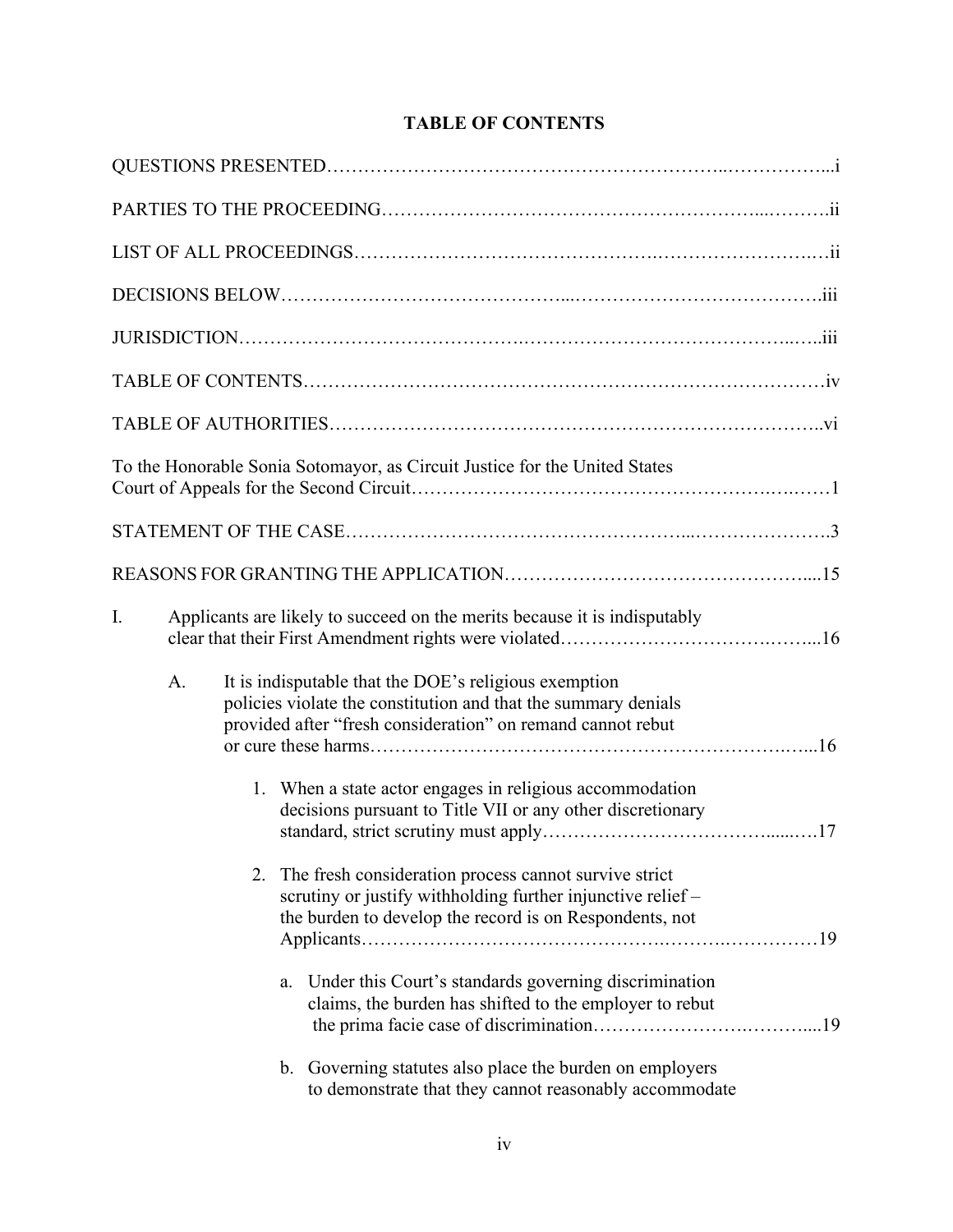|    |           | c. Counsel's post-hoc emailed "reasons" generated for litigation<br>purposes do not cure the Respondent's failure to demonstrate<br>a sufficient reason for denying accommodation22                                                                                                                                                                                  |  |
|----|-----------|----------------------------------------------------------------------------------------------------------------------------------------------------------------------------------------------------------------------------------------------------------------------------------------------------------------------------------------------------------------------|--|
|    |           | Respondents bear the burden of establishing that they are<br>d.                                                                                                                                                                                                                                                                                                      |  |
|    |           | 3. The lower courts' errors set a dangerous precedent27                                                                                                                                                                                                                                                                                                              |  |
|    | <b>B.</b> |                                                                                                                                                                                                                                                                                                                                                                      |  |
|    |           | 1.                                                                                                                                                                                                                                                                                                                                                                   |  |
|    |           | The Mandate is not neutral because the mayor<br>a.<br>admitted that the City intentionally targeted for disfavor<br>employees whose religious objection to vaccines were not<br>supported by the official doctrine of "well established religions"<br>and the DOE implemented the Mandate through a written<br>policy that requires discrimination against employees |  |
|    |           |                                                                                                                                                                                                                                                                                                                                                                      |  |
|    |           | (1)<br>The Mandate is not generally applicable;<br>it is one of fifty-four specifically applicable                                                                                                                                                                                                                                                                   |  |
|    |           | The Mandate is both overinclusive and<br>(2)                                                                                                                                                                                                                                                                                                                         |  |
|    | C.        | There is a reasonable probability that the Court will grant review41                                                                                                                                                                                                                                                                                                 |  |
| Π. |           | Absent a stay, Applicants and all those similarly situated will suffer                                                                                                                                                                                                                                                                                               |  |
| Ш. |           |                                                                                                                                                                                                                                                                                                                                                                      |  |
|    |           |                                                                                                                                                                                                                                                                                                                                                                      |  |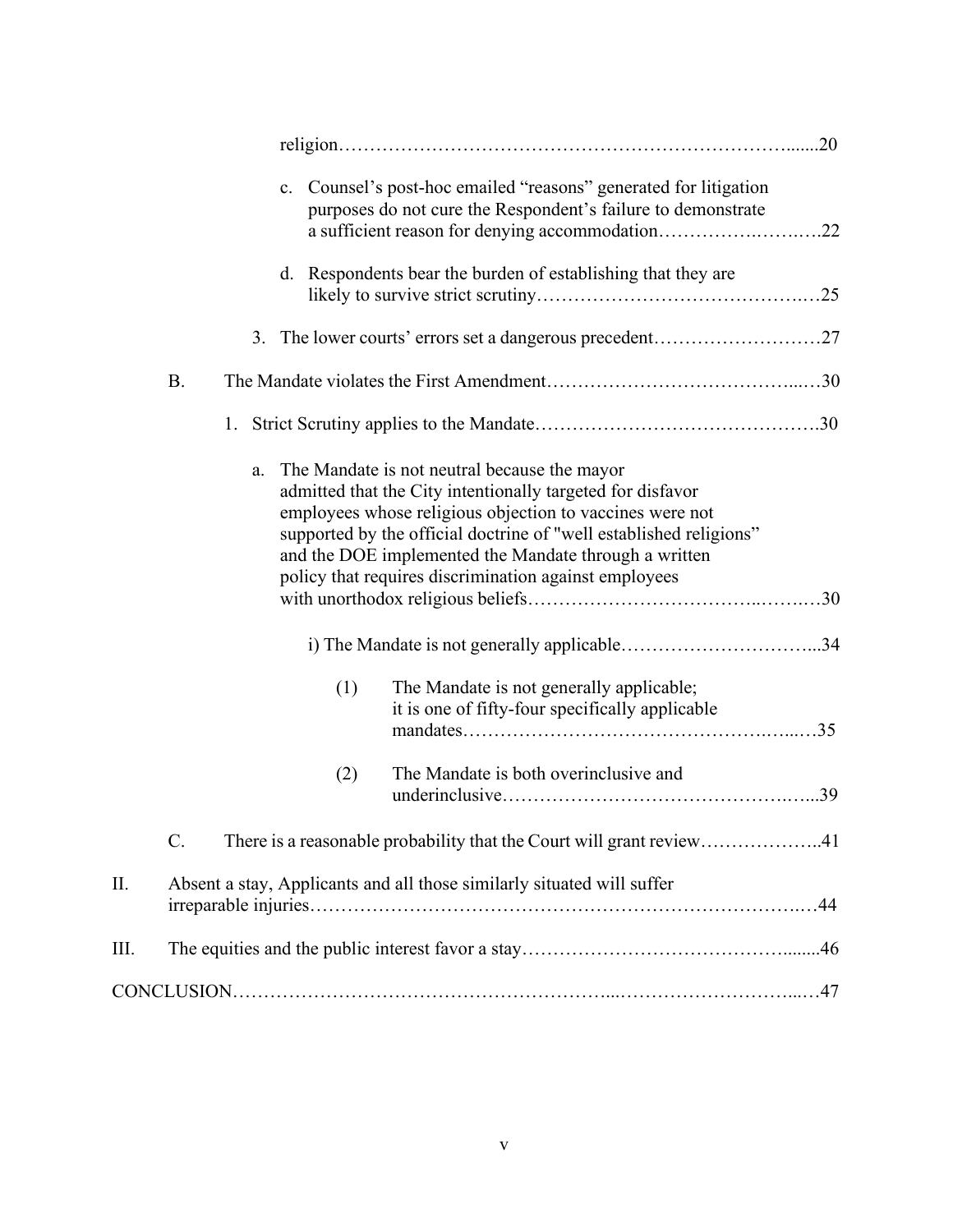## **TABLE OF AUTHORITIES**

## **Cases**

| Agudath Isr. v. Cuomo,                                                            |  |
|-----------------------------------------------------------------------------------|--|
|                                                                                   |  |
| Agudath Isr.,                                                                     |  |
| Ala. Ass'n of Realtors,                                                           |  |
| Ansonia Bd. of Educ. v. Philbrook,                                                |  |
| Back v. Hastings on Hudson Union Free Sch. Dist.,                                 |  |
| Bob Jones Univ. v. United States,                                                 |  |
| Braunfeld v. Brown,                                                               |  |
| Brown v. Polk Cnty.,                                                              |  |
| Buff. Forge Co. v. Ampco-Pitt. Corp.,                                             |  |
| Burwell v. Hobby Lobby Stores, Inc.,                                              |  |
| Cantwell v. Conn.,                                                                |  |
| Cantwell v. Conn.,                                                                |  |
| CBOCS W., Inc. v. Humphries,                                                      |  |
| Cent. Rabbinical Cong. of the U.S. v. N.Y. City Dep't of Health & Mental Hygiene, |  |
| Church of Lukumi Babalu Aye v. City of Hialeah,                                   |  |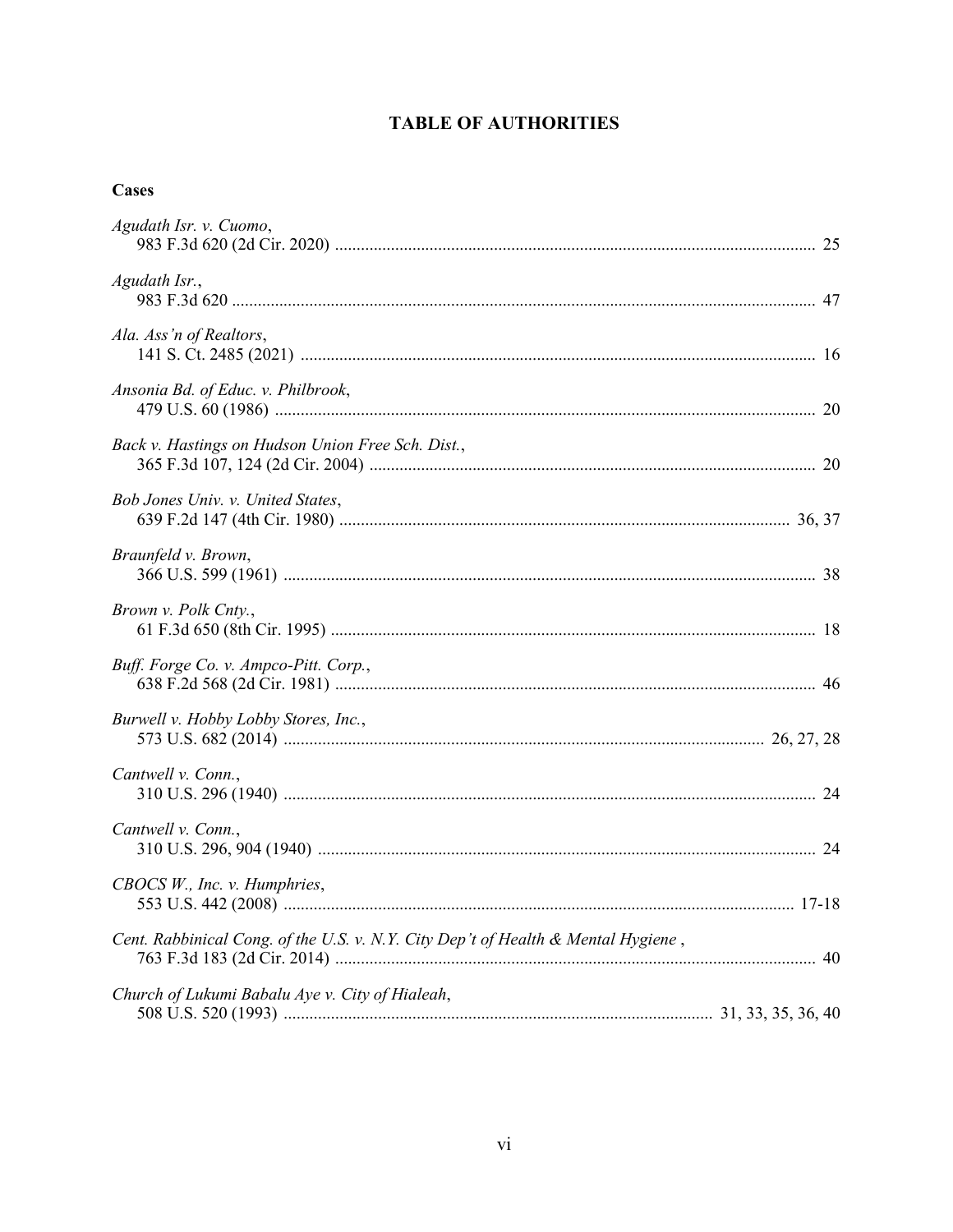| Davis v. Beason,                                                  |  |
|-------------------------------------------------------------------|--|
| Does v. Mills,                                                    |  |
| Elrod v. Burns,                                                   |  |
| <b>Employment Division v. Smith,</b>                              |  |
| Espinoza v. Mont. Dep't of Revenue,                               |  |
| Forsyth Cnty. v. Nationalist Movement,                            |  |
| Fulton v. City of Philadelphia,                                   |  |
| Gallagher v. N.Y. State Bd. of Elections,                         |  |
| Gillette v. United States,                                        |  |
| Jacobson v. Massachusetts,                                        |  |
| Jolly v. Coughlin,                                                |  |
| Kane v. de Blasio,                                                |  |
| Kane v. de Blasio,                                                |  |
| Ky. ex rel. Danville Christian Acad., Inc. v. Beshear,            |  |
| Larson v. Valente,                                                |  |
| Little Sisters of the Poor Home for the Aged, Denver v. Sebelius, |  |
| MacDonald v. Safir,                                               |  |
| Marsh v. Alabama,                                                 |  |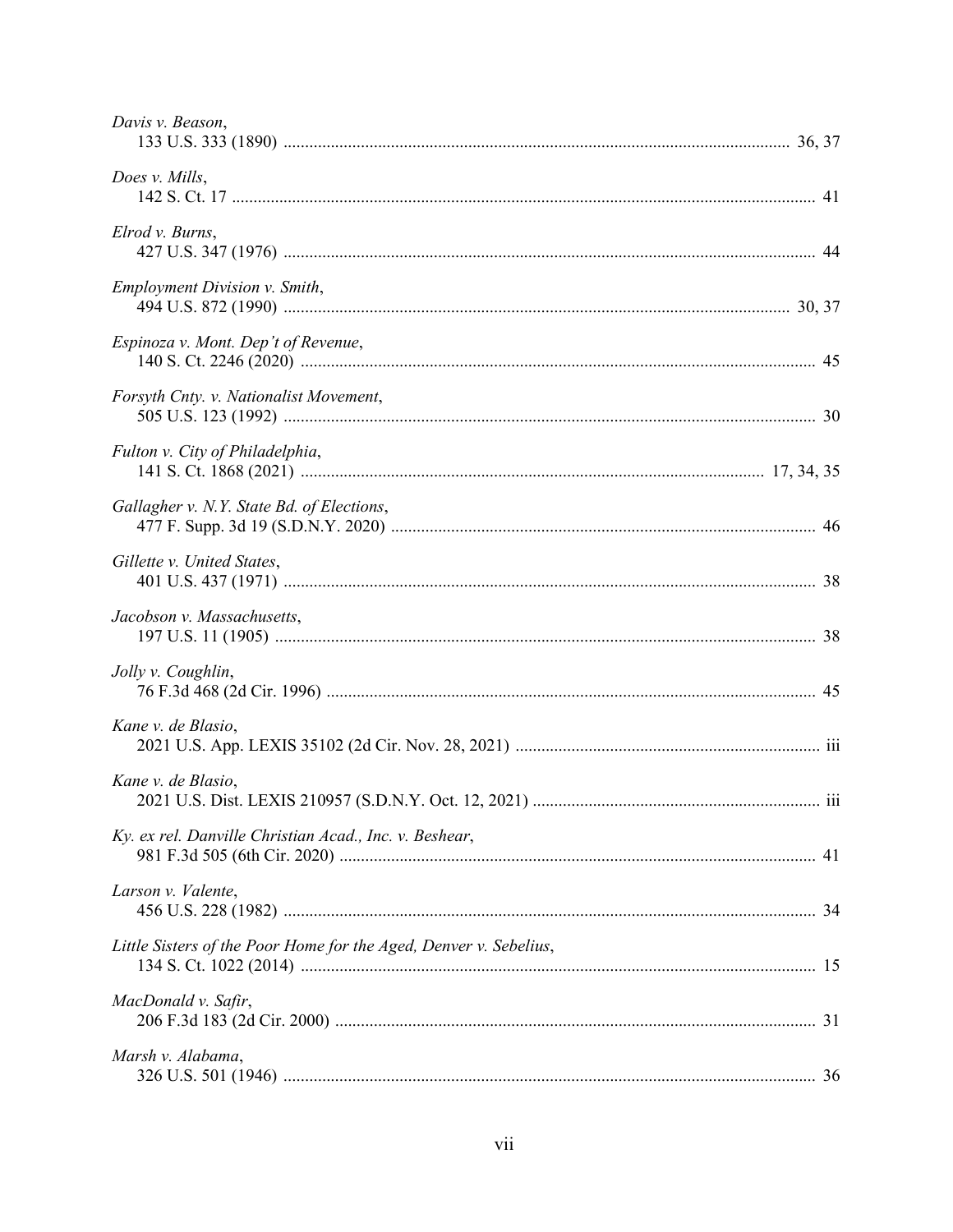| Masterpiece Cakeshop, Ltd. v. Colo. Civil Rights Comm'n,           |  |
|--------------------------------------------------------------------|--|
| McDonnell Douglas Corp. v. Green,                                  |  |
| Meek v. Pittenger,                                                 |  |
| Mexichem Specialty Resins, Inc. v. EPA,                            |  |
| Milk Wagon Drivers Union v. Meadowmoor Dairies, Inc.,              |  |
| Minersville Sch. Dist. v. Gobitis,                                 |  |
| N.Y. Progress & Prot. PAC v. Walsh,                                |  |
| Nken v. Holder,                                                    |  |
| Ohio Citizens for Responsible Energy, Inc. v. Nuclear Regul. Com., |  |
| Patterson v. Walgreen Co.,                                         |  |
| Prince v. Massachusetts,                                           |  |
| Putaro v. Carlynton Sch. Dist.,                                    |  |
| Reynolds v. United States,                                         |  |
| Roman Catholic Diocese v. Cuomo,                                   |  |
| Santa Monica Food Not Bombs v. City of Santa Monica,               |  |
| Savage v. Gorski,                                                  |  |
| Sherbert v. Verner,                                                |  |
| Smith v. Bd. of Educ.,                                             |  |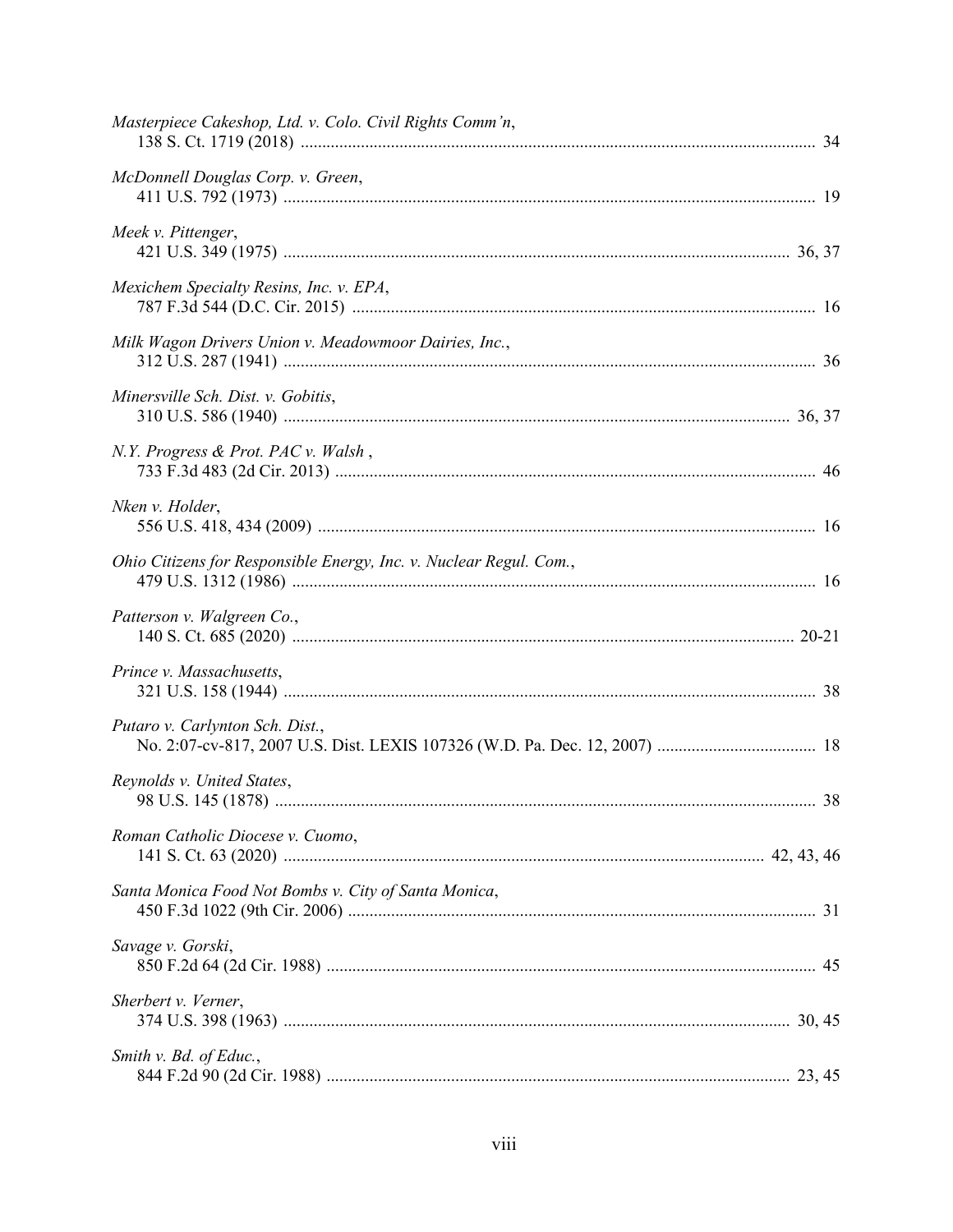| Stevens v. Berger,                                  |
|-----------------------------------------------------|
| Surinach v. Pesquera De Busquets,                   |
| Tandon v. Newsom,                                   |
| Thomas v. Review Bd. of Ind. Emp. Sec. Div.,        |
| Trump v. Hawaii,                                    |
| United Black Firefighters Ass'n v. Akron,           |
| United States v. Ballard,                           |
| United States v. Lee,                               |
| United States v. Seeger,                            |
| United States v. Top Sky,                           |
| West Virginia State Board of Education v. Barnette, |
| Ward v. Rock Against Racism,                        |
| Welsh v. United States,                             |
| Wisconsin v. Yoder,                                 |
| <b>Statutes</b>                                     |
|                                                     |
|                                                     |
|                                                     |
|                                                     |
|                                                     |
|                                                     |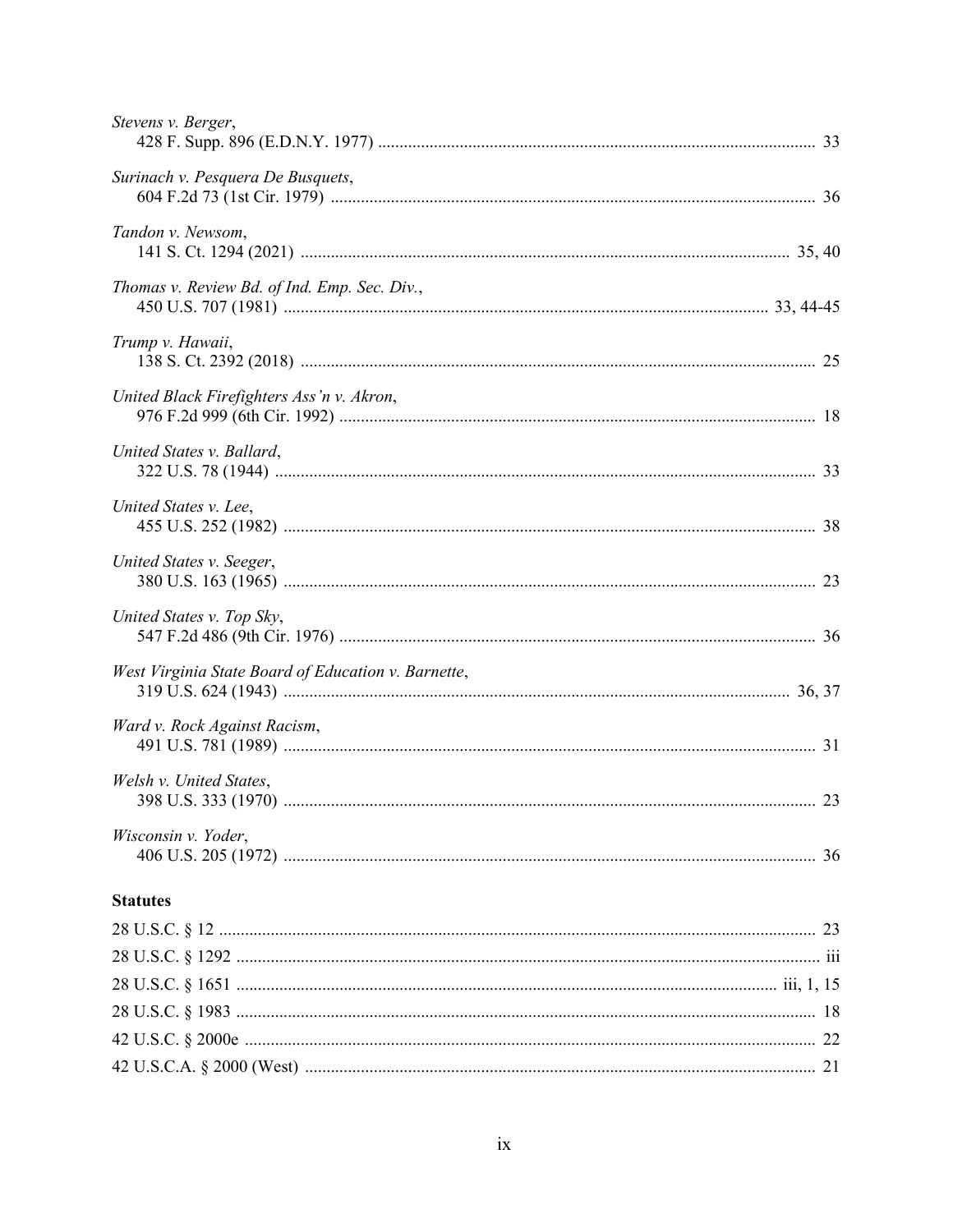| ٠<br>۰,<br>۰.<br>×<br>×<br>I |
|------------------------------|
|------------------------------|

| Oral Argument Transcript, |  |
|---------------------------|--|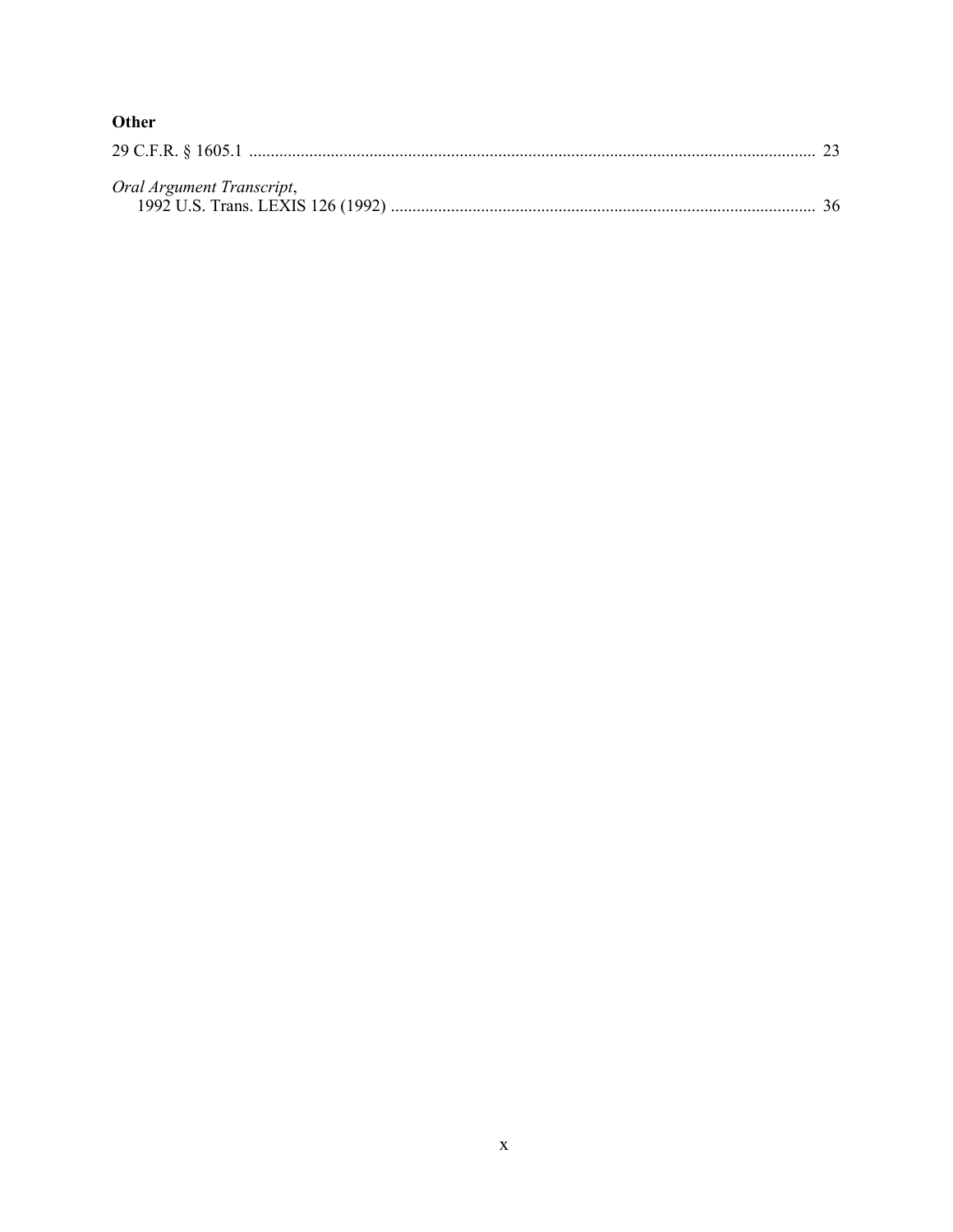## **To the Honorable Sonia Sotomayor, as Circuit Justice for the United States Court of Appeals for the Second Circuit:**

<span id="page-11-0"></span>By Supreme Court Rules 20, 22, and 23, and 28 U.S.C. 1651, Applicants respectfully request an injunction pending appellate review, temporarily enjoining the continued enforcement of the Mandate against the (less than) three percent of employees who cannot comply due to religious objection.

The wrongfully suspended employees filed their emergency motion for injunction over four months ago and were already found to be likely to succeed by a merits panel on interlocutory appeal because their First Amendment rights were (and continue to be) blatantly violated. Despite this finding, the lower courts continue to delay providing meaningful substantive relief. Applicants and all others should be reinstated to the payroll, and the DOE's unconscionable deadlines for employees to waive their right to sue or lose health insurance benefits over the course of the next week should be stayed.

The issues in this case have been thoroughly briefed, and argued now five times, in the lower courts – by Respondents' counsel and by two teams of lawyers for Applicants, whose cases were most recently consolidated. It is indisputably clear that Respondents grossly violated the Constitution in applying their vaccine mandate. The lower courts acknowledged that the policies under which employees were suspended are "blatantly violative of the First Amendment guarantee" *Kane et al. v. Bill de Blasio, et al.*, No. 21-2678 (2d Cir.) (hereinafter cited as "USCA2 21-2678"), ECF 67, at A-803) because they require discrimination against employees with unorthodox religious beliefs. In implementing the policy, the DOE went even further, resurrecting the unlawful practice of heresy inquisitions and zealously arguing that Orthodox Jews were bound by the pro-vaccination views of rabbis in another country whom they had never even met, and that even non-Catholic employees should be denied religious accommodation because Pope Francis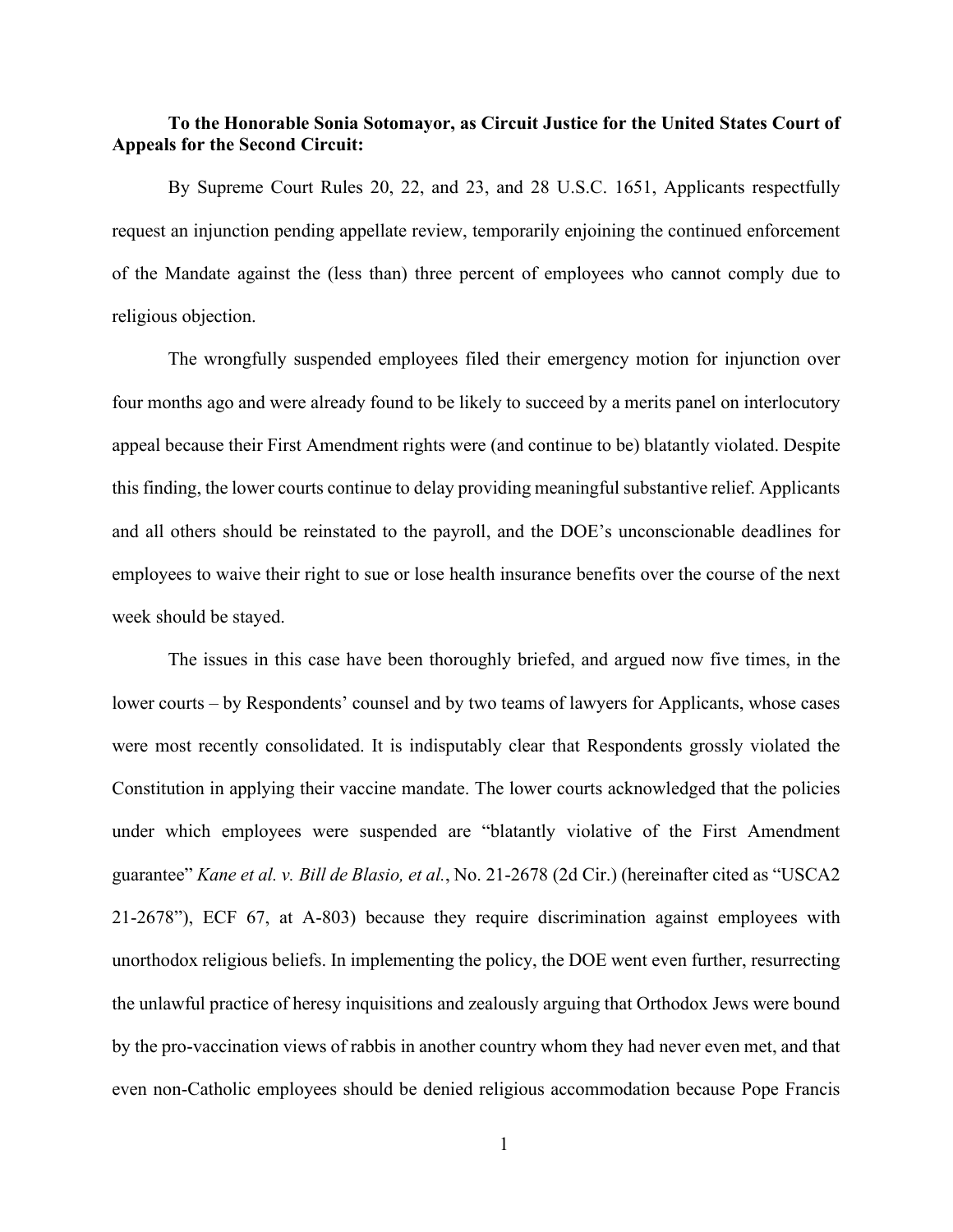and other preferred religious leaders do not support their viewpoints.

Various alternative measures can be taken short of forcing employees to submit to vaccination against their sincerely held religious beliefs. (*Kane v. de Blasio,* No. 1:21-cv-7863 (VEC) (S.D.N.Y.) (hereinafter cited as "SDNY 21-cv-7863"), ECF Decl. of Dr. Bhattacharya ECF 18 and Decl. of Dr. Makary, ECF 19). Notably, no other school district among the state's approximately 700 districts require, or has ever required, its teachers to be vaccinated against COVID-19. (*Keil v. City of New York*, No. 21-2711 (2d Cir.) (hereinafter cited as "USCA2 21- 2711"), ECF 94, at SA-62–SA-74). Respondents have offered no substantive evidence to establish that their employees cannot be safely accommodated, or that they even attempted to consider alternatives to suspension and termination.

Applicants sought an emergency injunction on October 4, 2021. Ten different judges that reviewed this case at the district and circuit court levels have now acknowledged that the Accommodation Policy under which employees were suspended is unconstitutional. Even Respondents admit that it is at least "constitutionally suspect."

Rather than provide real injunctive relief, the circuit court entertained Respondents' proposal to attempt to fix the problem themselves through a "fresh consideration" process conducted by their defense attorneys and agents. Predictably, rather than provide relief, they merely rubber stamped the previous wrongful suspensions and further delayed justice. Meanwhile, suspended without pay now for over four months, Applicants and the thousands of others that were wrongfully suspended under the discriminatory Accommodation Policy are in crisis. They are losing their homes and struggling just to feed themselves and their families. Yesterday, Applicants were instructed that if they do not waive their right to continue this litigation or get vaccinated in violation of their religious beliefs by Valentine's Day, they will be permanently terminated, losing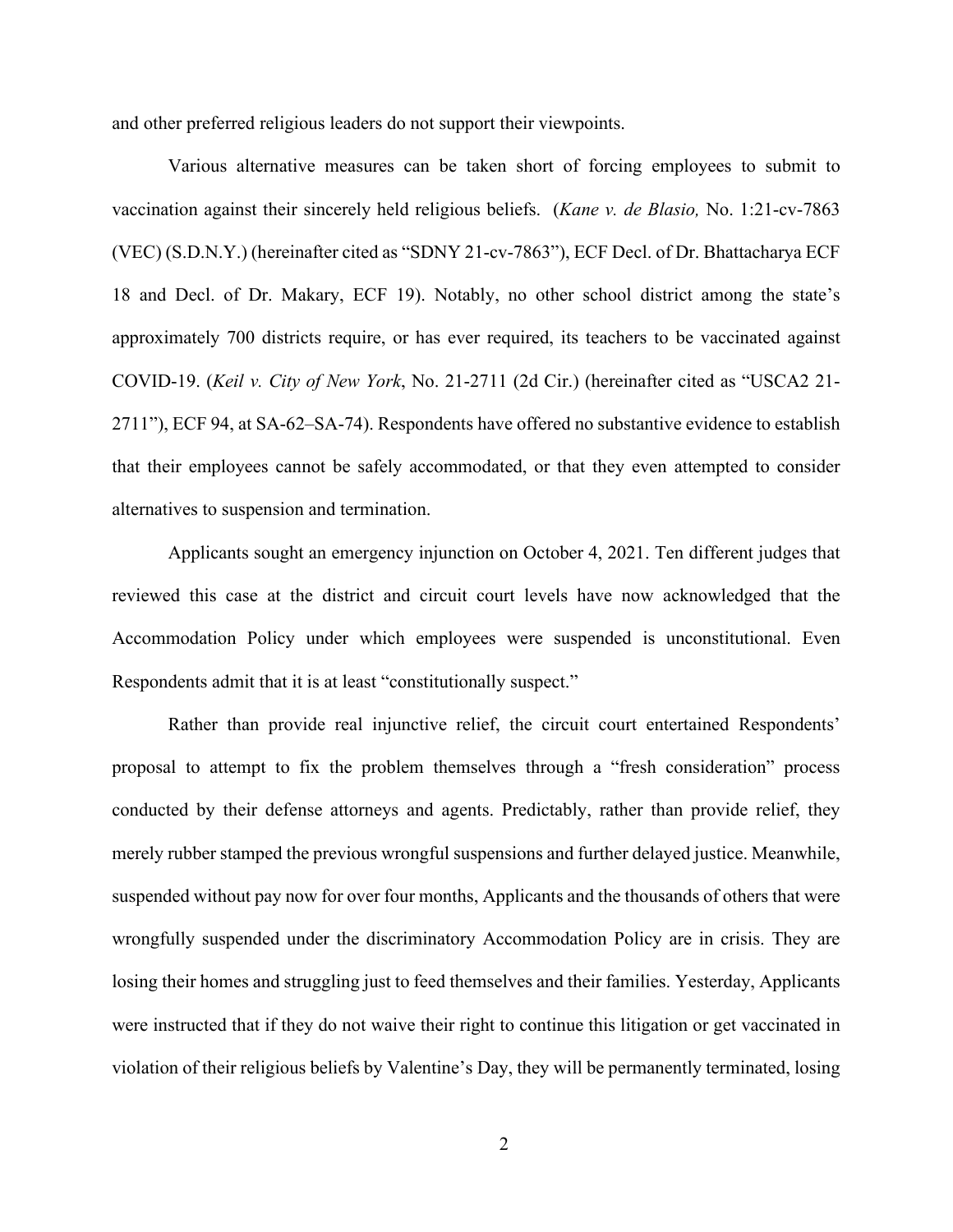their health benefits, seniority, tenure and important pension rights forever. Applicants have exhausted all options for timely relief below. Only this Court can help them avoid further devastating, imminent and irreparable harm and preserve this matter for judicial review.

#### **STATEMENT OF THE CASE**

Plaintiffs-Applicants ("Applicants") are public school teachers, supervisors and staff employed by the New York City Department of Education ("DOE"), an agency of the City of New York (the "City"). Most Applicants have worked for the DOE for decades and accumulated significant seniority, pension, and tenure rights. Each holds a sincere, deeply held religious belief that prevents him or her from taking a COVID-19 vaccine.

For a year and a half before the Mandate took effect last October, Applicants were celebrated as "heroes" working on the frontlines to educate children as the pandemic raged. Many caught COVID-19 and have natural immunity. Only after the state of emergency was repealed in New York, in the summer of 2021, Mayor Bill de Blasio decided to mandate COVID-19 vaccines for all DOE employees (the "Mandate"), even if the employee's job was remote and involved no physical presence among other people. Though titled an "emergency" executive regulation, the Mandate was not to take effect until several monthslater (initially September 27, 2021, later moved to October 4, 2021).

In late September, the DOE sent notices to its employees giving them a very short time to submit requests for exemption from the Mandate ("Initial Reviews"). Everyone was denied with an auto-generated message that it would be an "undue hardship" to accommodate any employee. The same form was even sent to employees who already worked remotely or who were able to easily work remotely. (*See, e.g.,* SDNY 21-cv-8773, ECF 23). Employees were given one day to appeal their denials ("SAMS Appeals"). Both the Initial Reviews (*see, e.g.*, *Keil v. City of New*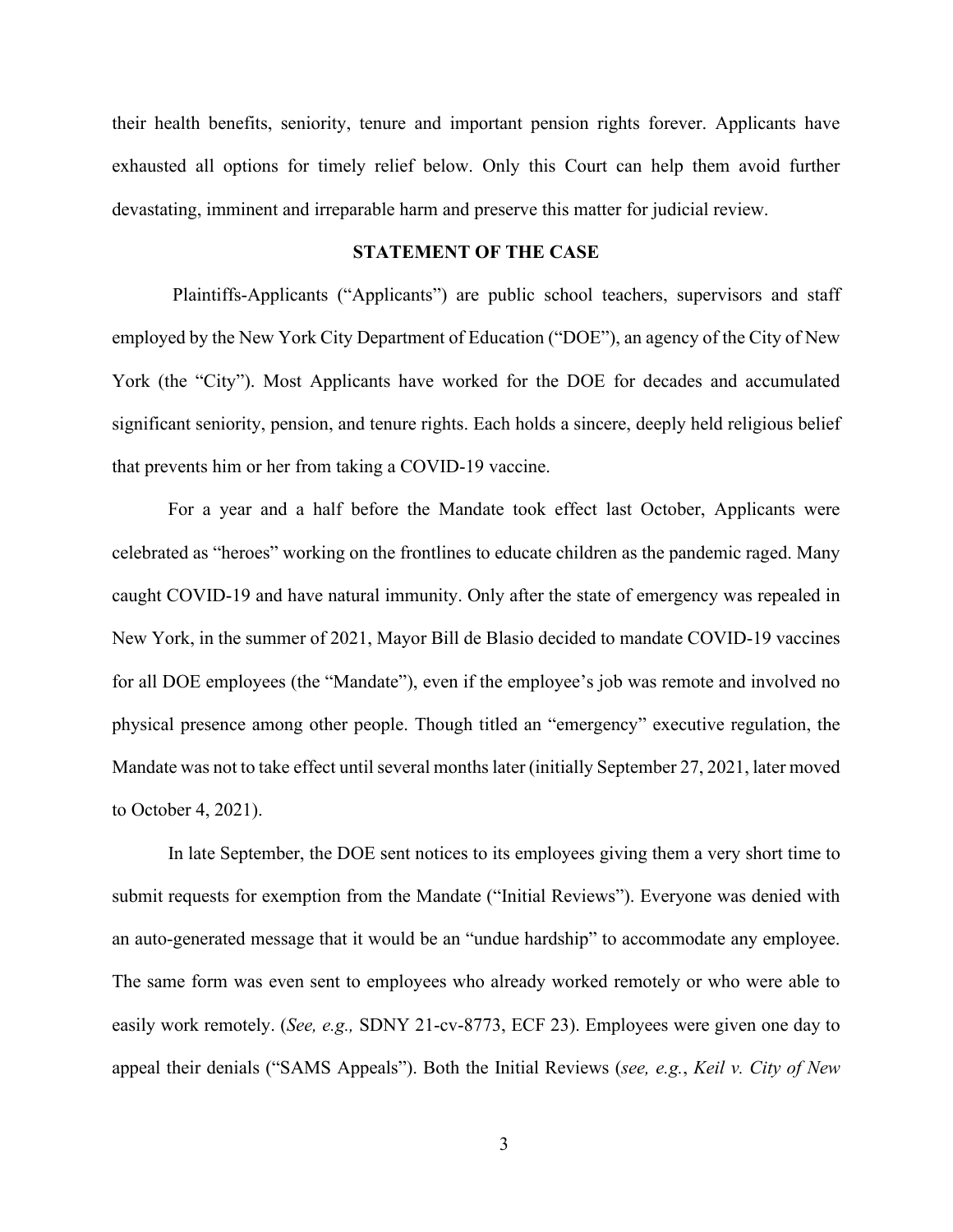*York*, No. 1:21-cv-8773 (VEC) (S.D.N.Y.) (hereinafter cited as "SDNY 21-cv-8773"), ECF 28-2) and the SAMS Appeals were governed by procedures and standards that were first announced in an arbitral award dated September 10, 2021, but which were adopted more generally by the DOE and the City as their official Accommodation Policy. (App. H, at 11). The procedures set forth in the Accommodation Policy formed the "exclusive" means of obtaining a religious exemption from the Mandate. (App. H., at 24).

The Accommodation Policy incorporated standards and evidentiary requirements that were patently inconsistent with the DOE employees' First Amendment rights. (SDNY 21-cv-8773, ECF 17-6.) For example, the Accommodation Policy standards specifically defined and limited requests for religious accommodations or exemptions:

Religious exemptions for an employee to not adhere to the mandatory vaccination policy must be documented in writing by a religious official (e.g., clergy). Requests shall be denied where the leader of the religious organization has spoken publicly in favor of the vaccine, where the documentation is readily available (e.g., from an on line source), or where the objection is personal, political, or philosophical in nature. Exemption requests shall be considered for recognized and established religious organizations (e.g., Christian Scientists). *Id*. at 9, Section I.C.

Most of the Applicants, and thousands of other unvaccinated DOE employees submitted applications to the DOE's Initial Review process.<sup>[2](#page-14-0)</sup> The record contains examples of persuasive applications that were submitted to the DOE in both the Initial Review and in the SAMS Appeals, yet were denied. (*See, e.g.*, SDNY 21-cv-8773, ECF 27.) Applicant Matthew Keil's application provides an example: as an ordained Deacon in the Orthodox Church, Keil has spent much time and effort sojourning in monasteries, studying the Christian scriptures, and learning spirituality

<span id="page-14-0"></span> $2$  One applicant did not submit an application under unconstitutional standards, as the Accommodation Policy specifically stated that unorthodox religious beliefs would not be accommodated. This Applicant elected instead, like many others in the proposed class, to begin raising money for a lawsuit.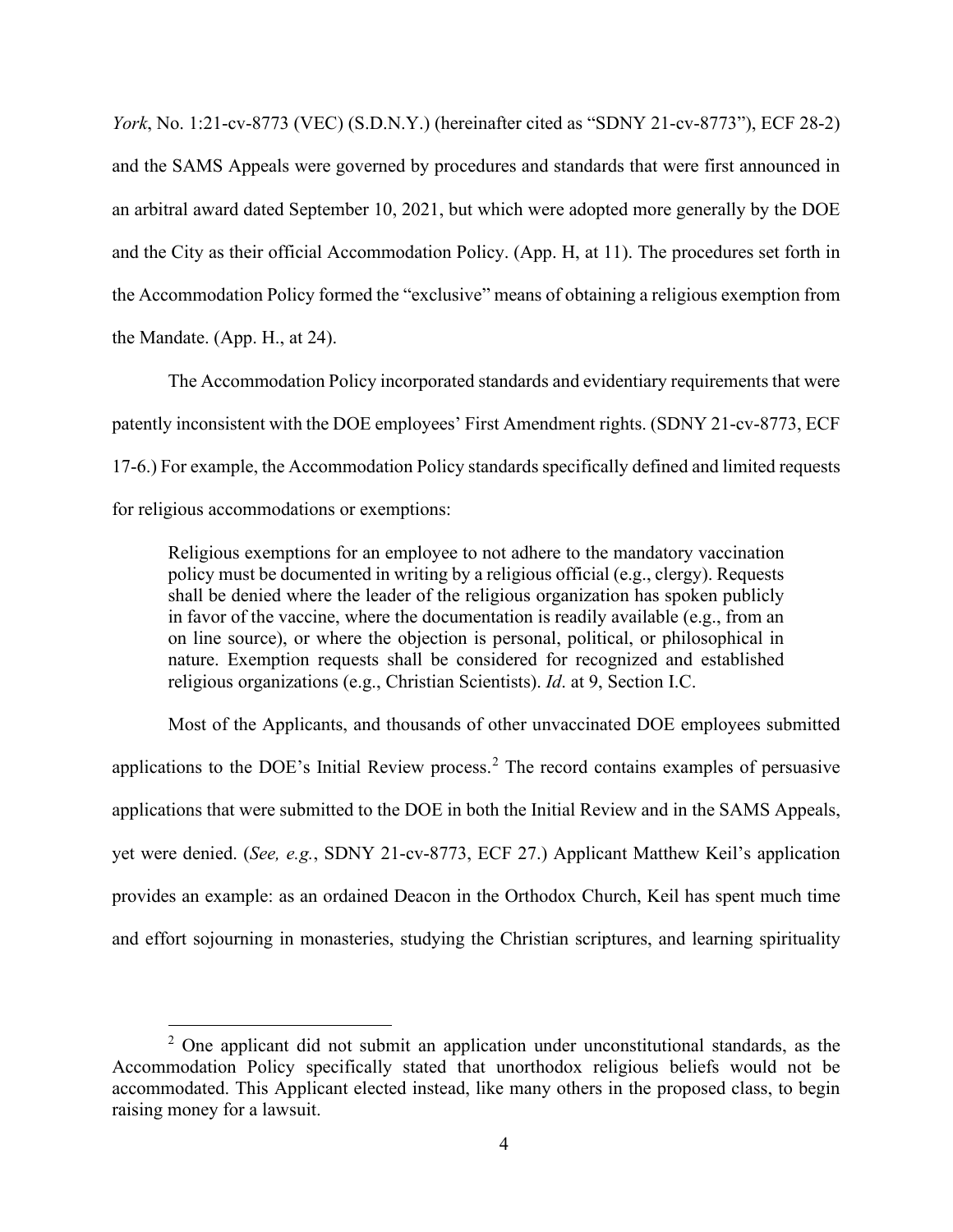from monks and other religious authorities from his faith. His path of study has led him to believe that through the sacrament of communion he shares in the blood of Christ physically in his own body, and that scriptural commands not to profane God's holy temple require him to abstain from injecting vaccines and other substances into his bloodstream. To do otherwise would cause him to be "judged by God." (SDNY 21-cv-8773, ECF 27 at 2-4, paras. 13, 16, 18-21, 25). As a result, he has abstained from all vaccinations in his adult life and has also declined to vaccinate any of his six children. Each of the Applicants has his or her own unique religious story and specific religious beliefs that require them to refuse obey the Mandate.

Unfortunately, the Respondents did not give a fair hearing to requests for religious exemption. The Accommodation Policy made fair adjudications impossible by imposing tests for the preparation and adjudication of religious exemption requests that violated the Free Exercise Clause on their face. Potential applicants were required to submit clergy letters in support of their applications, which disqualified potential applications from persons who did not belong to a religious group that had clergy whose religious beliefs led them to oppose vaccination (or whose clergy were not available to write a letter on one day's notice). Potential applicants were required to support published materials in support of their beliefs, but not from the internet. The Exemption Standards said that applicants who belonged to religions that were well known to oppose vaccination (expressly mentioning Christian Science) could receive exemptions, but not those who belonged to religious groups whose religious leaders have ever spoken in favor of vaccination (e.g., Roman Catholics). (App H, at 20). Additionally, religious exemptions would only be granted for members of recognized and established religious organizations.

Respondents' hostility towards religious opposition to vaccines made accommodation even harder. On October 4, 2021, the DOE began excluding all unvaccinated employees from school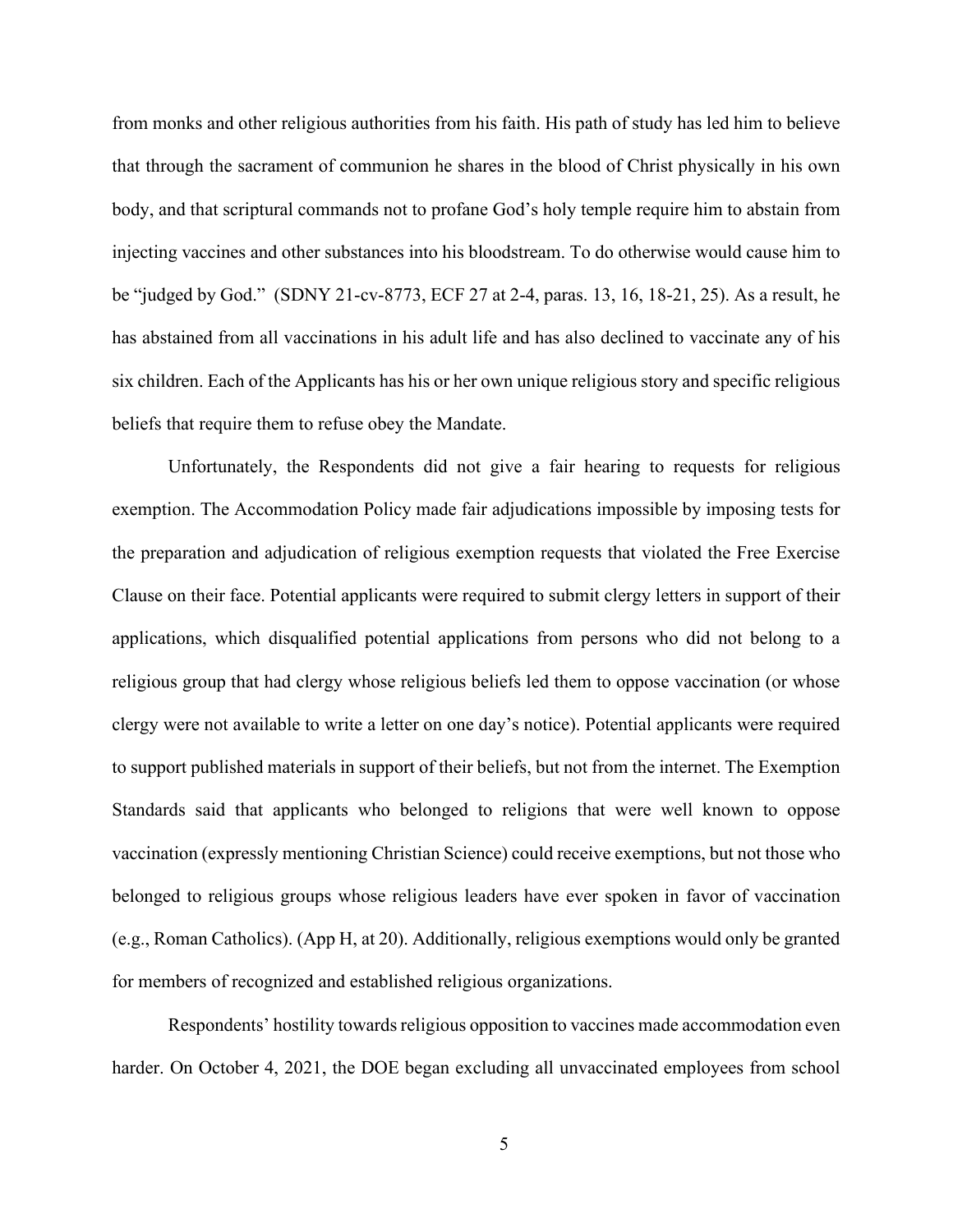buildings. As denials were generated, the employees were placed on "leave without pay" ("LWOP"), which is involuntary suspension.

Approximately 7,000 employees out of 147,000 employees (3.4% of all employees) were initially placed on LWOP under the Accommodation Policy. (SDNY 21-cv-7863, ECF 52). 165 received accommodations, many of them after the motion for injunctive relief was filed. (SDNY 21-cv-7863, ECF 106-4 at 3.) Applicants submitted evidence to the district court that the arbitrators and City attorneys who participated in the SAMS Appeals regularly referred to the invalid Accommodation Policy standards in discussing the merits of DOE employees' exemption claims. (*See, e.g.*, SDNY 21-cv-8773, ECF 27 at 6, para. 33; ECF 28, at 4, paras. 27, 28, 31; ECF 30 at 4- 5, paras. 22, 24, 26-28.) The DOE went a step further, turning the appeals into what can only be properly called heresy inquisitions, and zealously arguing that employees should be denied accommodation because their beliefs run afoul of "established" orthodoxy and are not supported by Pope Francis, and other popular religious leaders. These arguments were levied not only against Roman Catholic applicants, but even Buddhists and non-denominational born-again Christians. (*See, e.g.*, SDNY 21-cv-7863, ECF 20, 21, 22). Orthodox Jews have been told that their requests are suspect because a rabbi living in a different country (and under whose authority they are not bound) disagreed with their standpoint, despite letters of support from their own rabbis. (*See, e.g*., USCA2 21-2678, ECF 65 at JA-313). Others who possessed the same beliefs were granted exemptions, though the DOE has remained silent on Applicants' speculation that these were largely granted after they filed their motions pointing out the blatant religious discrimination. Matthew Keil, who was ordained as a deacon in the Russian Orthodox Church, was told that his biblically based beliefs seemed merely personal, especially when other Orthodox Christians chose to get vaccinated. (USCA2 21-2678, ECF 65 at JA-376). It was suggested to Appellant Delgado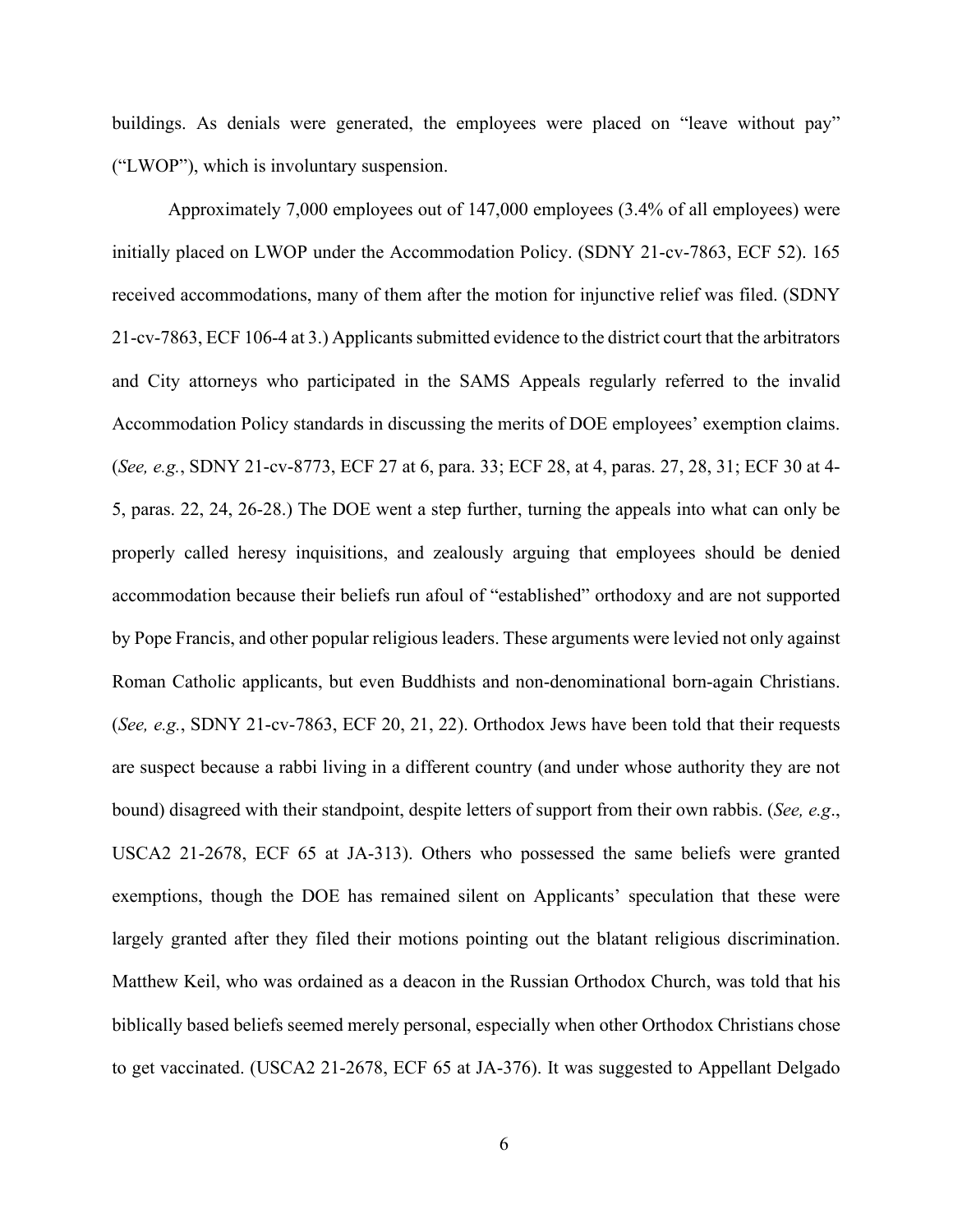that other Christian denominations' support of the vaccination made her objection somehow insincere when her own pastor never spoke in favor of it. (USCA2 21-2678, ECF 65 at JA-395, 396). And this is only the tip of the iceberg.

Despite submitting extensive materials in support of their religious exemption applications and appeals, (SDNY 21-cv-8773, ECF 25-1, 27-1, 27-2, 27-3, 28-1, 28-2, 28-3, 29-1, 29-2, 29-3, 30-1, 30-2, 30-3, 30-4), all but one of the Applicants was denied on appeal. The denials provided no detail, and simply had a checked box stating "denied." Denial of an exemption request triggered a cascade of adverse employment effects, according to the Accommodation Policy. In addition to being involuntarily suspended, denied employees faced a deadline to either "opt" for separation from employment with short-term continuation of insurance coverage by October 29, 2021 and the ability to be compensated for accrued paid time off, or "opt" to continue voluntarily on LWOP status by November 30, 2021, losing compensation for accrued paid time off, but retaining insurance coverage for several months. Under this latter option, employees are forbidden from earning any income while on LWOP, even from outside sources or unemployment compensation. Either option requires employees to waive all rights to challenge the DOE's actions in enforcing the Mandate. Those who choose neither option by the deadline are subject to termination for "misconduct"<sup>[3](#page-17-0)</sup> and lose all rights to their accrued paid time off, which for some, amounts to tens of thousands of dollars. To date, employees who did not opt out have a misconduct notation in their file for refusing to be vaccinated, making it virtually impossible to find new employment even if they were allowed. (SDNY 21-cv-7863, ECF 102).

<span id="page-17-0"></span><sup>&</sup>lt;sup>3</sup>The New York State Government doubled down on the punitive enforcement of the Mandate on September 25, 2021, when Governor Kathy Hochul announced that persons who refused vaccination would be considered to have been terminated for misconduct, disqualifying them from the receipt of unemployment benefits.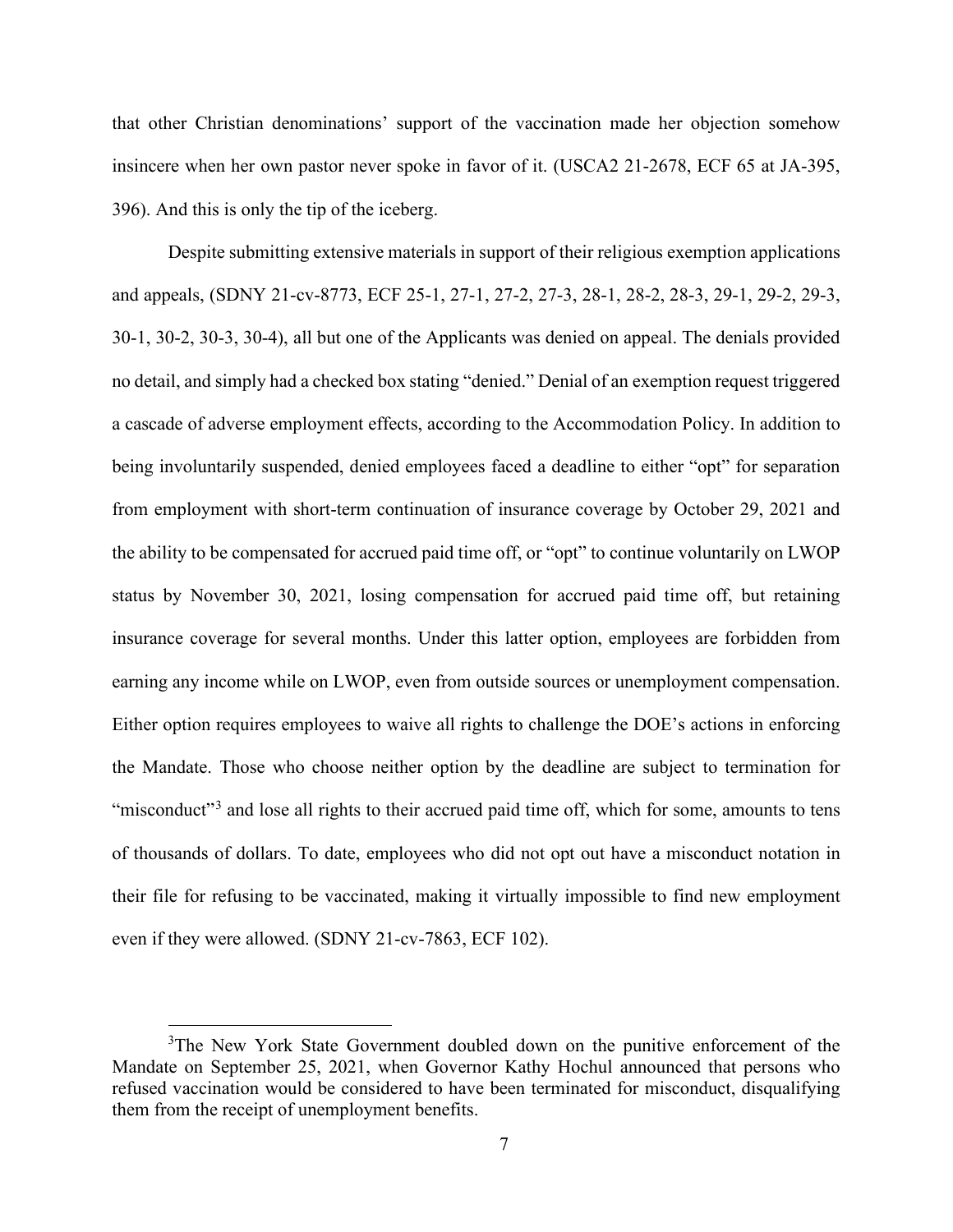Contending that the Mandate facially, and as applied through the Accommodation Policy, restricted their religious freedom, violated the Establishment Clause, deprived them of due process, and violated multiple other laws, ten Applicants (the *Kane* Applicants) filed a motion to enjoin the Mandate on October 4, 2021 (SDNY 21-cv-7863, ECF 12 through ECF 28 and ECF 44 through ECF 47), and asked the Court to issue a TRO or injunction against enforcement of the Mandate. The district court held oral argument on October 5, 2021 and denied the request for the TRO the same day. Supplemental briefing was ordered, and a hearing scheduled for October 12, 2021. Respondents offered no witnesses and little factual material. Applicants offered voluminous factual support and 13 witnesses (two experts in public health, a witness who could testify about conditions in the schools due to the staffing crisis caused by placing Applicants and 7000 others on leave without pay, and the 10 named plaintiffs). The district court limited the evidence and testimony that the *Kane* Applicants were permitted to present in support of their motion (refusing to permit them to present any testimony, including the proffered expert testimony, on whether Applicants presented a direct threat of COVID-19 to schoolchildren), heard oral argument, and denied the motion at the conclusion of arguments on October 12, 2021. (*Id*., ECF 60) (App. C). The *Kane* Applicants appealed the decision and asked the Second Circuit for an immediate injunction staying enforcement of the district court's order. The Second Circuit referred the motion to a motion panel.

Concerned about the *Kane* court's failure to recognize the Respondents' blatant violation of their religious freedom rights, the *Keil* Applicants filed their own action on October 27, 2021, focusing on the clearly unconstitutional provisions of the Mandate as implemented in the Accommodation Policy (SDNY 21-cv-8773, ECF 10), and requesting a TRO and preliminary injunction, *id*., ECF 8. The district court immediately denied the motion without a hearing. *Id*.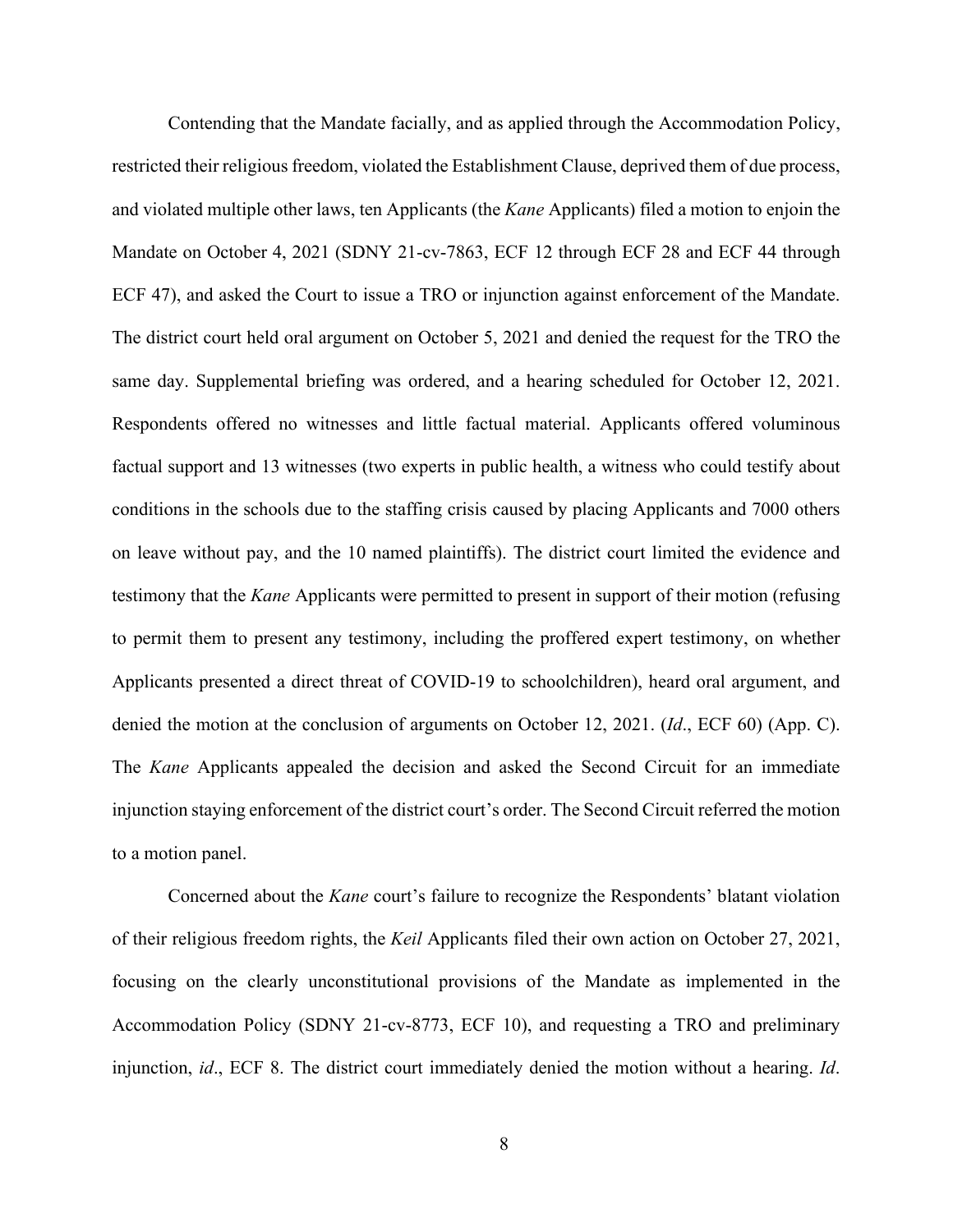(App. I.) The *Keil* Applicants appealed to the Second Circuit and their motion was assigned to the same motions panel ("First Motions Panel") as the *Kane* motion.

At the hearing before the First Motions Panel, the Respondents' attorney made no effort to argue that the Accommodation Policy was constitutionally compliant. To the contrary, she quickly conceded that the policy may be "constitutionally suspect" and pleaded with the panel to remand the case to give the DOE and the City a third opportunity to review Applicants' exemption applications, giving them a "fresh consideration" under the relevant statutory standards instead of the Accommodation Policy criteria (SDNY 21-cv-8773, ECF 83, at 55). The panel asked counsel for both sides to submit proposed orders setting forth interim relief pending the merits hearing. Applicants' counsel requested injunctive relief benefitting all DOE employees suspended under the unlawful Accommodation Policy, while the Respondents proposed a remand for reconsideration of only the Applicants' accommodation requests, to be conducted by a newly invented "Citywide Appeals Panel" which would include, *inter alia*, attorneys employed in the City's Law Department, who represent them and the City in this litigation and had participated in the heresy inquisitions under the Accommodation Policy. (*Id*., ECF 83, at 55).

The First Motions Panel adopted the Respondents' draft virtually unaltered and ordered the Respondents to conduct a "fresh consideration" of Respondents' claims, staying Applicants' the waiver and termination deadlines until after such reviews were completed. The Second Circuit ordered the Citywide Appeals Panel to "adhere to the standards established by Title VII of the Civil Rights Act of 1964, the New York State Human Rights Law, and the New York City Human Rights Law." (*Id*., ECF 76) (App. K). *Inter alia*, those laws broadly protect employees from narrow definitions of religion and require employers that deny accommodations to "demonstrate" why the accommodation cannot be granted. *Id.* (App. K). Applicants objected, noting their deep concern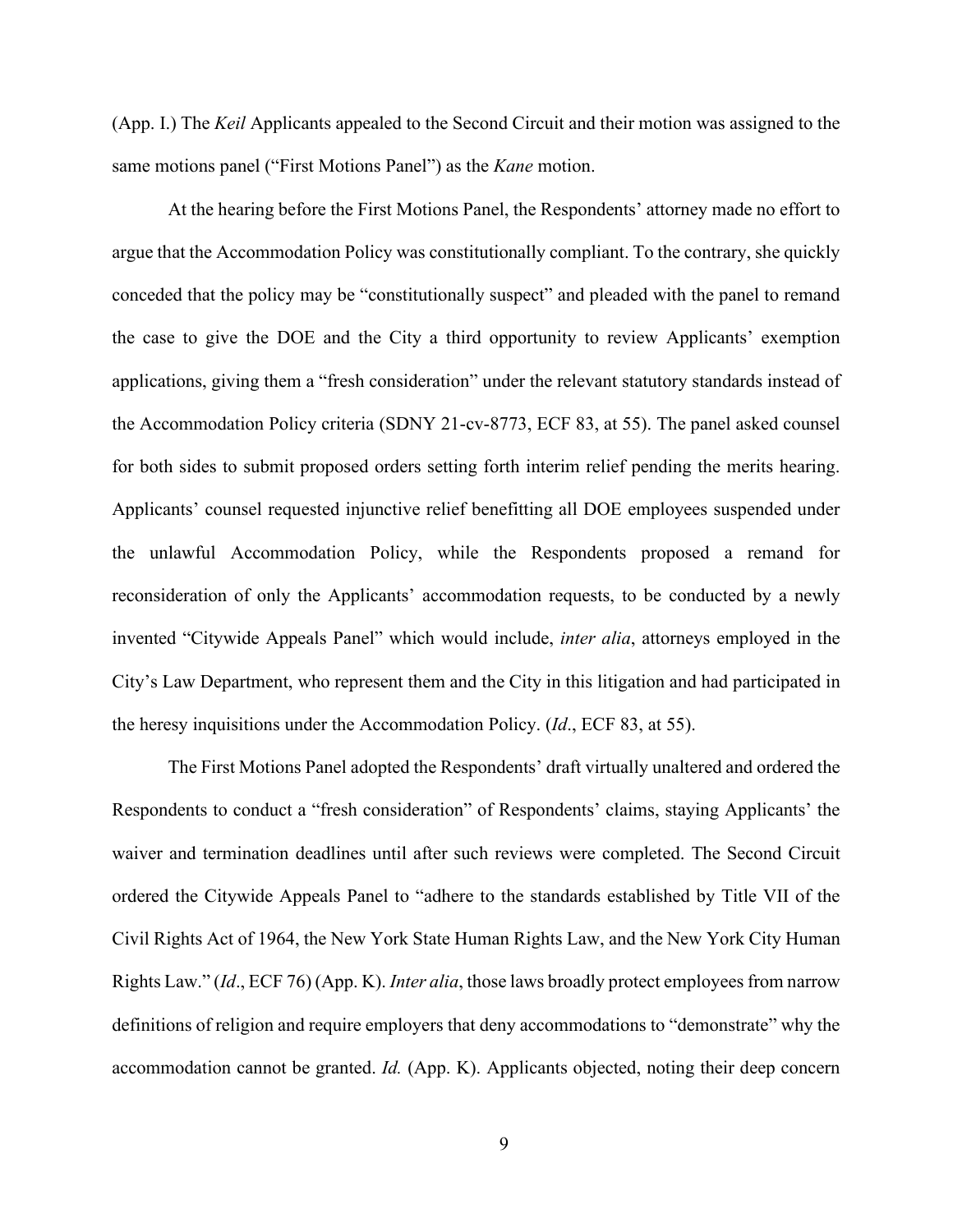about appointing Respondents' defense attorneys to judge their applications a third time without providing any substantive relief and arguing that the order did not require the "fresh consideration" panel to explain its decisions, nor did it expressly require the panel's decisions to meet the standards of strict scrutiny that the First Amendment requires of all individualized discretionary government decision-making that imposes restrictions on religious exercise.

The Second Circuit merits panel (the "First Merits Panel") issued an opinion, order, and judgment on November 28, 2021, granting Applicants' motion in part and adopting the First Motion Panel's November 15 order (USCA2 21-2711, ECF 118), (App. K). The panel addressed the concern that the order did not offer meaningful standards against which their requests for religious accommodation will be measured as follows: "But Plaintiffs requests will be governed by Title VII and analogous state and city law, and the standards for those claims are well established." (App. L, at 24 n.14). The First Merits Panel found that the Mandate was neutral toward religion on its face, and that the Applicants' evidence did not establish that it was surreptitiously motivated by anti-religious purposes. The panel found that the Mandate was "generally applicable" on its face, reasoning that a law may be generally applicable if it applies to a specific "class" of persons. (*Id*. at 22-2). Accordingly, the First Merits Panel declined to grant relief from the Mandate to any DOE employee except the Applicants. However, the panel found that "the procedures specified in the Arbitration Award and applied to plaintiffs are not neutral." (*Id.* at 26). Citing variations in the extent to which arbitrators applied the Accommodation Standards to individual SAMS appeals, the panel found that the Accommodation Policy was not "generally applicable," vacated the denials that 14 individual plaintiffs had received, applied strict scrutiny to the Accommodation decisions, and ratified the First Motions Panel's order requiring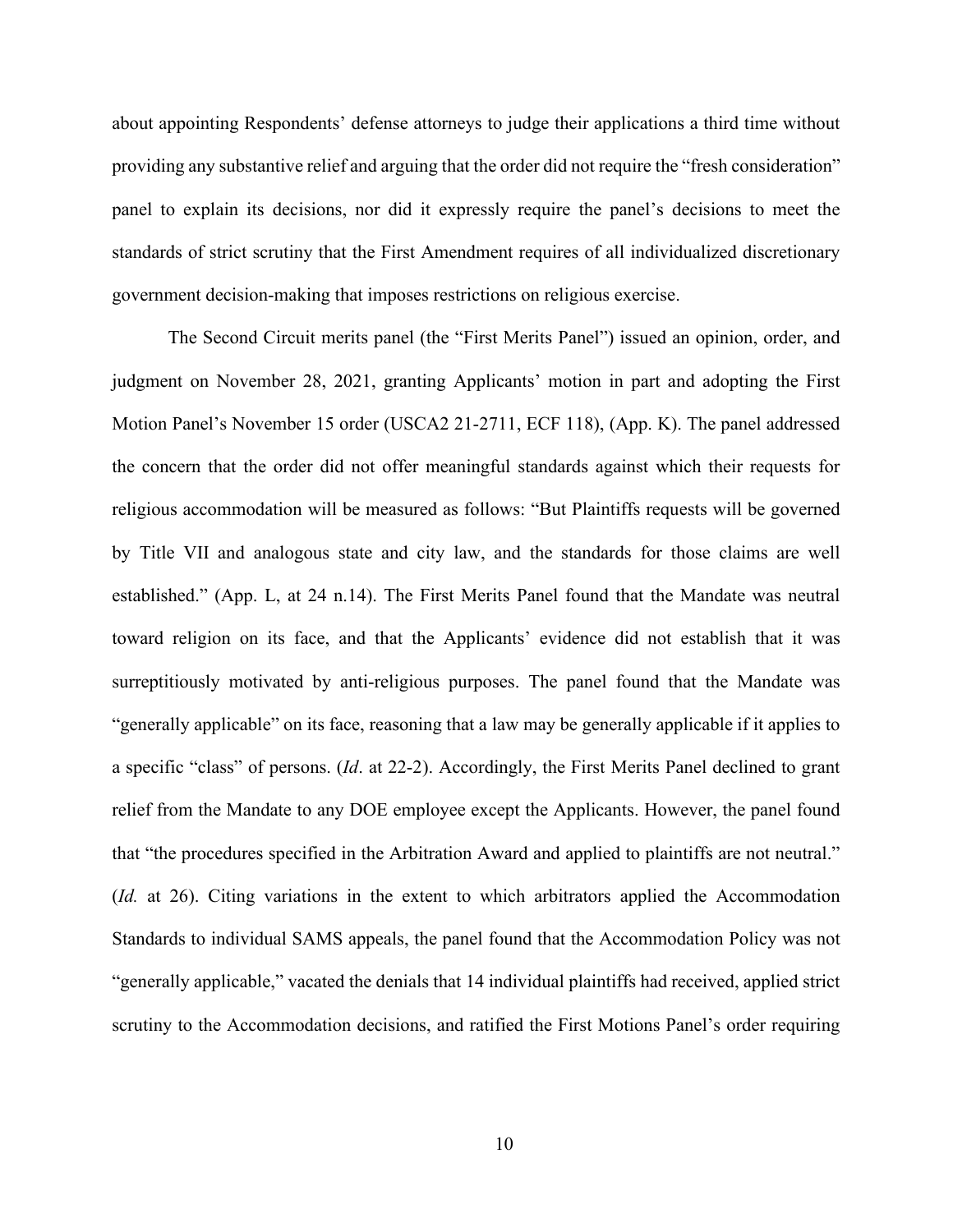the Defendants to give a fresh reconsideration to Applicants' accommodation requests, untainted by the Accommodation Policy.

At the merits hearing, Respondents' counsel told the Court that the DOE would invite everyone who had been denied after filing a SAMS Appeal to file a "fresh consideration" appeal with the Citywide Appeals Panel. However, this offer did not cover employees who had not submitted a SAMS Appeal – including employees who had no option to do so because the system crashed or because they were not union members, or because they objected to the unconstitutional criteria. These other employees are still bound by actions taken against them under the unconstitutional Accommodation Policy.

The First Merits Panel also found that the Applicants had made a sufficient showing of irreparable harm by demonstrating "that they were denied religious accommodations — pursuant to what the City has conceded was a 'constitutionally suspect' process — and were consequently threatened with imminent termination if they did not waive their right to sue." (*Id.* at 30). The panel declined to give broader relief, including reinstatement, to the Applicants, finding that the harm suffered from a loss of income is compensable by damages and therefore not irreparable so long as the City was not forcibly injecting Applicants against their faith. (*Id*. at 33.) Finally, the panel declined to extend relief to "similarly situated" DOE employees, noting that the City had offered to permit some DOE employees to submit new appeals to the Citywide Appeals Panel, and finding that extending relief beyond the Applicants was not appropriate under the precedents of this Court. (*Id.* at 38, 39.)

On remand, the Citywide Appeals Panel received administrative records from the Applicants' Initial Review submissions and SAMS Appeals, and any additional materials that the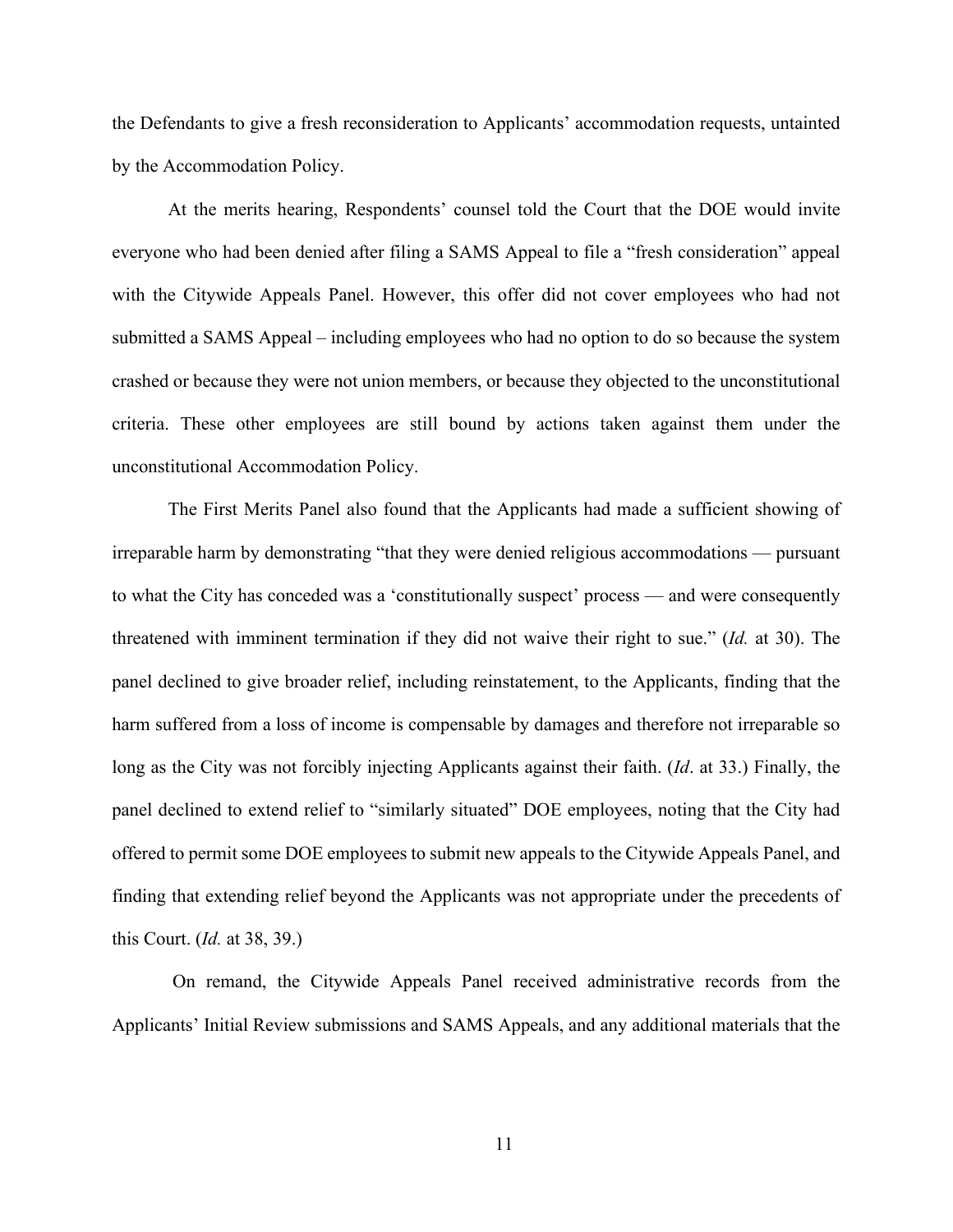parties wished to provide for their review.<sup>[4](#page-22-0)</sup> On December 8 and December 10, 2021, the Citywide Appeals Panel informed 13 of the 14 Applicants who appealed that their accommodation requests were denied for failure to "meet criteria." No other explanation was provided as to why the extensive and persuasive materials that the Applicants had provided were insufficient to establish a right to accommodation or exemption, or why the City could provide no accommodation to them. These rubber-stamp notices stated that they constituted the final decision and gave the Applicants three business days in which to get vaccinated or be subject to termination.

On Saturday, December 11, 2021, faced with a three-day deadline and under enormous pressure to betray their religious convictions, the Applicants renewed their motions for preliminary injunction, relying on the declarations and exhibits from counsel, their summary denial letters, and all the evidentiary materials they had previously submitted. In opposition, the Respondents made no effort to "demonstrate" why any of the Applicants did "meet criteria" or why accommodating requests of the remaining 13 Applicants would put an undue hardship on the City, as required under the laws cited in the November 15 and November 28 orders of the Second Circuit. Nor did Respondents attempt to show that the denial decisions could withstand strict scrutiny.<sup>[5](#page-22-1)</sup>

<span id="page-22-0"></span><sup>4</sup> The "explanations" provided by Respondents' counsel shows that the Citywide Appeals Panel considered documentation submitted by "all parties." (USCA2 21-3043 ECF 16-3). While Respondents had ample opportunity to review and respond to Applicants' submissions, the Applicants were never provided with copies of Respondents' submissions or any opportunity to respond to them.

<span id="page-22-1"></span><sup>&</sup>lt;sup>5</sup> In their responding papers, counsel claimed that they intended to generate and send "reasons" for the denials through email. No prior indication had ever been given to counsel or Applicants that further reasons would be forthcoming, and the effort was clearly a response to Applicants' motion papers complaining of the summary denials. The ex-post-facto "reasons" – which were before the Second Circuit on appeal, (USCA2 21-3043 ECF 31-3) – do not comply with statutory or constitutional standards. Though the "panel" claims to have found that each applicant had sincere religious beliefs, they denied most because they do not consider personally held religious reliefs to be valid. This reasoning is just another reiteration of the unlawful Accommodation Policy standards and squarely violates the statutory and constitutional standards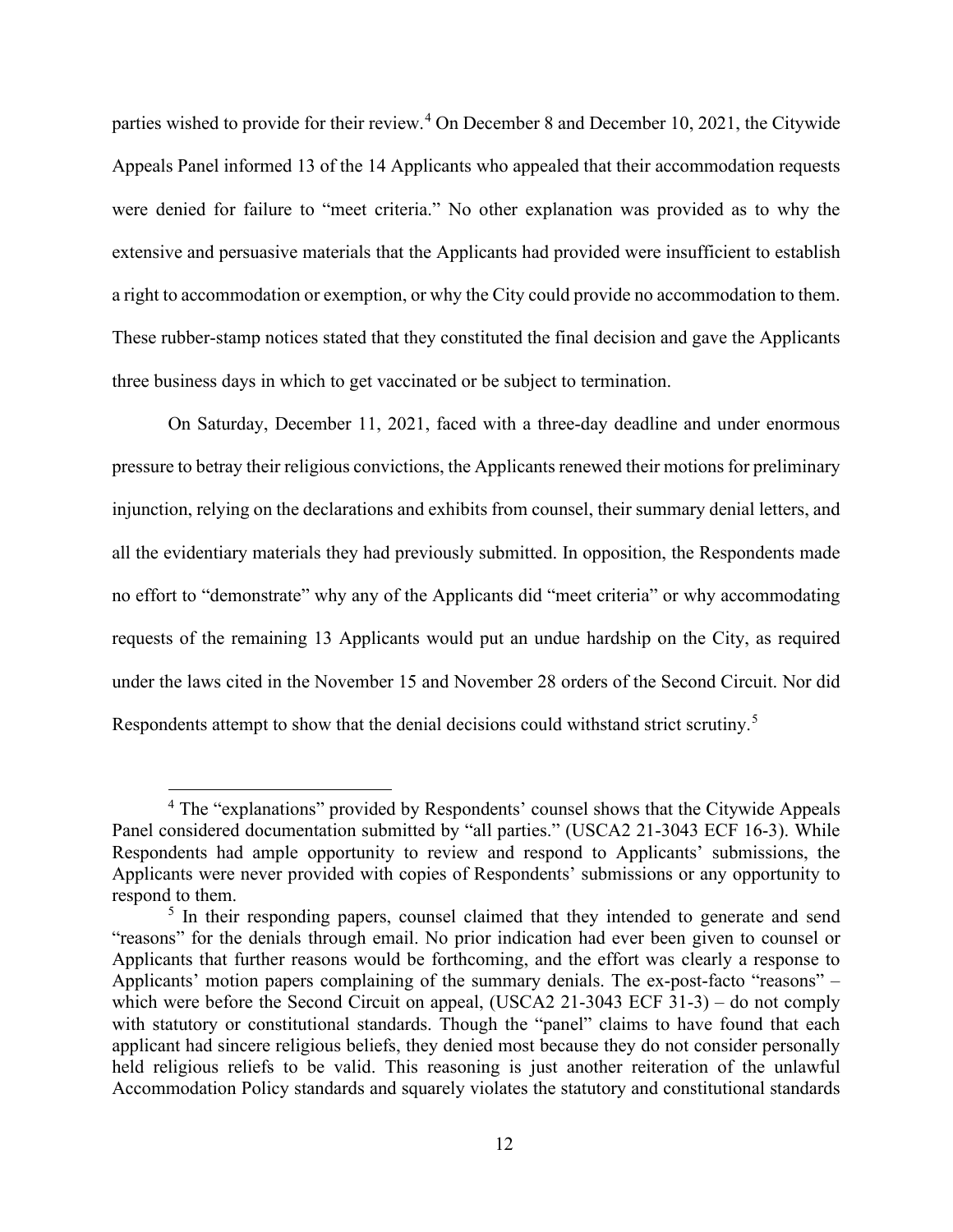District Judge Valerie E. Caproni denied the motion on December 14, finding that the Applicants had failed to establish that they would suffer irreparable harm absent an injunction because the DOE was not forcibly vaccinating them in violation of their faith, but only applying economic penalties if they did not comply. The court further held that Applicants were not likely to succeed on the merits and that rational basis review would apply unless Applicants could "prove" that the "fresh consideration" process was irrational or infected with hostility towards religion. (App. Q).

A single Circuit Judge entered a temporary stay upon the filing of the Applicants' appeal and referred Applicants' injunction motion to a three-judge motions panel ("Second Motions Panel"). After briefing for the Second Motion Panel's hearing was complete, but before the date of the hearing, the DOE sent termination notices to its unvaccinated employees who had not appealed their decisions to the Citywide Appeals Panel, setting a termination date of February 11, 2022. (*Keil v. City of New York*, No. 21-3043 (2d Cir.) (hereinafter, "USCA2 21-3043"), ECF 74- 2). However, the DOE's website still invited the same employees to submit proof of vaccination and return to the workforce or waive their right to sue to stay on extended leave without pay. The message was clear: unprotected by court orders, these employees – there are potentially still thousands of them – must now, finally, turn their back on their religious beliefs and submit to vaccination or lose their careers in education.

On February 3, 2022, the Second Motions Panel vacated the stay that protected the Applicants from discipline for refusing to comply with the Mandate. The panel noted that the

protecting personally held religious beliefs. For each denial, the "panel" also added a sentence concluding that in any event, it would be an undue hardship to accommodate anyone. They did not explain why they had been able to accommodate at least 165 other teachers but could not accommodate these thirteen applicants. Nor did these statements comply with the Respondents' obligations to "demonstrate" the reasons accommodation would have posed an undue hardship.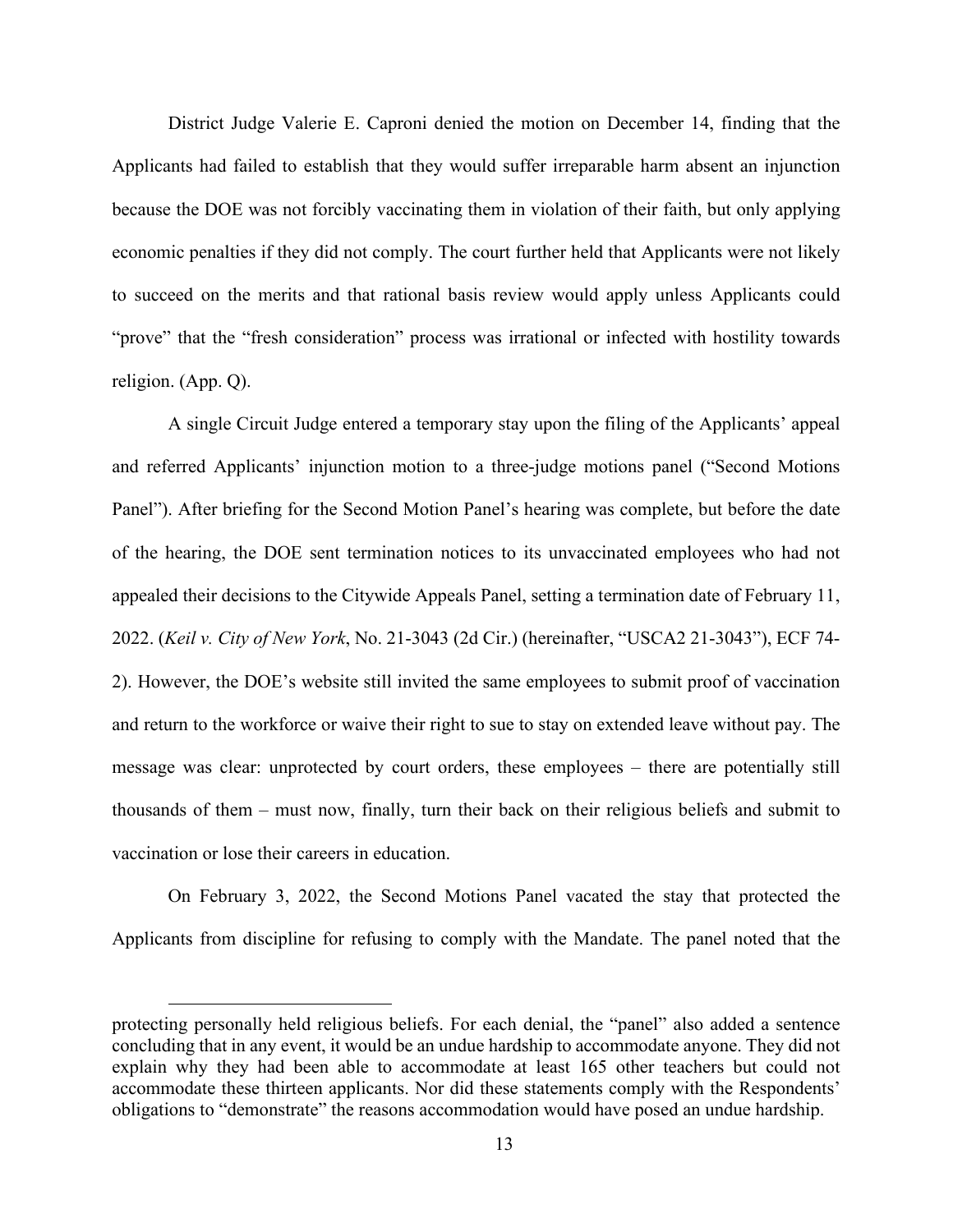Second Circuit had previously denied facial relief to the Applicants, and denied an injunction to the Applicants individually, finding that they had failed to meet their burden to show that the Citywide Appeals Panel had acted inappropriately in summarily finding that they did not "meet criteria:"

The injunction issued in [the court's prior] order, which remained in effect during and after the reconsideration of Appellants' requests, directed the parties to "inform the district court . . . of the results of those proceedings" within two weeks of the Citywide Panel's decisions. *Id.* Despite that generous timeline, Appellants filed their motion for a preliminary injunction the day after the Citywide Panel issued its decisions and provided the district court with "almost no information about the process before the Citywide Panel" or the standards the Citywide Panel used to assess Appellants' applications for religious exemptions. *Kane*, Case No. 21-cv-7863, Doc. No. 90 at 8. Given that the filings before the district court fail to even describe the process and rules used to assess Appellants' applications – let alone pinpoint their alleged deficiencies – it is unlikely that the merits panel will hold that Appellants carried their burden below. (App. W at 4.)

Though they were alerted to the February 11, 2022 termination deadline, the Second Motions Panel scheduled an expedited hearing on the merits of the appeal for February 24, 2022. **Several of the Applicants – perhaps all of them – have just received their termination notices from the DOE, telling them that on February 14 – next Monday – they will be terminated unless they get vaccinated or surrender their right to challenge the Accommodation Policy**. (App. X, attached hereto). Until the next merits panel ("Second Merits Panel") meets and issues its decision (and afterward, if the Second Merits Panel endorses the reasoning of the Second Motions Panel), the Respondents are free to enforce the Mandate against the Applicants, terminating their educational careers, nullifying their accrued rights including seniority and tenure, cutting them off from insurance coverage, and rendering them ineligible for unemployment insurance – unless they submit to vaccination and accept the DOE's invitation to return to work or at least terminate this litigation and retain health insurance for their families.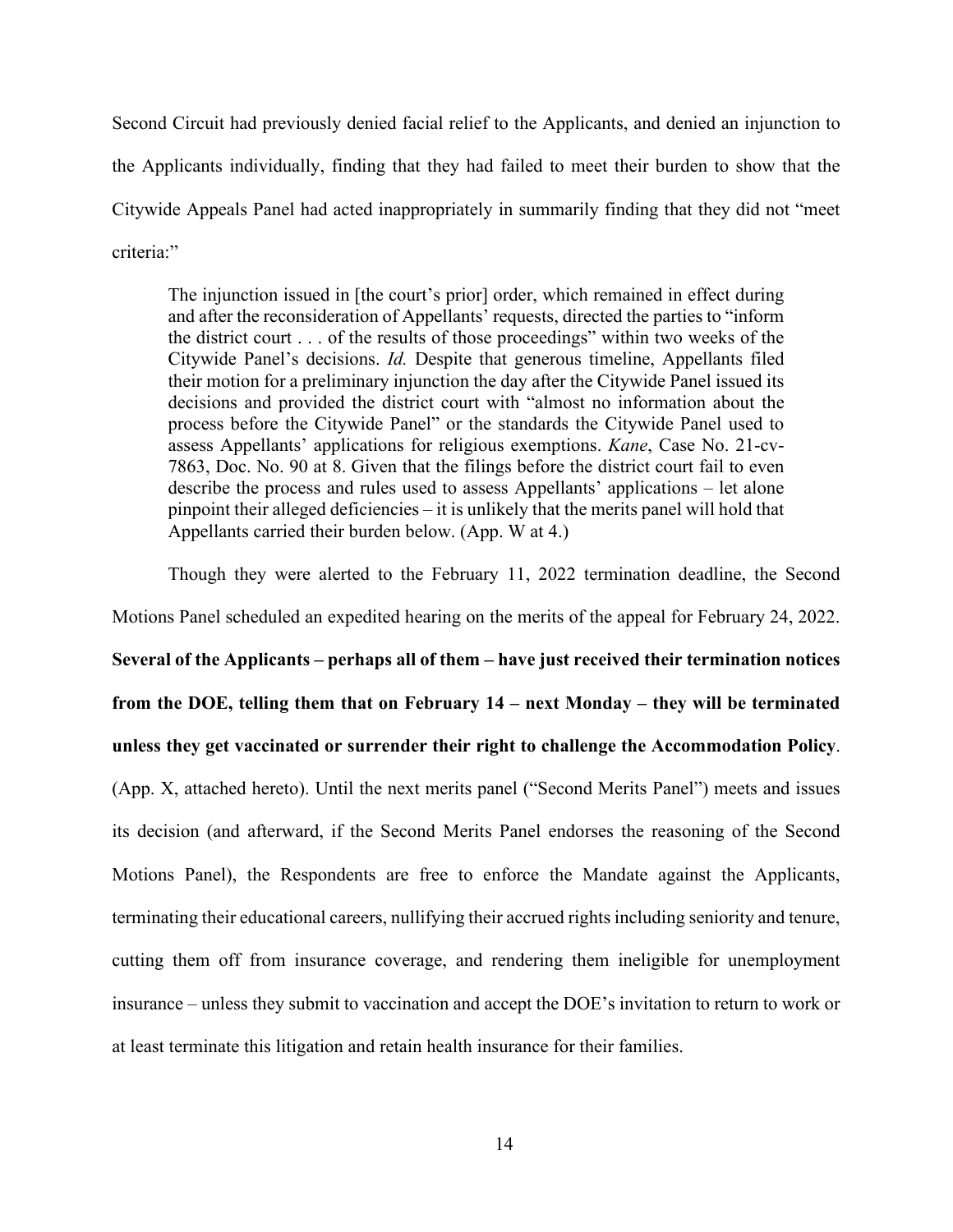**On February 7, 2022 – after Applicants had already sent their Appendix for the instant application to the printer for filing on February 8 – Applicant Stephanie DiCapua received an email from the DOE informing her that she would be terminated on February 14, 2022 unless she either opted to take voluntary LWOP (surrendering all legal rights to challenge DOE action, and accepting the condition that she engage in no gainful employment while on LWOP) or agreed to "separate" voluntarily from her employment with DOE.** This is the direct result of the Second Motions Panel's decision to dissolve the stay previously protecting the Applicants from termination pendente lite. Since the Second Merits Panel will not hear Applicants' case until February 24, DiCapua's only recourse is to apply to this Court for relief. **As we write this application, more Applicants are sending us similar termination notices.**

When a government forces an individual to choose between his or her obedience to God and his or her obedience to the State, this imposes irreparable harm. The Applicants have been suffering this kind of pressure since last September, and with the loss of judicial protection, that pressure has now reached its greatest extent. Unless this Court acts now, the Applicants must choose either to abandon their educational careers or  $-$  in their own eyes  $-$  to disobey their God. The daily trauma of being coerced into this choice is causing them irreparable harm.

#### <span id="page-25-1"></span><span id="page-25-0"></span>**REASONS FOR GRANTING THE APPLICATION**

The All Writs Act, 28 U.S.C. 1651(a), authorizes an individual Justice or the Court to issue an injunction pending appellate review "based on all the circumstances of the case [without] expression of the Court's views on the merits." *Little Sisters of the Poor Home for the Aged, Denver v. Sebelius*, 134 S. Ct. 1022, 1022 (2014).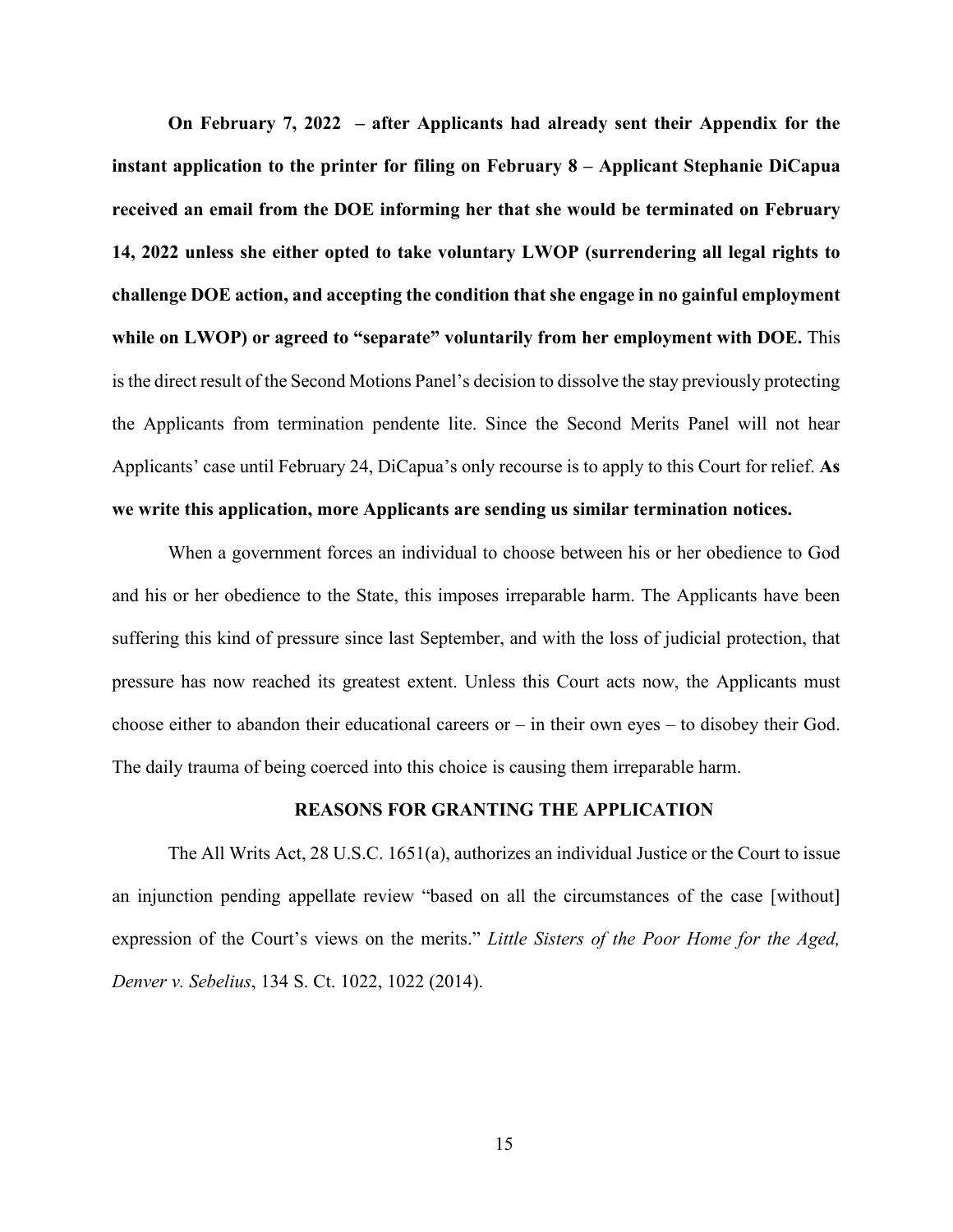<span id="page-26-3"></span>Typically, such injunctions are issued in "exigent circumstances" when the "legal rights at issue are indisputably clear" and injunctive relief is "necessary or appropriate in aid of the Court's jurisdiction." *Ohio Citizens for Responsible Energy, Inc. v. Nuclear Regul. Com.*, 479 U.S. 1312, 1312 (1986) (Scalia, J., in chambers) (cleaned up). The Court also considers (1) the likelihood of success on the merits, (2) irreparable harm to the applicants absent a stay, (3) whether issuance of the stay will substantially injure the other parties interested in the proceeding, and (4) the public interest. *Nken v. Holder*, 556 U.S. 418, 435 (2009). The first two factors are "the most critical." *Id.* at 434. Recent decisions clarify that under the public interest factor even "a strong interest in combating the spread of the COVID-19 Delta variant . . . does not permit agencies to act unlawfully even in pursuit of desirable ends." *Ala. Ass'n of Realtors*, 141 S. Ct. 2485, 2490 (2021)*; see also Mexichem Specialty Resins, Inc. v. EPA*, 787 F.3d 544, 562 (D.C. Cir. 2015) (Kavanaugh, J., dissenting in part). Applicants easily satisfy all criteria.

## <span id="page-26-2"></span><span id="page-26-1"></span><span id="page-26-0"></span>I. **Applicants are likely to succeed on the merits because it is indisputably clear that their First Amendment rights were violated.**

Applicants are likely to succeed on the merits of their claims. *First*, it is indisputably clear that the religious exemption policies violate their constitutional rights and the summary denials provided after "fresh consideration" on remand cannot rebut or cure these harms. *Second*, the Mandate is neither neutral nor generally applicable, and cannot survive strict scrutiny review. *Third*, there is a reasonable probability that the Court will grant review.

## **A. It is indisputable that the DOE's religious exemption policies violate the constitution and that the summary denials provided after "fresh consideration" on remand cannot rebut or cure these harms.**

At this point, even Respondents agree that the Accommodation Policy they adopted to implement the Mandates is unconstitutional. Because it is not neutral or generally applicable, the First Merits Panel held that strict scrutiny applies, and Respondents have not met their burden of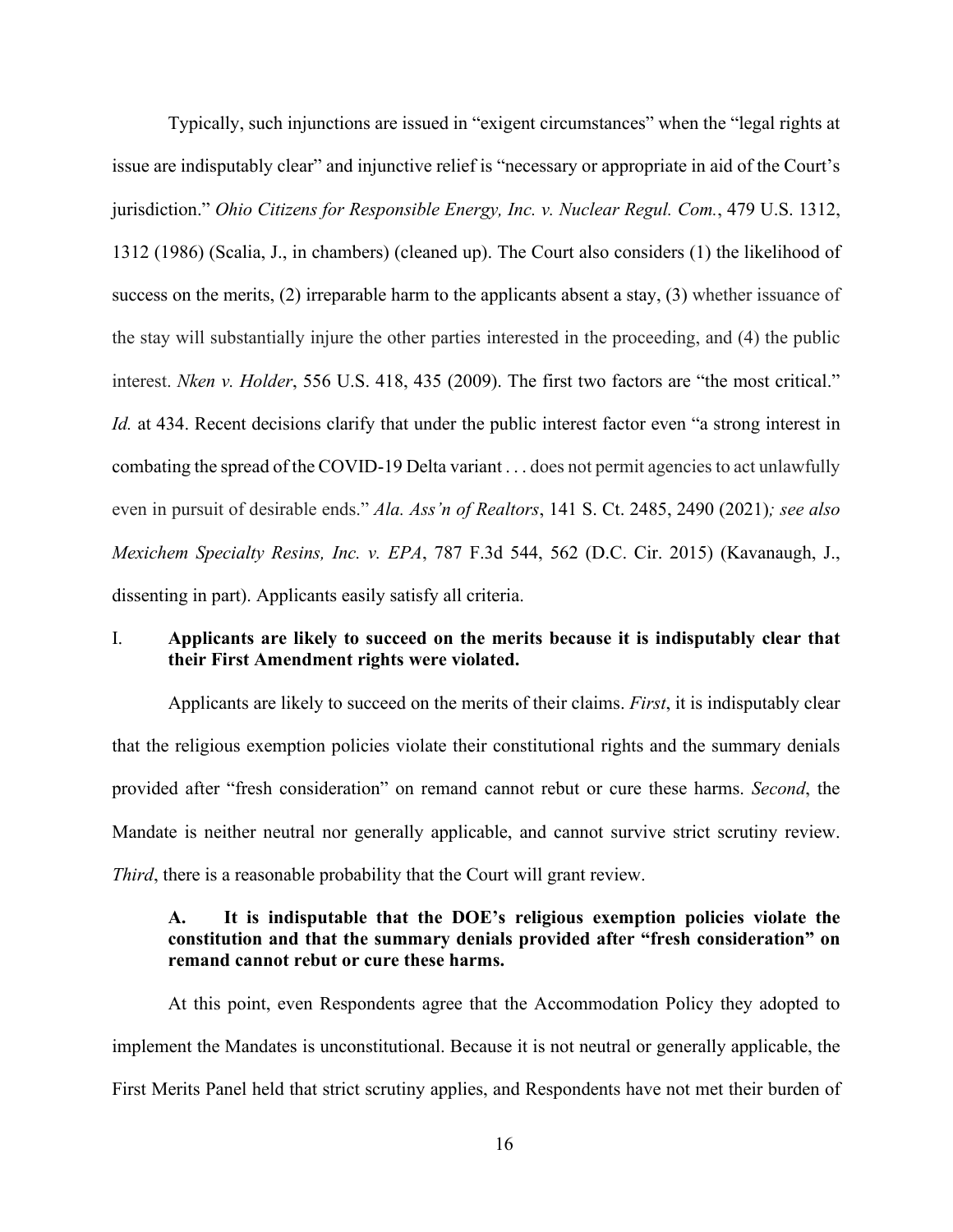establishing that the discrimination or denial of accommodations were necessary to serve a compelling interest. Contrary to the lower courts' holdings, the "fresh considerations" do not moot Applicants' likelihood of success or negate the need for strict scrutiny. On the contrary, they only add another basis for strict scrutiny to apply.

## **1. When a state actor engages in religious accommodation decisions pursuant to Title VII or any other discretionary standard, strict scrutiny must apply.**

<span id="page-27-1"></span>As a threshold matter, any religious exemption policy decided by a state actor, including the "fresh consideration" purportedly given on remand, must survive strict scrutiny review, because these decisions are inherently not neutral or generally applicable and they burden the free exercise of religion. "The creation of a formal mechanism for granting exceptions renders a policy not generally applicable, regardless of whether any exceptions have been given, because it 'invite[s]' the government to decide which reasons for not complying with the policy are worthy of solicitude." *Fulton v. City of Phila.*, 141 S. Ct. 1868, 1879 (2021); *see also Bear Creek Bible Church v. EEOC*, 2021 US Dist. LEXIS 210139, at \*71 (N.D. Tex. 2021) ("Because Title VII is not a generally applicable statute due to the existence of individualized exemptions, the Court finds that strict scrutiny applies"). Similarly, as religious accommodation decisions directly assess religion, they cannot be classified as "neutral" toward religion and on this basis too are entitled to strict scrutiny review.

<span id="page-27-0"></span>Thus, when state actors make religious accommodation determinations pursuant to Title VII or any other policy, the government bears the burden of establishing compliance with the statutory criteria but also bears the burden under constitutional analysis of showing that their religious accommodation decisions are justified because they further a compelling governmental interest in the least burdensome manner. *See, e.g.,* C*BOCS W., Inc. v. Humphries,* 553 U.S. 442,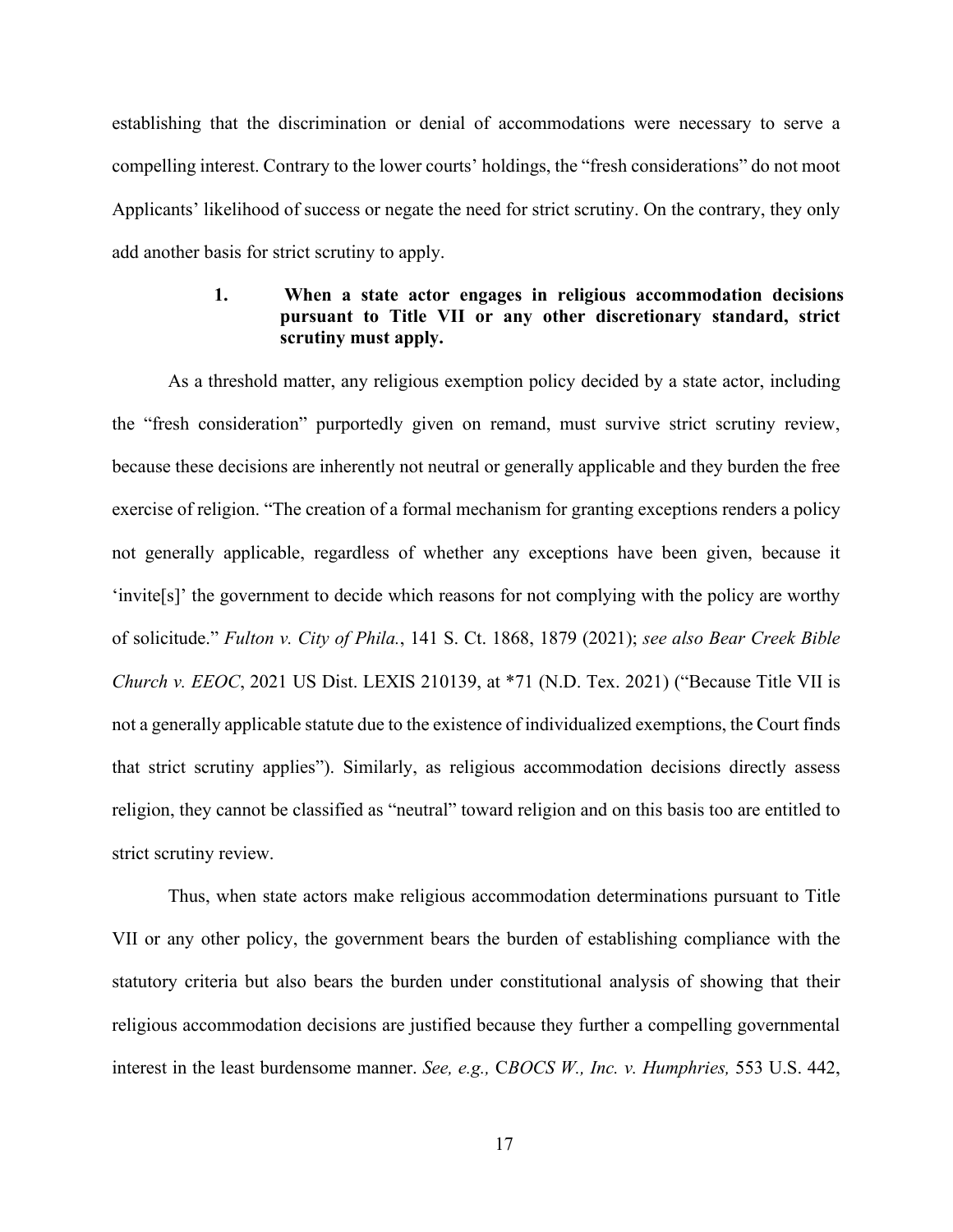455 (2008) ("Title VII was designed to supplement rather than supplant, existing laws and institutions relating to employment discrimination").

<span id="page-28-0"></span>No statute can supplant or diminish constitutional protections when state actors are involved. "In most of the cases alleging religious discrimination under Title VII, the employer is a private entity rather than a government, and the first amendment to the Constitution is therefore not applicable to the employment relationship." *Brown v. Polk Cnty.*, 61 F.3d 650, 654 (8th Cir. 1995). But when the employer is a government actor, and a litigant has mounted a constitutional challenge, a court is "constrained to apply" a constitutional standard "and not Title VII standards." *United Black Firefighters Ass'n v. Akron*, 976 F.2d 999, 1012 (6th Cir. 1992).

<span id="page-28-2"></span>Since Applicants have only asserted a constitutional challenge, Title VII standards applied on remand are particularly misplaced. But even if the Educators *had* asserted a Title VII claim, it would not obviate Respondents' obligation to comply with First Amendment standards—which is what Respondents should be employing in considering and reviewing religious exemption applications. *See, e.g., Putaro v. Carlynton Sch. Dist.,* No. 2:07-cv-817, 2007 U.S. Dist. LEXIS 107326 (W.D. Pa. Dec. 12, 2007):

<span id="page-28-3"></span><span id="page-28-1"></span>Unlike the Equal Protection Clause, which limits the actions of only state actors, Title VII limits the actions of private entities falling within its coverage. When a state actor falls within the definition of the term "employer" contained in Title VII, it is limited by both the Equal Protection Clause and Title VII. It is not unusual for a federal constitutional provision and a federal anti-discrimination statute to provide overlapping protection. That does not mean that the two sources of federal law are mutually dependent upon one another. Although both the Equal Protection Clause and Title VII may prohibit the same forms of gender discrimination in certain instances, a cause of action under § 1983 for violations of the Equal Protection Clause is in no way affected by Title VII.

Here, too, Applicants' cause of action under § 1983 for violations of the Establishment, Free Exercise, and Equal Protection Clauses of the United States Constitution is in no way diminished by Title VII. Both the Accommodation Policy and the "fresh consideration" must be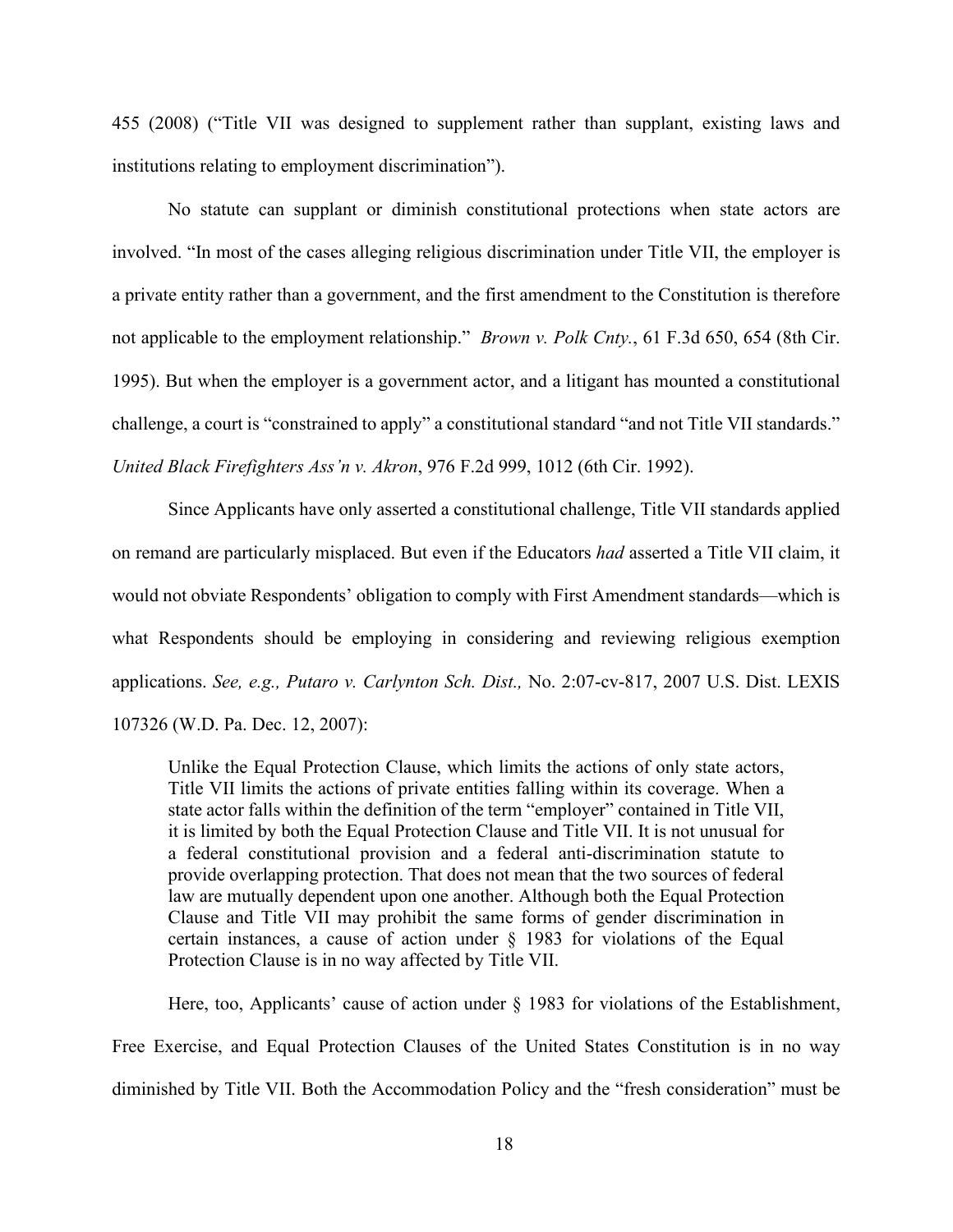able to withstand strict scrutiny review.

## 2. **The fresh consideration process cannot survive strict scrutiny or justify withholding further injunctive relief - the burden to develop the record is on Respondents, not Applicants.**

The "fresh consideration" process cannot withstand strict scrutiny. The summary denials issued by the Citywide Panel do not even meet the basic statutory standards, leave aside the more vigorous showing required under constitutional analysis. The lower court erred by penalizing Applicants for the Respondents' failure to provide a decent record in the new denial process. The burden under strict scrutiny, governing statutes and the framework for adjudicating discrimination claims belongs to Respondents.

## <span id="page-29-0"></span>**a. Under this Court's standards governing discrimination claims, the burden has shifted to the employer to rebut the prima facie case of discrimination.**

There is no dispute that the DOE suspended thousands of employees (including Applicants) pursuant to a blatantly unconstitutional discriminatory Accommodation Policy. Because Applicants already established at minimum a prima facie case for discrimination in the overall suit, this Court's precedent requires that the burden now shifts to the defendants to establish a legitimate, nondiscriminatory reason for their actions. *McDonnell Douglas Corp. v. Green*, 411 U.S. 792, 802-03 (1973).

Here, rather than grant injunctive relief after finding likelihood of success, the First Merits Panel essentially gave Respondents another bite at the apple to rebut or at least remedy the discrimination for the fourteen remanded Applicants mid-litigation. As a threshold matter, this was not proper. Respondents had already admitted, in the proceedings below, that they did not challenge the sincerity of the Applicants' religious beliefs, and that they could not articulate a legitimate non-discriminatory reason for any of the denials. Applicants were clearly entitled to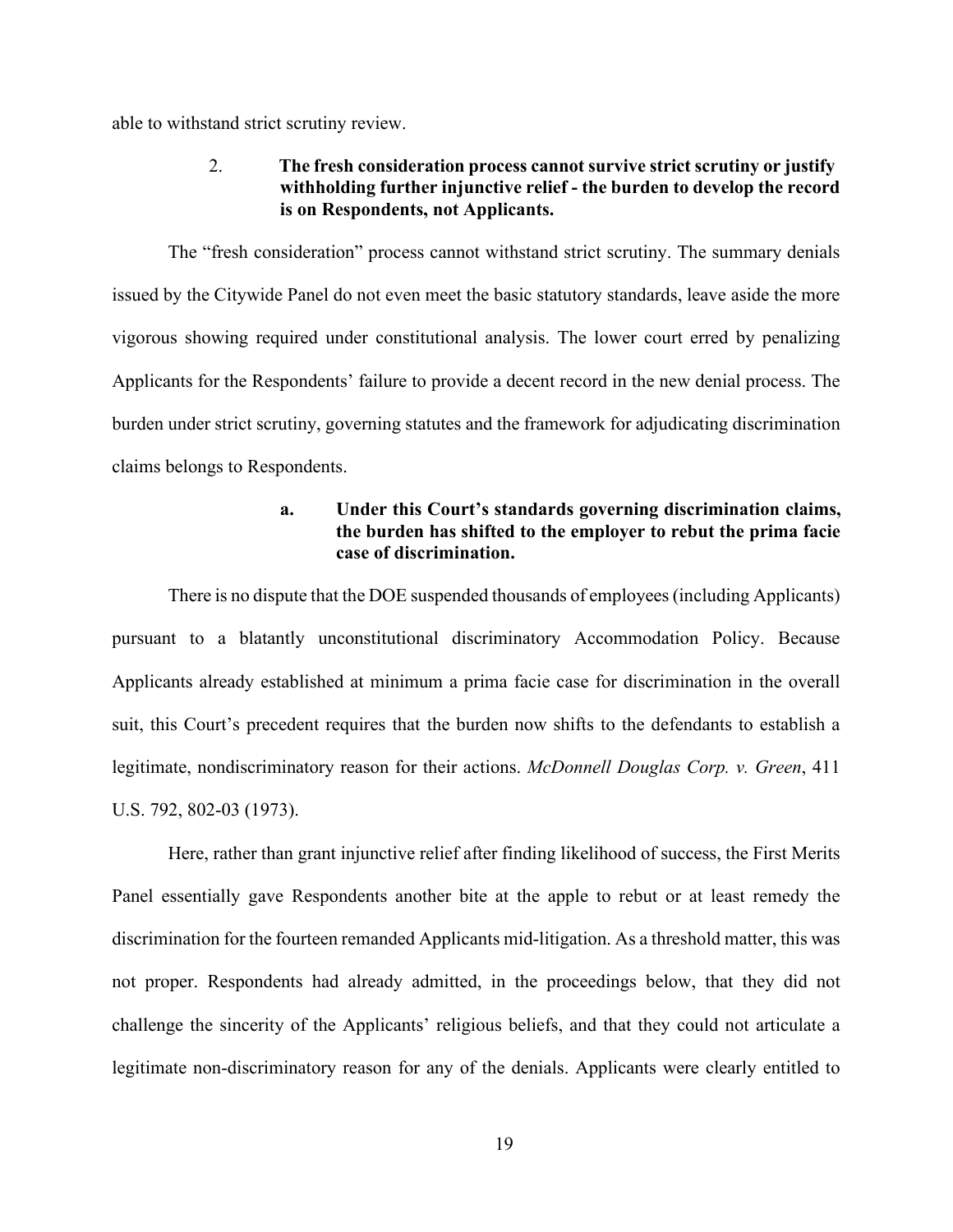injunctive relief, but instead the lower courts gave Respondents yet another opportunity to try to produce a defense by allowing Respondents' own attorneys to spearhead a third review of the religious accommodation applications.

Despite this opportunity, Respondents still failed to rebut the discrimination claims. Instead, once again, they issued blanket summary denials with no explanation other than "does not meet standard." Bare legal conclusions are not enough to rebut a prima facie case of discrimination. "To prevent summary judgment in favor of the plaintiff at this stage, that explanation must, if taken as true, *permit* the conclusion that there was a nondiscriminatory reason for the adverse action." *Back v. Hastings on Hudson Union Free Sch. Dist.*, 365 F.3d 107, 123 (2d Cir. 2004) (citations omitted). Once defendants fail to rebut, no further evidence is required of plaintiffs, even in the more exacting summary judgment context. Rather, at this stage, "the plaintiff may, depending on how strong it is, rely upon the same evidence that comprised her prima facie case, without more." *Id.* at 124.

## <span id="page-30-2"></span><span id="page-30-0"></span>**b. Governing statutes also place the burden on employers to demonstrate that they cannot reasonably accommodate religion.**

<span id="page-30-1"></span>The City's autogenerated summary denials issued after "fresh consideration" not only fail to rebut the discrimination claims, but also cannot on their own satisfy even the statutory requirements imposed by the remand order, leave aside strict scrutiny review.

Title VII places the burden on the employer to demonstrate that it cannot reasonably accommodate the employee's religious practice. *See, e.g.,* A*nsonia Bd. of Educ. v. Philbrook,* 479 U.S. 60, 68 (1986) ("The employer violates the statute unless it 'demonstrates that [it] is unable to reasonably accommodate . . . an employee's . . . religious observance or practice without undue hardship on the conduct of the employer's business.' 42 U. S. C. § 2000(e)(j)"); *see also Patterson v. Walgreen Co.*, 140 S. Ct. 685, 686 (2020) (Alito, J., concurring) ("Title VII prohibits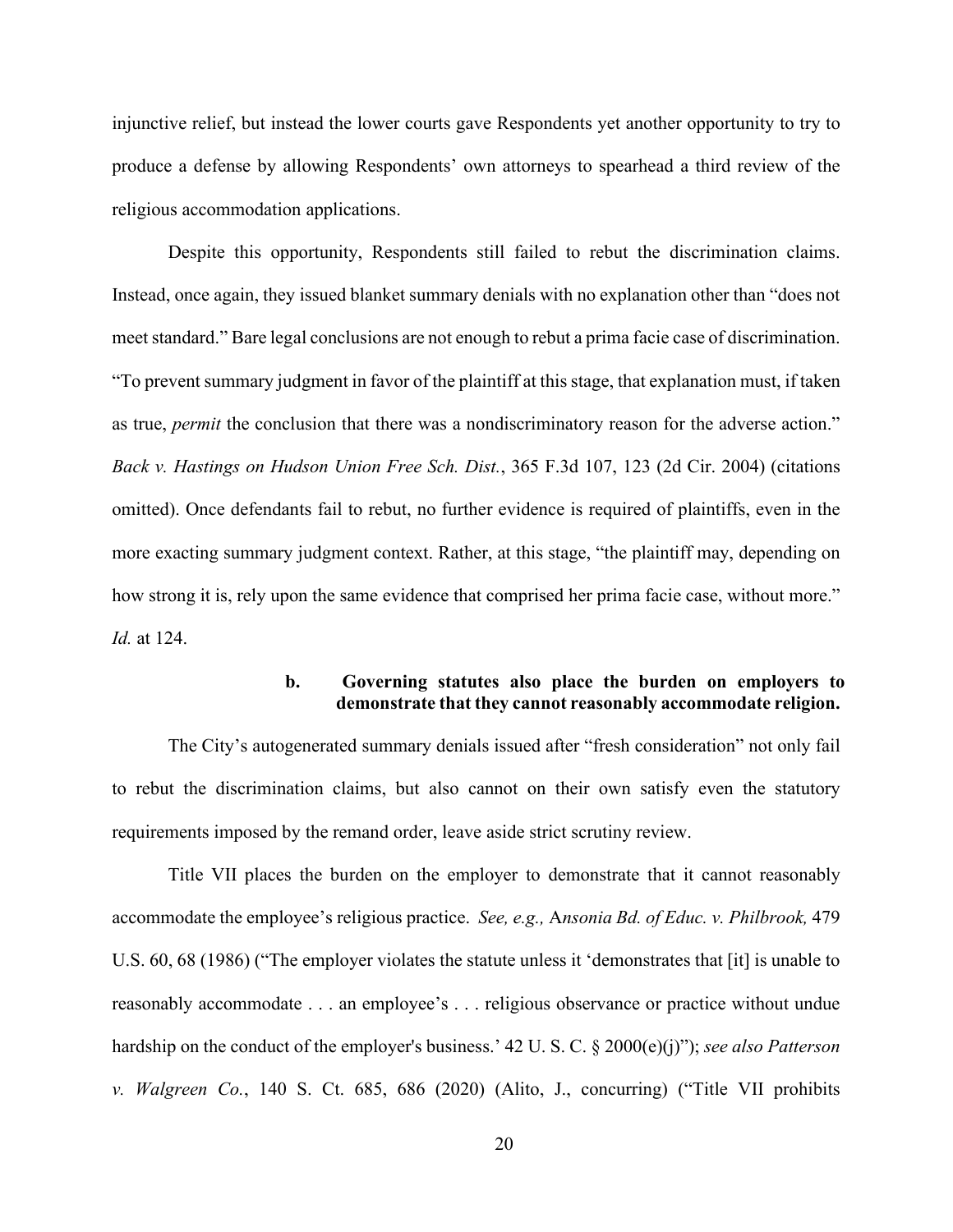employment discrimination against an individual 'because of such individual's . . . religion,' §§  $2000e-2(a)(1)$  and (2), and the statute defines 'religion' as 'includ[ing] all aspects of religious observance and practice, as well as belief, unless an employer demonstrates that he is unable to reasonably accommodate to an employee's or prospective employee's religious observance or practice without undue hardship on the conduct of the employer's business.' § 2000e (j).").

The First Merits Panel also ordered that the "fresh consideration" adhere to the standards set forth in the state and local human rights laws. Like Title VII, these laws place the burden on the employer to demonstrate that it cannot reasonably accommodate the religious beliefs of its employees. This standard is more rigorous than the standard adopted by courts to assess undue hardship defenses under Title VII. *See, e.g.*, N.Y.C. Admin Code §8-107(3)(b) ("'Undue hardship' as used in this subdivision shall mean an accommodation requiring significant expense or difficulty (including a significant interference with the safe or efficient operation of the workplace or violation of a bona fide seniority system.")

<span id="page-31-0"></span>The term "demonstrates" is defined by statute to mean "meets the burden of production and persuasion." 42 U.S.C.A. § 2000(e)(m) (West). As the Second Motions Panel recognized, the cursory email each Applicant received stating only "does not meet criteria" without any explanation of why, or what standards or criteria were employed is grossly insufficient to understand whether a denial was properly issued and certainly cannot persuade a court that reasonable accommodation is not possible or warranted. But the lower courts made a clear error of law by failing to recognize that the burden was on the employer, not the employee, to create a sufficient record to demonstrate a valid basis for denial.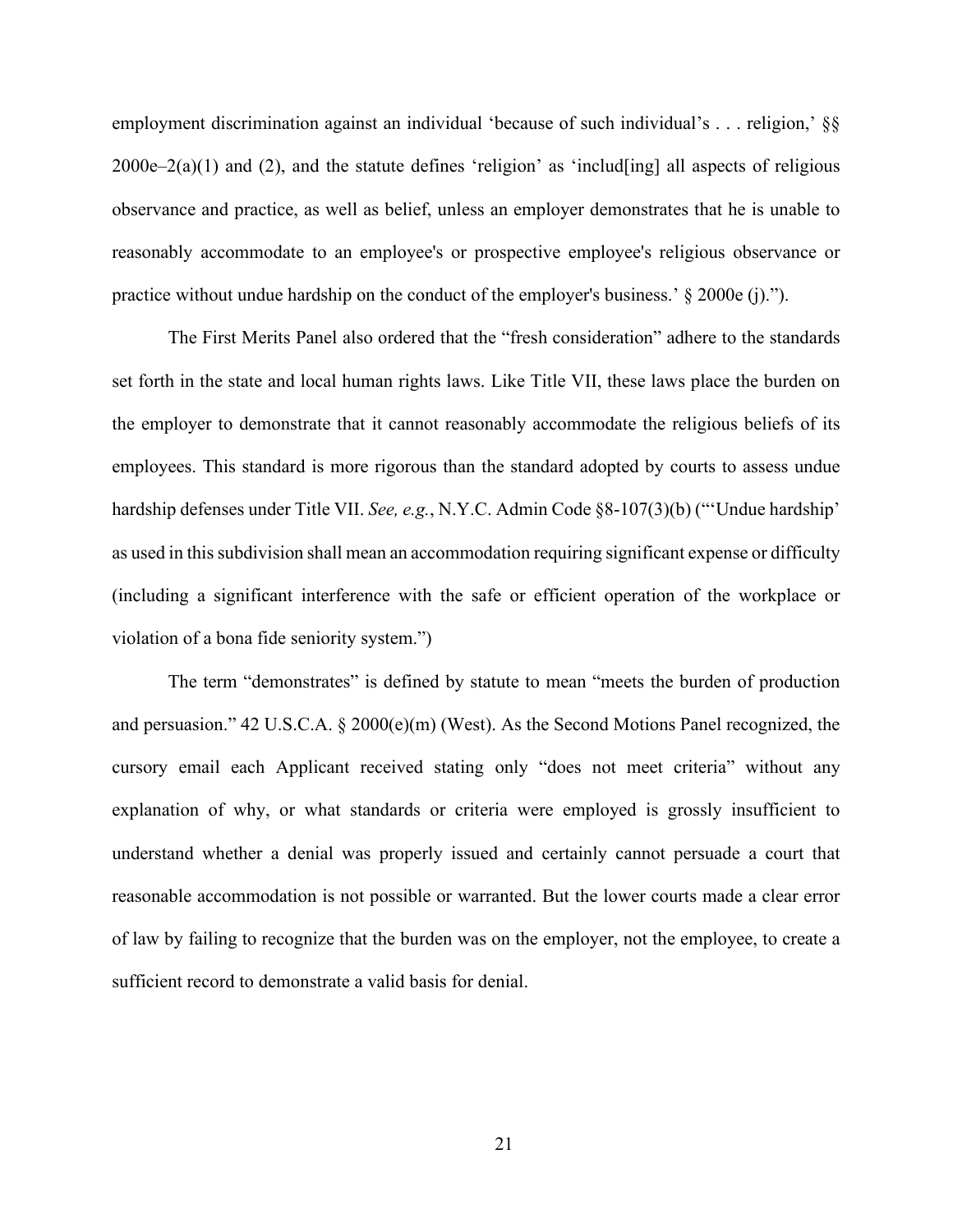## **c. Counsel's post-hoc emailed "reasons" generated for litigation purposes do not cure the Respondent's failure to demonstrate a sufficient reason for denying accommodation.**

In response to Applicants' motion challenging the Citywide Appeals Panel's failure to demonstrate a valid basis for denial of accommodation, counsel for Respondents generated and sent an email several days after the fact (and after the district court's denial of relief) purporting to give fuller "reasons" for each decision. As an initial matter, these reasons cannot cure the deficient denials. The summary denials Respondents issued to each of the Applicants explicitly stated that they constituted the final decisions and there was no indication further process or information would be provided. Nor was there any "agreement among counsel" that the reasons would be send later, as Respondents' counsel alleged, but did not support. But even if the purported "reasons" are considered as part of the record, they only further emphasize that the Citywide Appeals Panel failed to meet the basic statutory standards. Rather, they show that the Citywide Appeals Panel once more employed unconstitutional and discriminatory standards.

The email confirmed that religious sincerity was not being challenged. The primary "reasons" given for most of the Applicants' denials was instead that the religious beliefs are personally held. This was precisely what the First Merits Panel found unconstitutional about the Accommodation Policy. While some nonreligious people might see guidance from prayer or following one's moral conscience as a "personal choice," that does not mean it can be deemed "nonreligious" under Title VII, or First Amendment standards, which both fiercely protect personally held religious views just as much as religious views that comport with popular religious orthodoxy.

<span id="page-32-0"></span>It is black letter law that personally held religious beliefs are protected. Title VII provides that the "term 'religion' includes all 42 U.S.C. § 2000e(j) observance and practice." *Id.* . EEOC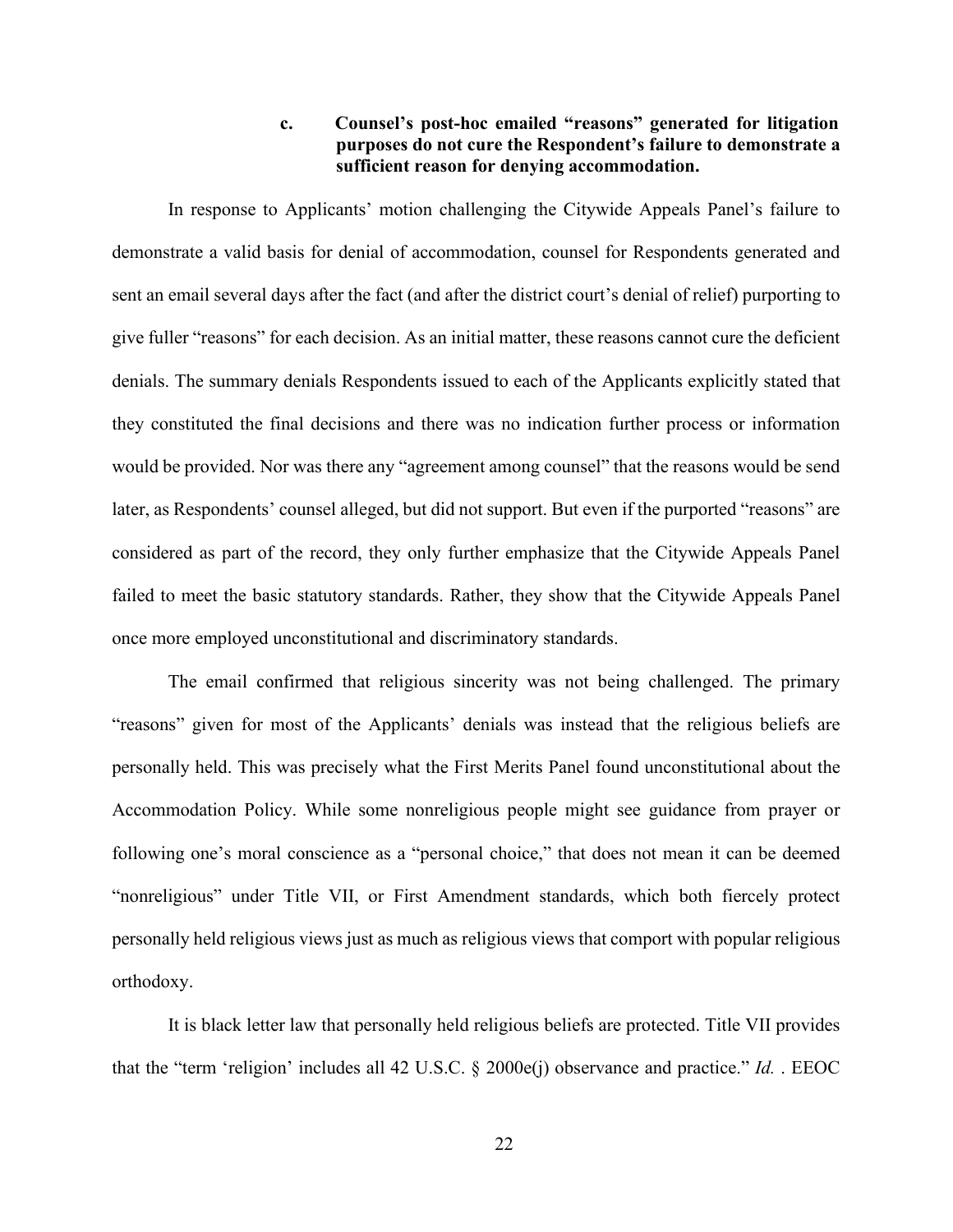<span id="page-33-4"></span>guidelines further define religious practices to "include moral or ethical beliefs as to what is right and wrong which are sincerely held with the strength of traditional religious views . . .. The fact that no religious group espouses such beliefs or the fact that the religious group to which the individual professes to belong may not accept such belief will not determine whether the belief is a religious belief of the employee." 29 C.F.R. § 1605.1. The EEOC adopted its expansive definition in *United States v. Seeger*, 380 U.S. 163, 85 (1965) and *Welsh v. United States*, 398 U.S. 333 (1970), which defined religion broadly for purposes of addressing conscientious-objector provisions to the selective service law, and certainly found it to include personally held beliefs.

<span id="page-33-2"></span><span id="page-33-1"></span><span id="page-33-0"></span>Furthermore, the DOE not only misstated Applicants' beliefs (and formed conclusions based on these misstatements), but they challenged the factual accuracy of them, which is a realm the government is forbidden to enter. *Smith v. Bd. of Educ.*, 844 F.2d 90, 93 (2d Cir. 1988) ("Generally it is not proper for courts to evaluate the truth or correctness of an individual's sincerely held religious beliefs").

<span id="page-33-3"></span>EEOC guidance warns that an "employer should ordinarily assume that an employee's request for religious accommodation is based on a sincerely held religious belief" and is only justified in seeking additional supporting information if it has "an objective basis for questioning" it. Section 12: Religious Discrimination, Equal Employment Opportunity Commission, <https://www.eeoc.gov/laws/guidance/section-12-religious-discrimination> (last visited Feb. 6, 2022). It is not likely that Respondents could rebut the discrimination claims on the summary conclusions drawn by its own counsel about the validity of Applicants' religious beliefs, which the government has no right to assess.

The fact the Citywide Appeals Panel engaged in this analysis raises additional questions about the constitutionality of the new process and may be the basis of a new claim. Policies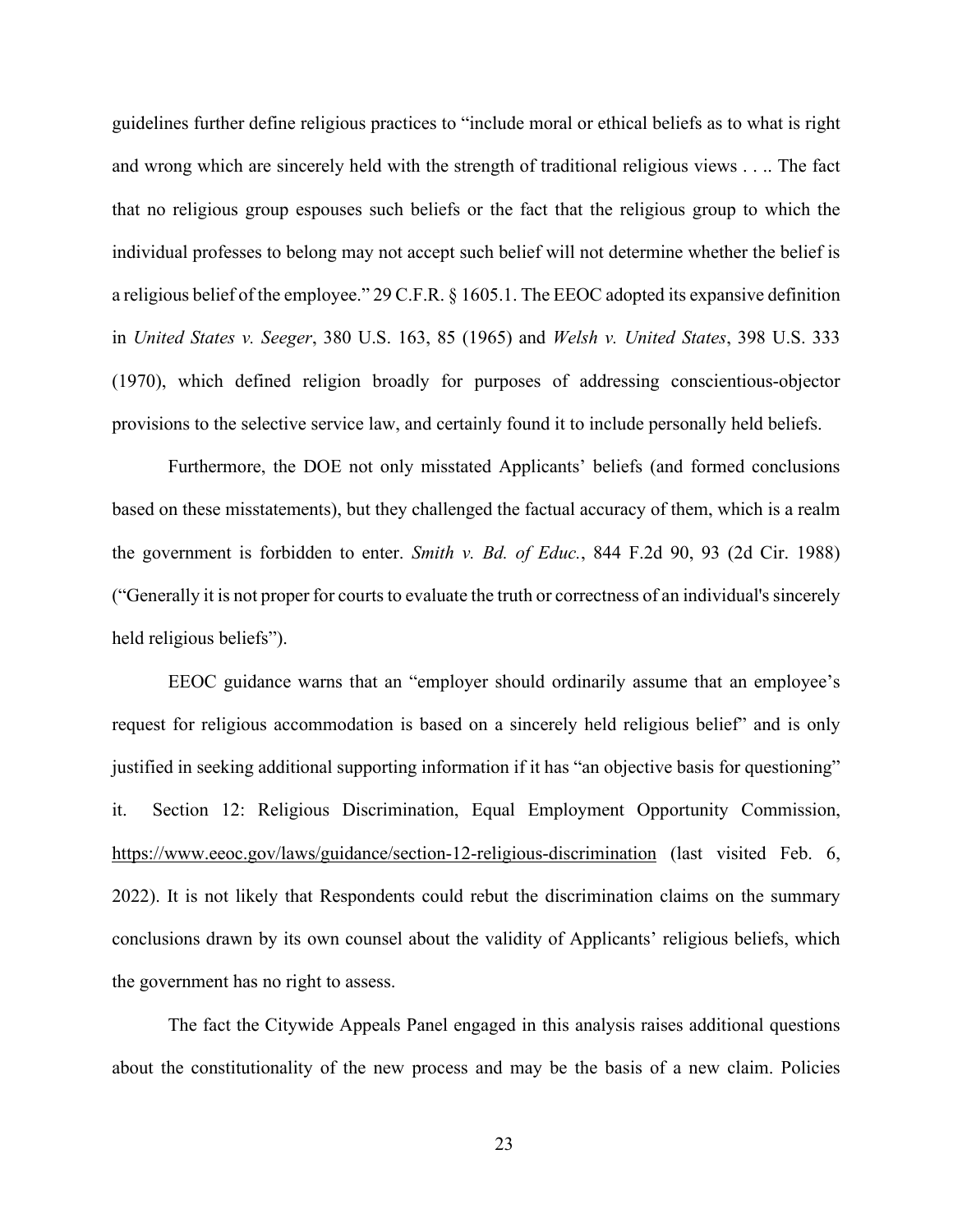allowing the state to make determinations about whether a belief is "religious" versus secular, or sincerely held must especially receive a light touch to survive strict scrutiny review. Allowing overbroad discretion to a government official to pass judgment on the religious beliefs of applicants can facially invalidate a law. For example, in *Cantwell v. Connecticut*, this Court held that a solicitation statute limiting solicitation from non-religious causes was facially invalid under the First and Fourteenth Amendment where it allowed local officials broad discretion to determine which causes were "religious" in nature and which were not. *Cantwell v. Conn.*, 310 U.S. 296, 310 (1940). This Court flatly rejected the states' argument that judicial review of any wrongly decided case was a sufficient remedy, noting the real risk of harm that existed from vesting such broad discretion in a government official. *Id.* at 904.

<span id="page-34-1"></span><span id="page-34-0"></span>Here, as Applicants pointed out to the court before the First Merit's Panel order was issued, the "fresh consideration" process is likely unconstitutional because, like in *Cantwell*, it allows the panel unfettered discretion to decide what is religious in nature with no defining criteria other than it should "adhere" to governing statutory protections. Because no written decision was even required to elucidate the reasons for a determination, wrongly decided denials may not even receive judicial review, as evidenced by these proceedings. Even if it were available, as *Cantwell*  makes clear, the ability to seek judicial review is not a sufficient remedy.

Respondents' additional tacked on generic statements that it would be an "undue hardship" to accommodate any employees who typically work in classrooms cannot justify the denials either. The government bears the burden of demonstrating through individualized inquiry and nonspeculative facts that it would be an undue hardship to accommodate employees' religious needs. Under the governing statutes, this determination must be made in good faith through an interactive process that explores all available accommodations. None of that occurred. Moreover, the DOE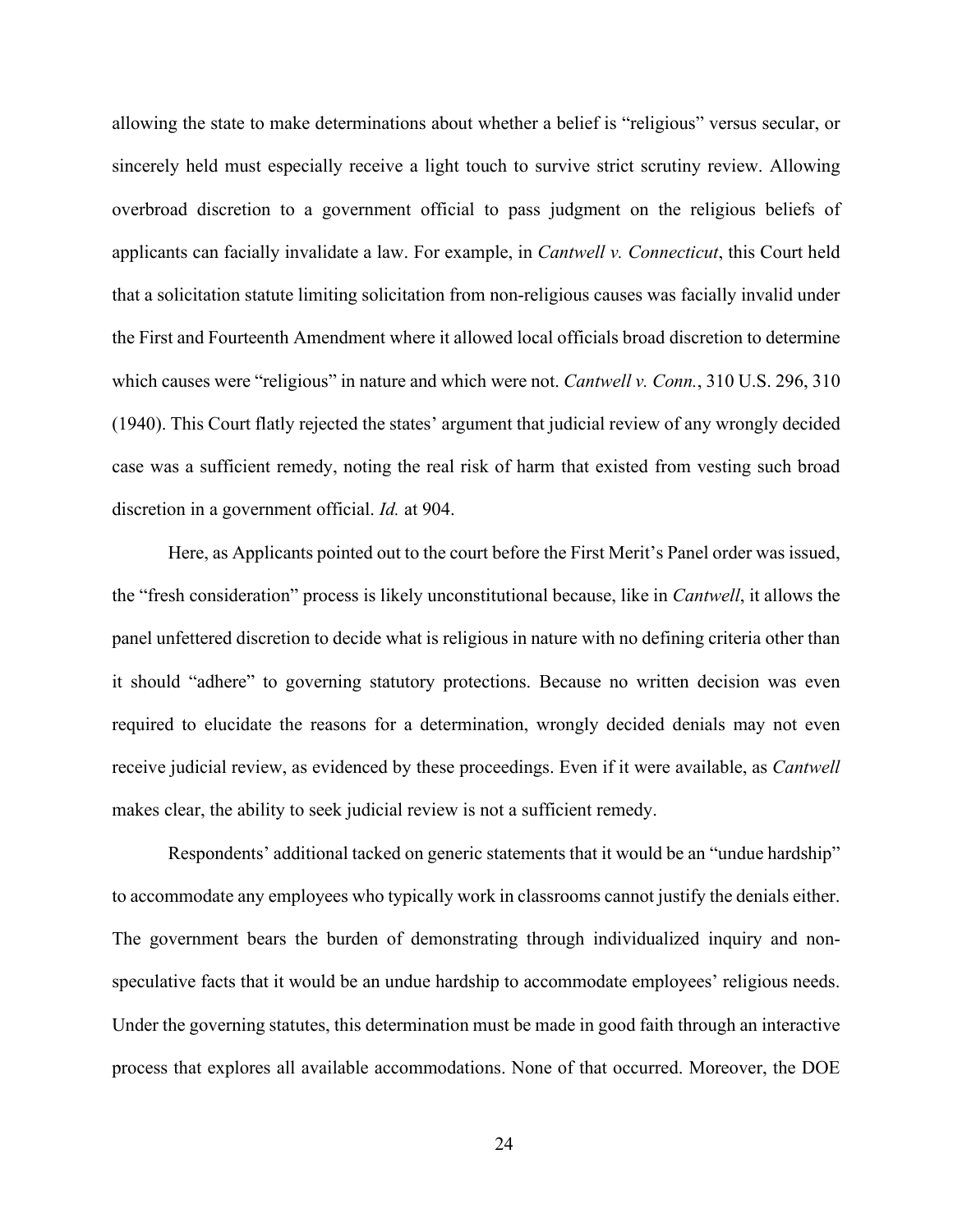admits they granted at least 165 teachers an exemption under the unconstitutional religious exemption policy. They offer no reason Applicants cannot be similarly accommodated.

### **d. Respondents bear the burden of establishing that they are likely to survive strict scrutiny.**

Ultimately, though, this matter is not a Title VII case, or a statutory case. It is a constitutional case, and the First Merits Panel already held that Applicants are entitled to strict scrutiny of their claims, which the panel determined they were likely to prevail under.

<span id="page-35-1"></span>Targeting religious minority groups, including those who hold personal religious objections rather than orthodox ones, in response to real or perceived threats, no matter how wellintentioned the reason, is forbidden under our laws and cannot withstand strict scrutiny review as a matter of law. *Trump v. Hawaii*, 138 S. Ct. 2392, 2423 (2018) (overruling Korematsu v. United States, 323 U.S. 214 (1944)). By their own admission, Respondents have granted at least 165 religious accommodations and bear the burden of showing why they cannot grant the same accommodation to these employees, at the very least.

Aside from discrimination, Respondents' decision to suspend and exclude most of their employees with religious objections to vaccines is unlikely to survive strict scrutiny. It is not enough to assert a compelling interest in stopping the spread of COVID-19. "To meet the requirement of narrow tailoring, the government must demonstrate that alternative measures imposing lesser burdens on religious liberty would fail to achieve the government's interests." *Agudath Isr. v. Cuomo*, 983 F.3d 620, 633 (2d Cir. 2020).

<span id="page-35-0"></span>Respondents have not met this burden. They have not addressed why Applicants cannot work remotely (for example, counsel for the DOE admitted during oral argument that the City is now offering a remote option). They have not addressed why 165 teachers can be accommodated, but they cannot. Nor have they supported their contention that the 3% of employees who remain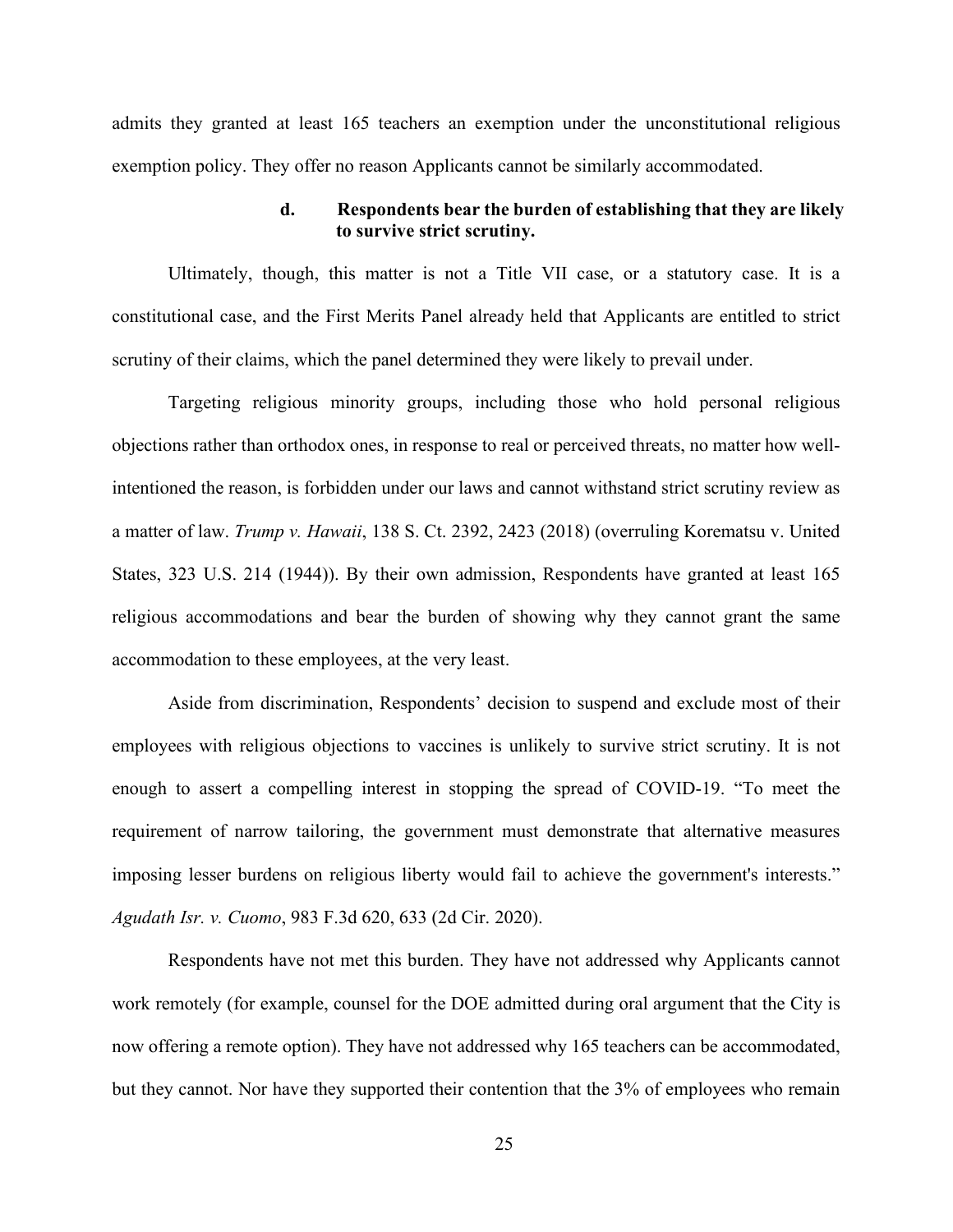unvaccinated pose a "direct threat" to others so grave that they cannot enter any school building (although, apparently, unvaccinated bus drivers can drive children to and from school each day in fully enclosed school buses without issue).

Because the available vaccines cannot meaningfully limit infection and transmission, particularly against the newer variants, Mandating vaccines makes little sense from a constitutional perspective. (*See, e.g.,* SDNY 21-cv-7863, ECF 85-4). Public health officials have reached consensus that virtually everyone will eventually get infected with COVID-19, regardless of mitigation efforts, and regardless of vaccine status. (SDNY 21-cv-7863, ECF 56, at 7 citing NPR article). While there are excellent reasons that a person might want to be vaccinated for personal protection, these decisions are between a patient and their doctor. *Burwell v. Hobby Lobby Stores, Inc*, 573 U.S. 682, 760 (2014) GINSBURG, J., DISSENTING ("No individual decision by an employee and her physician—be it to use contraception, treat an infection, or have a hip replaced is in any meaningful sense [her employer's] decision or action.")

<span id="page-36-0"></span>Respondents' own publicly available data support these points. The DOE publishes regular updates on the number of infected students and in-person staff working in New York City schools. That data shows that excluding unvaccinated staff has not decreased the percentage of staff infected with COVID-19 at all. (SDNY 21-cv-7863, ECF 56, at 7, citing DOE daily case ma[p\).](https://www.schools.nyc.gov/school-life/health-and-wellness/covid-information/daily-covid-case-map).) The infection rates have followed the same curve as rates in the greater community, whether unvaccinated individuals are excluded or not.

Perhaps most shocking, because such a large percentage of the fully vaccinated staff is currently infected with COVID-19, the DOE adopted the policy that actively infected teachers with mild symptoms should return while still infectious to mitigate the staffing crisis. (21-cv-7863, ECF 56, at 8, citing Business Insider article "Short-staffed NYC schools are asking teachers with mild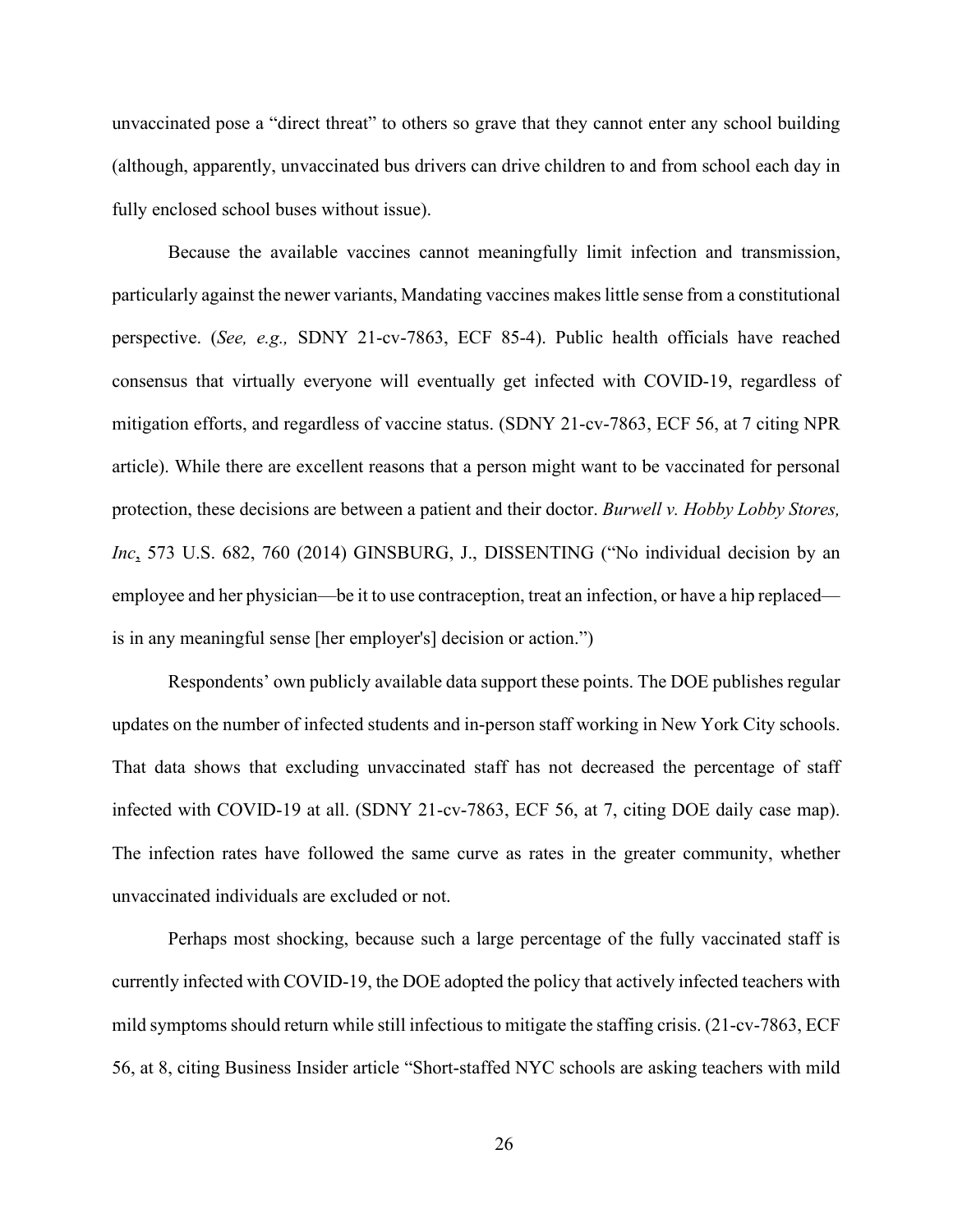COVID symptoms to return to the classroom.") If it is an acceptable risk to allow infected teachers who can spread and transmit COVID-19 to the students to teach in classrooms, certainly unvaccinated teachers who test negative for COVID-19 infection should be allowed to teach in classrooms.

 No other school district in the state has vaccine mandates for their staff. The Court can safely enjoin further enforcement of the Mandate pending further judicial review to avoid further irreparable harm. In the meantime, measures such as testing and symptom checks should suffice, alongside all the other tools that these schools have used for the last year and a half to keep everyone safe while still respecting minority religious views.

## <span id="page-37-0"></span>**3. The lower courts' errors set a dangerous precedent**

The Second Motions Panel's denial of Applicants' request for injunctive relief, which did not reach the substance of Applicants' claims, can be boiled down to its assertion that Applicants did not adequately develop the record. Specifically, the panel held that they had "'almost no information about the process before the Citywide Appeals Panel' or the standards the Citywide Appeals Panel used to assess Appellants' applications for religious exemptions," (App. W, at 4), and that the Applicants did not provide details about the "process and rules used to assess Appellants' applications –let alone pinpoint their alleged deficiencies[,]" *Id*.

 This holding is shockingly unjust for several reasons. First, Applicants specifically objected to the First Merits Panel that the remand order was vague and did not set forth the process or rules or criteria that would be used to determine their applications. (*See, e.g.*, USCA2 21-2711, ECF 73.) The First Merits Panel summarily dismissed these concerns, stating: "Plaintiffs' requests will be governed by Title VII and analogous state and city law, and the standards for those claims are well established." (*See* First Merits Panel Order, App. L at 24 n.14 (citing cases)).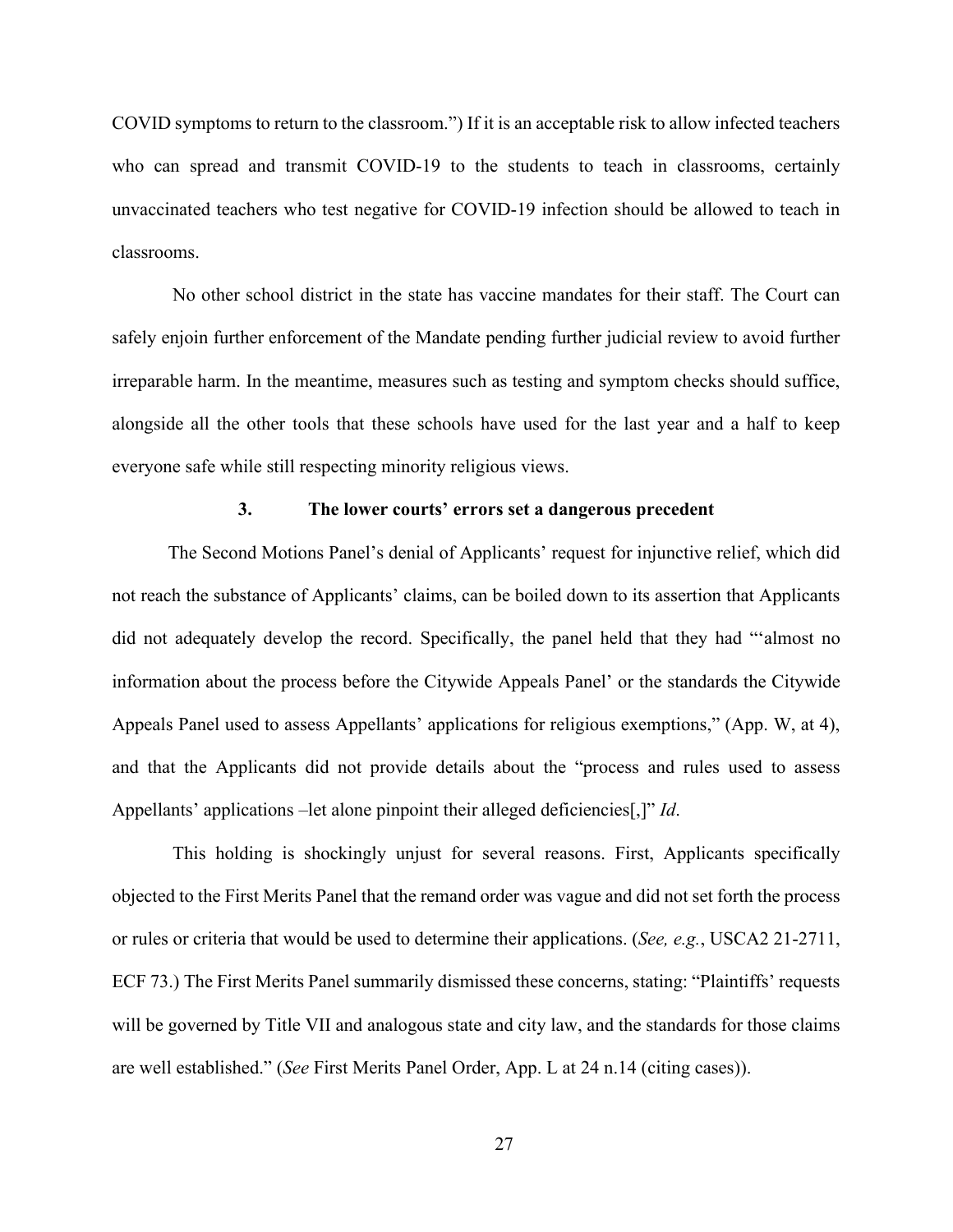<span id="page-38-0"></span>In their motion for injunctive relief, Applicants informed the court that they were not given any further information about the criteria, process or rules used to determine their applications. (SDNY-cv-7863, ECF 85-1). Nor were they provided any clarity about the reasons for denial. They simply received autogenerated denial letters that stated, "does not meet criteria" and that the determination constituted the final determination of the Citywide Appeals Panel. (*Id*.) Using the lack of standards as a sword by shifting the burden to Applicants is a clear error of law, particularly after the same court dismissed objections by stating that the vague standards referenced in the court's remand order are so "well-established" they did not need to be defined. The lower courts' holding sets a precedent that all an employer need do to prevent judicial review is to provide no information as to the criteria it will use or the basis or reason for denial of religious accommodation claims.

The injustice of this holding is compounded by the fact that the employers have already been caught red-handed engaging in widespread religious discrimination by adopting a written policy requiring discrimination against religious minorities. It is bad enough that the lower courts failed to issue injunctive relief immediately, and instead made the Applicants submit to a third round of religious inquisition, spearheaded not by a neutral party, but by Respondents' own defense attorneys. This Court must intervene to stop the lower courts from now compounding this error by failing to follow this Court's framework for discrimination claims. The government cannot be allowed to avoid any liability for their blatant discrimination by simply having their own defense attorneys rubber stamp the discriminatory suspensions with a vague notation that each applicant in any event "does meet criteria." Such a holding violates everything that our Constitution was adopted to protect against. The burden is on the employer to rebut the claim, and they have not met this burden.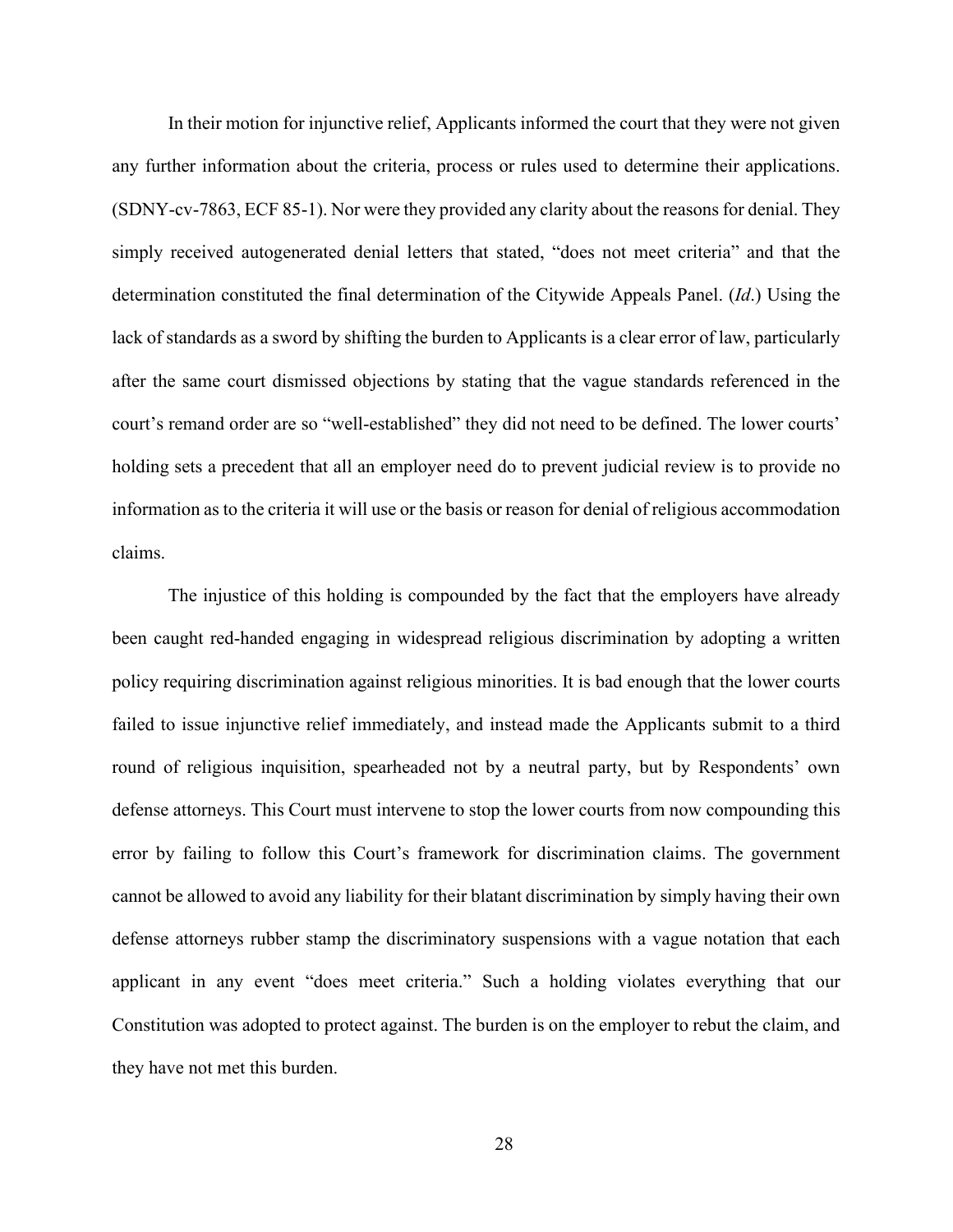Applicants have amply met their burden in developing a record. They have already submitted over a hundred pages of briefing to the Second Circuit and hundreds of pages of factual submissions to the district court, and have now had three sets of oral arguments before the circuit court and two in the district court. Applicants reasonably understood that there were no more facts necessary to renew their motion for injunction after remand, given the Second Circuit's prior decision that no standards or criteria would be provided, and the DOE's representations that the grossly inadequate summary denials on remand were the "final determination." Instead of denying relief, the lower courts could easily have held a hearing if they felt any further factual development would be useful.

Furthermore, the district court and Second Motions Panel had in their possession nearly all of the materials the Citywide Appeals Panel had before it when issuing their rubber stamp denials, including the following:

- Each of the *Keil* Applicants' initial religious exemption requests and appeals, which included lengthy personal statements, letters from clergy, and other relevant materials. (SDNY 21-cv-8773, ECF 25-1, 27-1, 27-2, 27-3, 28-1, 28-2, 28-3, 29-1, 29-2, 29-3, 30-1, 30-2, 30-3, 30-4).
- Each of the *Keil* Applicants' responses to the City's request for supplemental information. (SDNY 21-cv-8773, ECF 50-3).
- Declarations from 21 DOE employees, including some Applicants, swearing under oath that they held sincerely held religious beliefs. (SDNY 21-cv-7863, ECF 20 through 28; SDNY 21-cv-8773, ECF 19 through 21 and 23 through 31).

The City later admitted that these original materials formed the basis for their denials and referenced them repeatedly. (*E.g*., USCA2 21-3043), ECF 16-3 (describing Applicants' personal statements, supplemental submissions, and a clergy letter)).

Furthermore, Applicants' 14 denial letters stated that they had only three business days to submit proof of vaccination. The Second Motions Panel ignored this coercive and urgent deadline,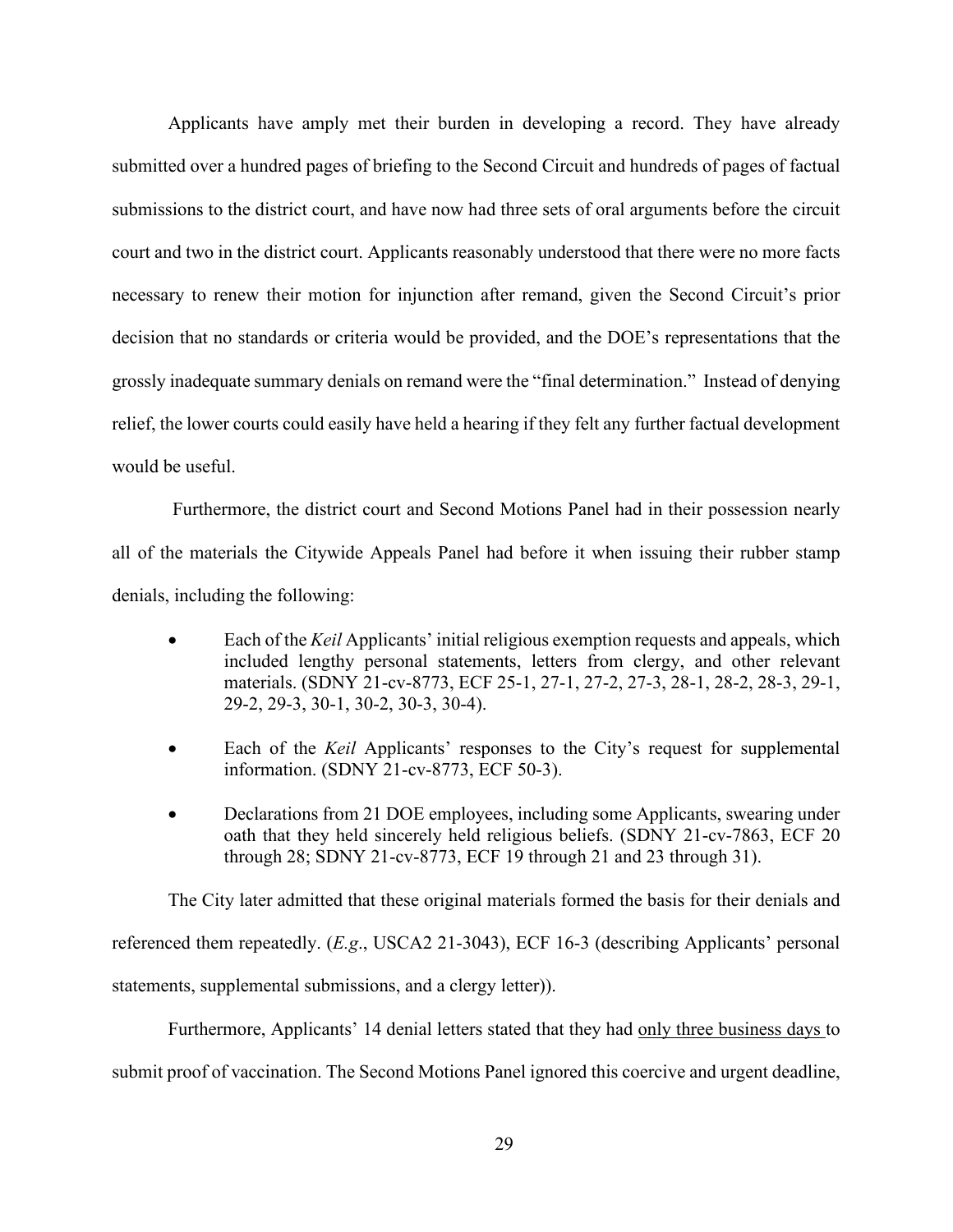bafflingly suggesting that the two weeks Applicants had to report their denials to the district court was somehow a "generous timeline" or that it allowed them some opportunity to gather information that was never provided to them, and which was not their burden to present (App. L). Ultimately, no discovery was needed, or even possible to get at that juncture. The DOE's rubber stamping of Applicants' previous admittedly discriminatory denials together with the rampant constitutional violations that have plagued this entire litigation warrant giving Applicants the relief they seek here.

#### **B. The Mandate violates the First Amendment**

The First Amendment to the United States Constitution prohibits government from prohibiting the free exercise of religion. This Court has established that while laws which violate the Free Exercise Clause have been subjected to strict scrutiny as set forth in *Sherbert v. Verner*, 374 U.S. 398 (1963), rational basis scrutiny is applicable when the government's actions are neutral and generally applicable. *Emp't Div. v. Smith*, 494 U.S. 872 (1990).

#### **1. Strict Scrutiny applies to the Mandate**

<span id="page-40-2"></span><span id="page-40-0"></span>*a) The Mandate is not neutral because the mayor admitted that the City intentionally targeted for disfavor employees whose religious objection to vaccines were not supported by the official doctrine of "well established religions" and the DOE implemented the Mandate through a written policy that requires discrimination against employees with unorthodox religious beliefs*

<span id="page-40-1"></span>The lower courts erred by holding that the Mandate is "neutral" because, on its face, it does not appear to target religious minorities. Under constitutional analysis, however, laws such as this, which appear neutral on their face, but which are regularly implemented in an unconstitutional manner, are not neutral and thus must be strictly scrutinized when they function to burden religious rights. *Forsyth Cnty v. Nationalist Movement*, 505 U.S. 123, 131 (1992) ("in evaluating respondent's facial challenge, we must consider the county's authoritative constructions of the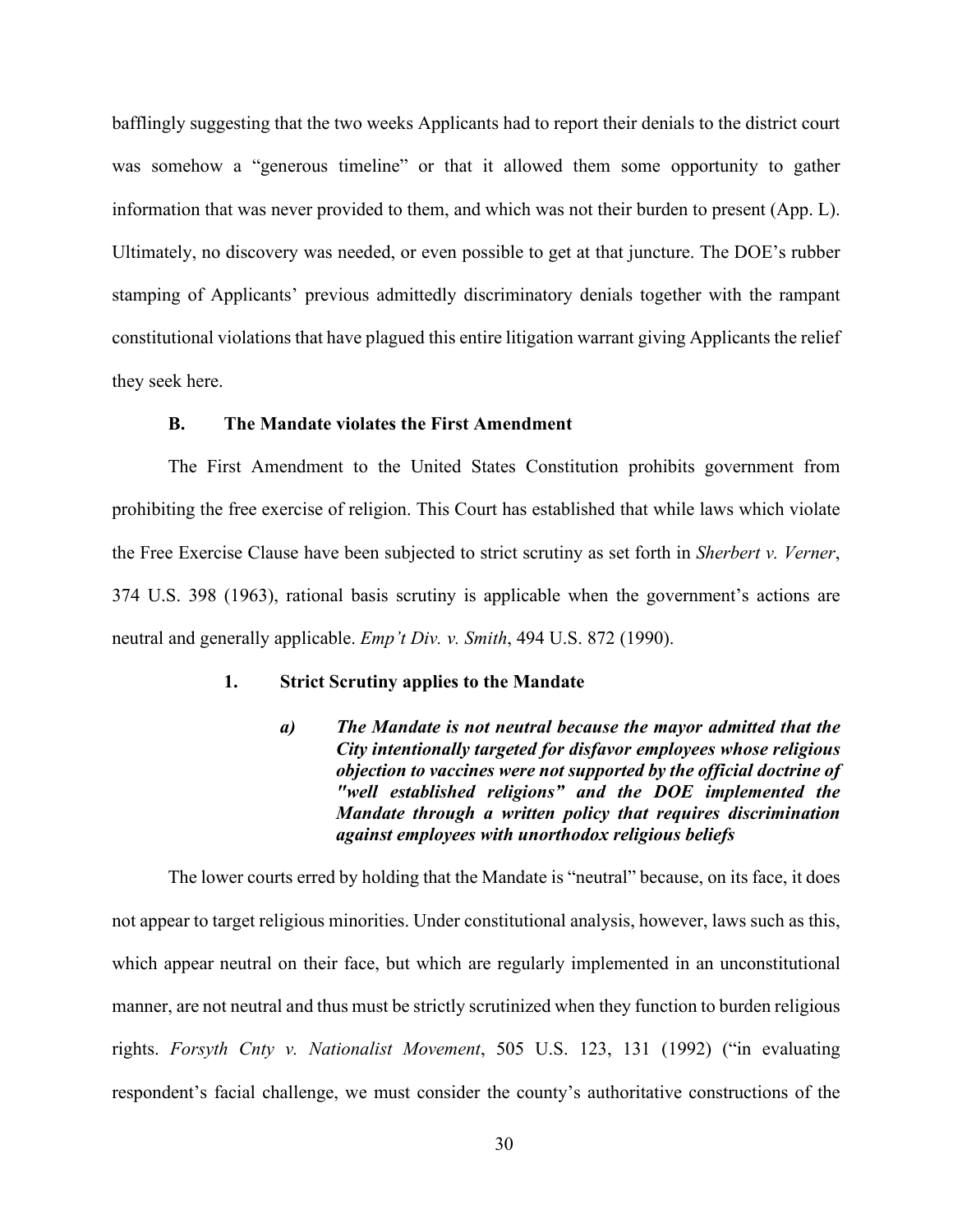<span id="page-41-2"></span><span id="page-41-1"></span>ordinance, including its own implementation and interpretation of it." *See also MacDonald v. Safir*, 206 F.3d 183, 191 (2d Cir. 2000) ("When evaluating a First Amendment challenge of this sort, we may examine not only the text of the ordinance, but also . . . we are permitted — indeed, required — to consider the well-established practice of the authority enforcing the ordinance"); *Santa Monica Food Not Bombs v. City of Santa Monica*, 450 F.3d 1022, 1035 (9th Cir. 2006) ("Administrative interpretation and implementation of a regulation are . . . highly relevant to [facial constitutional] analysis").

<span id="page-41-0"></span>This is especially true if the textually neutral regulation functions with other wellestablished policies and practices to suppress unpopular religious beliefs. *See, e.g.,* C*hurch of Lukumi Babalu Aye v. City of Hialeah,* 508 U.S. 520, 540 (1993) ("We need not decide whether the [the city's fourth facially neutral ordinance] could survive constitutional scrutiny separately; it must be invalidated because it functions, with the rest of the enactments in question, to suppress Santeria religious worship"). As discussed in the previous section, the Mandate was implemented in an unconstitutional manner through policies requiring religious discrimination against unpopular religious beliefs about vaccination.

<span id="page-41-3"></span>An otherwise facially neutral regulation can be insulated from facial challenge arising out of unconstitutional application, so long as decisionmakers provide sufficient guidance to reasonably protect the ordinance against facial attack. *Ward v. Rock Against Racism*, 491 U.S. 781, 793-95 (1989). Here, instead of providing guidance to avoid discriminatory application of the Mandate, the mayor, who promulgated the Mandate and exercises control over the DOE, regularly admitted that the City's intention was to target religious minorities for disfavor through discriminatory implementation of the Mandate. *See, e.g.*, Transcript of Press Conference held September 2021, ECF 85-9: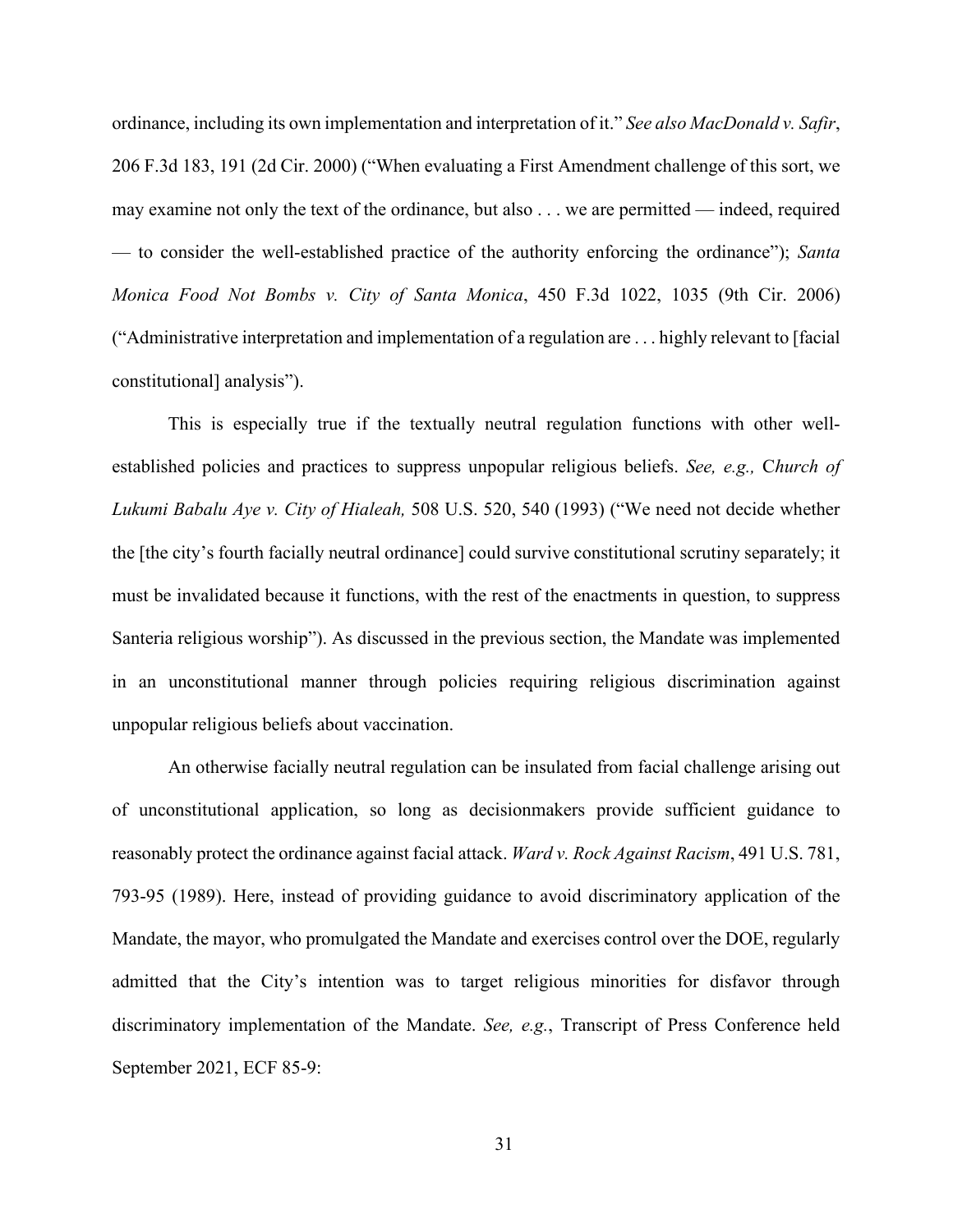Mayor: [responding to question about what criteria the City would apply in granting or denying exemption requests from DOE employees]: Yeah, it's a great question. Thank you. Yes. **And very powerfully Pope Francis has been abundantly clear that there's nothing in scripture that suggests people shouldn't get vaccinated**. Obviously, so many people of all faiths have been getting vaccinated for years and decades. **There are, I believe it's two well-established religions, Christian Science and Jehovah's Witnesses that have a history on this, of a religious opposition**. But overwhelmingly the faiths all around the world have been supportive of vaccination. **So, we are saying very clearly, it's not something someone can make up individually. It has to be, you're a standing member of a faith that has a very, very specific long-standing objection**.

As discussed above, these statements admit an intention to commit bold violations of constitutional protections for people whose religious beliefs are personally held, or not shared by well-established religious orthodoxy. In *Dr. A. v. Hochul*, three members of this Court noted that similar statements made by the Governor of New York during the implementation of a parallel state mandate for healthcare workers constituted admissions that the state "'intentionally' targeted for disfavor those whose religious beliefs fail to accord with the teachings of 'any organized religion' and 'everybody from the Pope on down." 595 U.S. (2021) (Gorsuch, J., dissenting). Here, where the statements are accompanied by a written policy that requires the same unconstitutional discrimination, there can be no other conclusion drawn but that the government is targeting religious minorities for disfavor.

The DOE implemented the Mandate precisely as directed, not only adopting facially unconstitutional written Accommodation Standards that mirrored the mayor's position on religious minorities, but also resurrecting the unlawful practice of heresy inquisitions,<sup>[6](#page-42-0)</sup> in which DOE representatives (primarily Corporation Counsel) zealously argued for even more blatant discrimination against employees whose religious beliefs are personal in nature or out of step with

<span id="page-42-0"></span><sup>&</sup>lt;sup>6</sup> Merriam-Webster Dictionary defines heresy as "adherence to a religious opinion contrary to church dogma."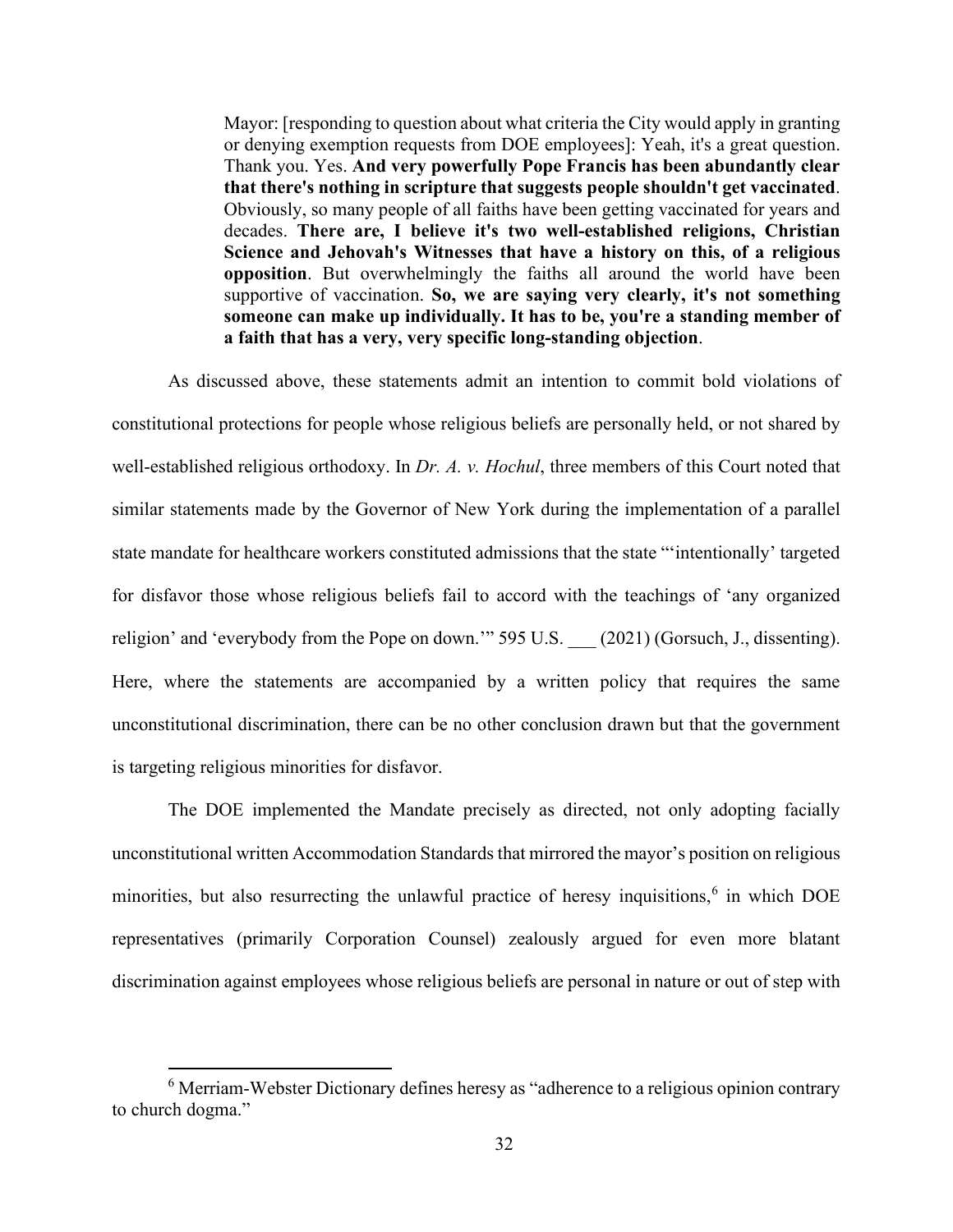popular religious leaders and official church orthodoxy. The DOE conceded that they do not challenge the sincerity of the applicants' religious beliefs, but rather based their denials in the position that the beliefs are invalid. For example, adopting the mayor's position that the Pope's stance on scriptures proves most religious objections to vaccines are invalid, DOE representatives repeatedly asserted that religious minorities, even from non-Catholic faith traditions, should be denied accommodation because the Pope does not support their beliefs. They argued that the provaccination views of rabbis in different countries and whom various Orthodox Jewish employees had never even met somehow delegitimized their religious objections. Similarly, the DOE claimed over and over again that employees who cannot take a COVID-19 vaccine because of the known connection with abortion are "wrong" to think that such a remote connection is a sin, providing a letter from Commissioner Chokshi to "prove" their viewpoint.

<span id="page-43-2"></span><span id="page-43-1"></span>These comments are not only hostile, but unconstitutional: "religious beliefs need not be acceptable, logical, consistent, or comprehensible to others." *Thomas v. Review Bd. of Ind. Emp. Sec. Div.*, 450 U.S. 707, 714 (1981). "A religious belief can appear to every other member of the human race preposterous, yet merit the protections of the Bill of Rights." *Stevens v. Berger*, 428 F. Supp. 896, 899 (E.D.N.Y. 1977)*. See also United States v. Ballard*, 322 U.S. 78, 87 (1944) ("The religious views espoused by [the criminal defendants] might seem incredible, if not preposterous, to most people. But . . . those doctrines are [not] subject to trial . . . .").

<span id="page-43-3"></span><span id="page-43-0"></span>The ample indicia of religious animus should trigger strict scrutiny for the entire Mandate. *Lukumi*, 508 U.S. at 540. As this Court repeatedly affirms, any indicia, "even [a] slight suspicion" of religious animus or lack of neutrality towards religious viewpoints is per se unconstitutional,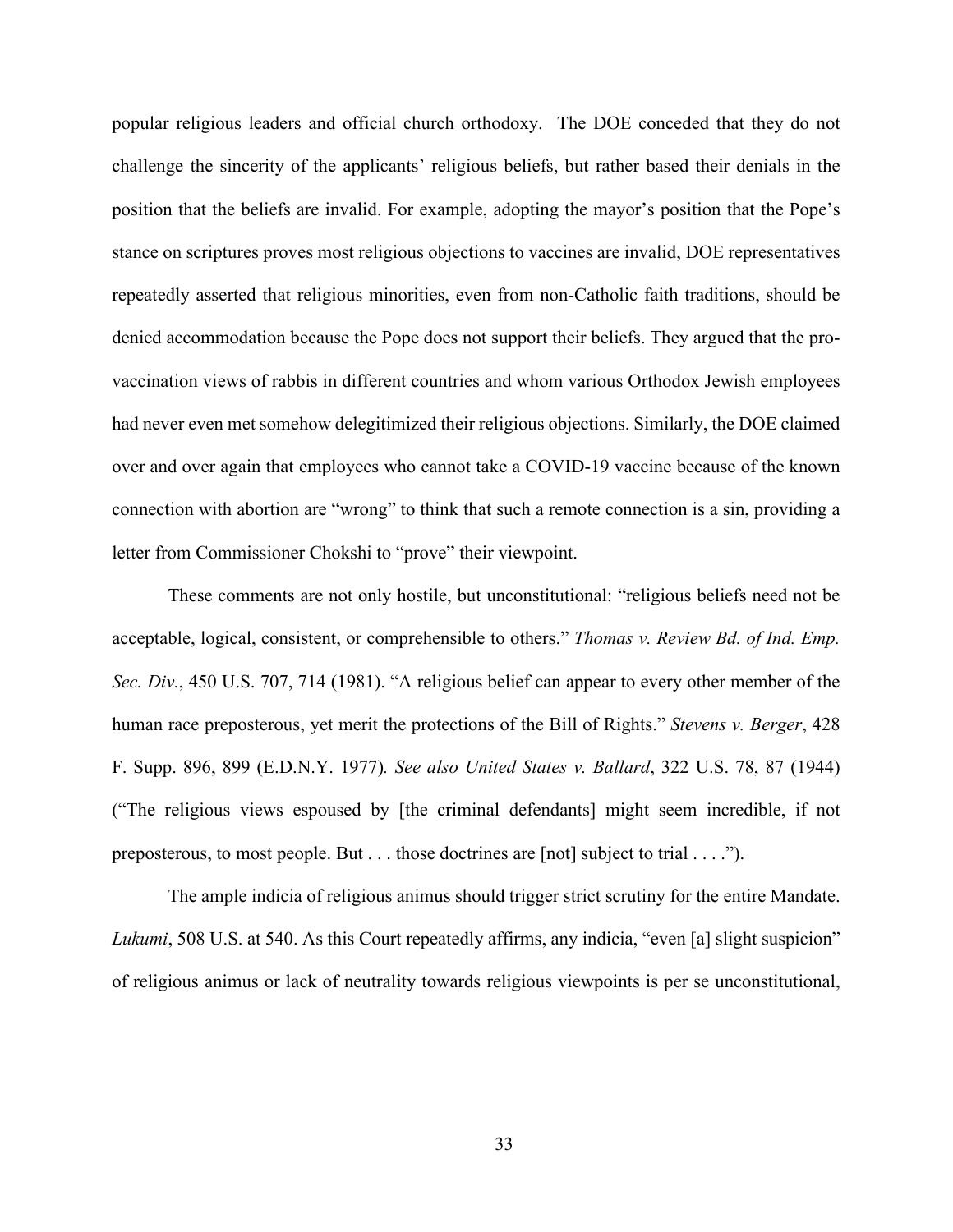regardless of whether a regulation otherwise forwards a compelling interest. *Masterpiece Cakeshop, Ltd. v. Colo. Civil Rights Comm'n*, 138 S. Ct. 1719, 1731 (2018). [7](#page-44-3)

#### <span id="page-44-2"></span><span id="page-44-0"></span>*b) The Mandate is not generally applicable*

Individualized exemptions aside, as noted extensively above, "[a] law also lacks general applicability if it prohibits religious conduct while permitting secular conduct that undermines the government's asserted interests in a similar way." *Fulton*, 141 S. Ct. at 1877. This Court has repeatedly affirmed that government may not grant exemptions to a law for secular conduct but deny similar exemptions for religious conduct, for in doing so government simply prioritizes secular conduct over religious conduct in violation of the First Amendment.

The Second Circuit, seemingly conflating the notion of favoring secular conduct over religious conduct with the concept of individualized exemptions involving a grantor's discretion, held that

[A]n exemption is not individualized simply because it contains express exceptions for objectively defined categories of persons. Rather, there must be some showing that the exemption procedures allow secularly motivated conduct to be favored over religiously motivated conduct. Plaintiffs have made no such showing. Instead, as in We The Patriots, the Vaccine Mandate provides for objectively defined categories of exemptions — such as those for individuals entering DOE buildings to receive a COVID-19 vaccination or to respond to an emergency — that do not "'invite[]' the government to decide which reasons for not complying with the policy are worthy of solicitude. (App. L, p. 21).

<span id="page-44-3"></span><span id="page-44-1"></span> $7$  Respondents also violated the most basic commands of the Establishment Clause by openly preferencing the viewpoints of the Pope and other popular leaders over those held by religious minorities. *Larson v. Valente*, 456 U.S. 228, 244 (1982) ("The clearest command of the Establishment Clause is that one religious denomination cannot be officially preferred over another.") Strict scrutiny clearly applies under the Establishment Clause as well as the Free Exercise and Equal Protection Clauses. "In short, when we are presented with a state law granting denominational preference, our precedents demand that we treat the law as suspect and that we apply strict scrutiny in adjudging its constitutionality." *Id.*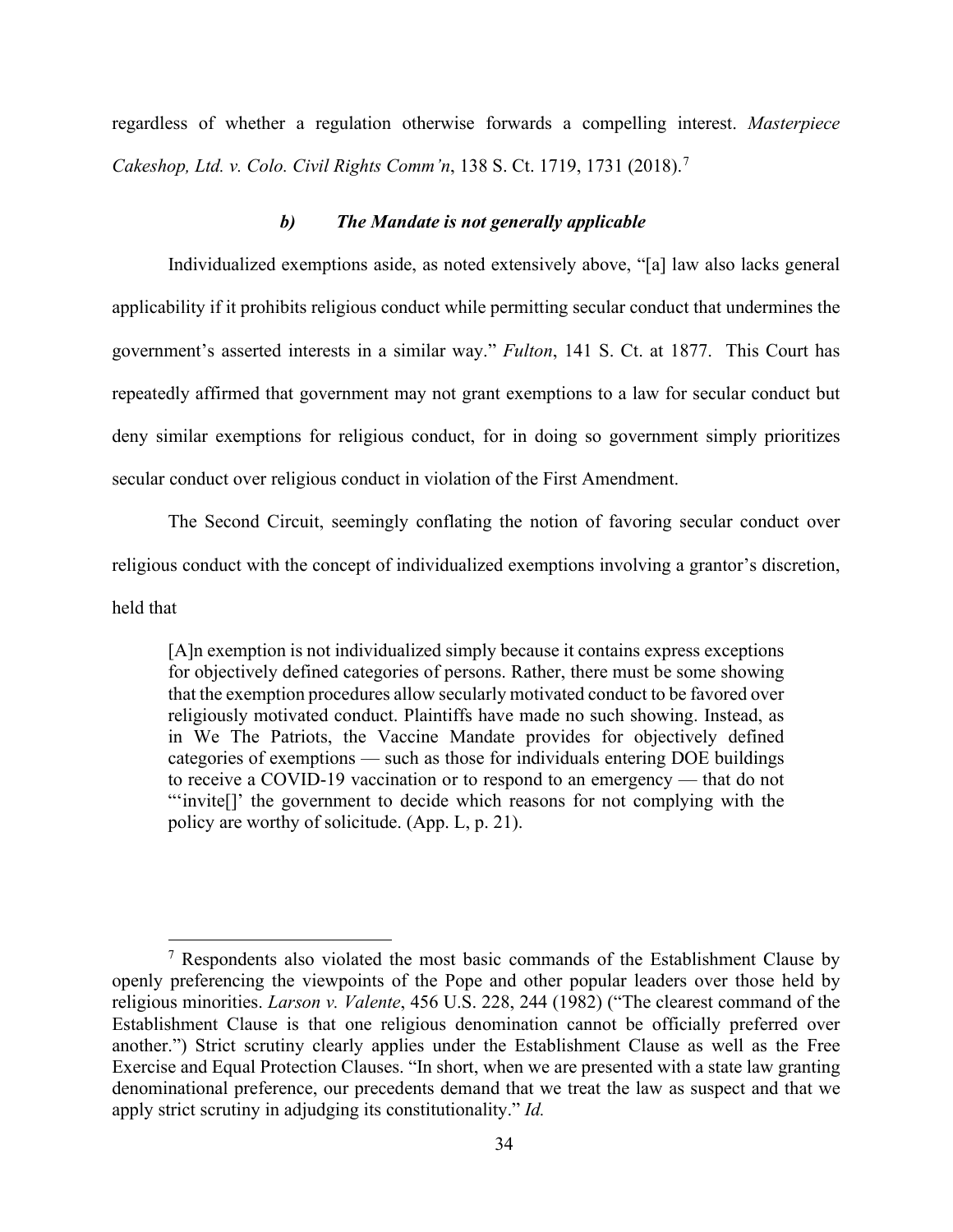Applicants are aware of no exception to this Court's holdings in *Fulton* and *Tandon* concerning "objectively defined categories of exemptions." If those objective categories of individuals, which here happen to include voters, delivery personnel and bus drivers, are granted exemptions and not those who wish to exercise their religion freely, then the law is not generally applicable (and has a high likelihood of lacking neutrality as well). Indeed, even the "objectively defined" category of medical exemptions constitutes just such a constitutional problem. To the contrary, "government regulations are not neutral and generally applicable, and therefore trigger strict scrutiny under the Free Exercise Clause, whenever they treat *any* comparable secular activity more favorably than religious exercise." *Tandon v. Newsom*, 141 S. Ct. 1294, 1296 (2021).

Mayor de Blasio and Commissioner Chokshi simply do not get to decide that voters, delivery personnel and bus drivers are more important than religious DOE employees.

### <span id="page-45-2"></span>(1) **The Mandate is not** *generally* **applicable; it is one of fiftyfour** *specifically* **applicable mandates**

<span id="page-45-1"></span><span id="page-45-0"></span>In announcing its rule in *Smith*, this Court did not specifically define general applicability. Subsequently, this Court has further expounded the seemingly elusive term's parameters, often with a focus on the contrast between the treatment of religious and secular conduct under the law. *See, e.g.,* F*ulton,* 141 S. Ct. at 1877 ("A law also lacks general applicability if it prohibits religious conduct while permitting secular conduct that undermines the government's asserted interests in a similar way"); *Lukumi*, 508 U.S. at 557 ("The defect of lack of general applicability applies primarily to those laws which, though neutral in their terms, through their design, construction, or enforcement target the practices of a particular religion for discriminatory treatment"). This aspect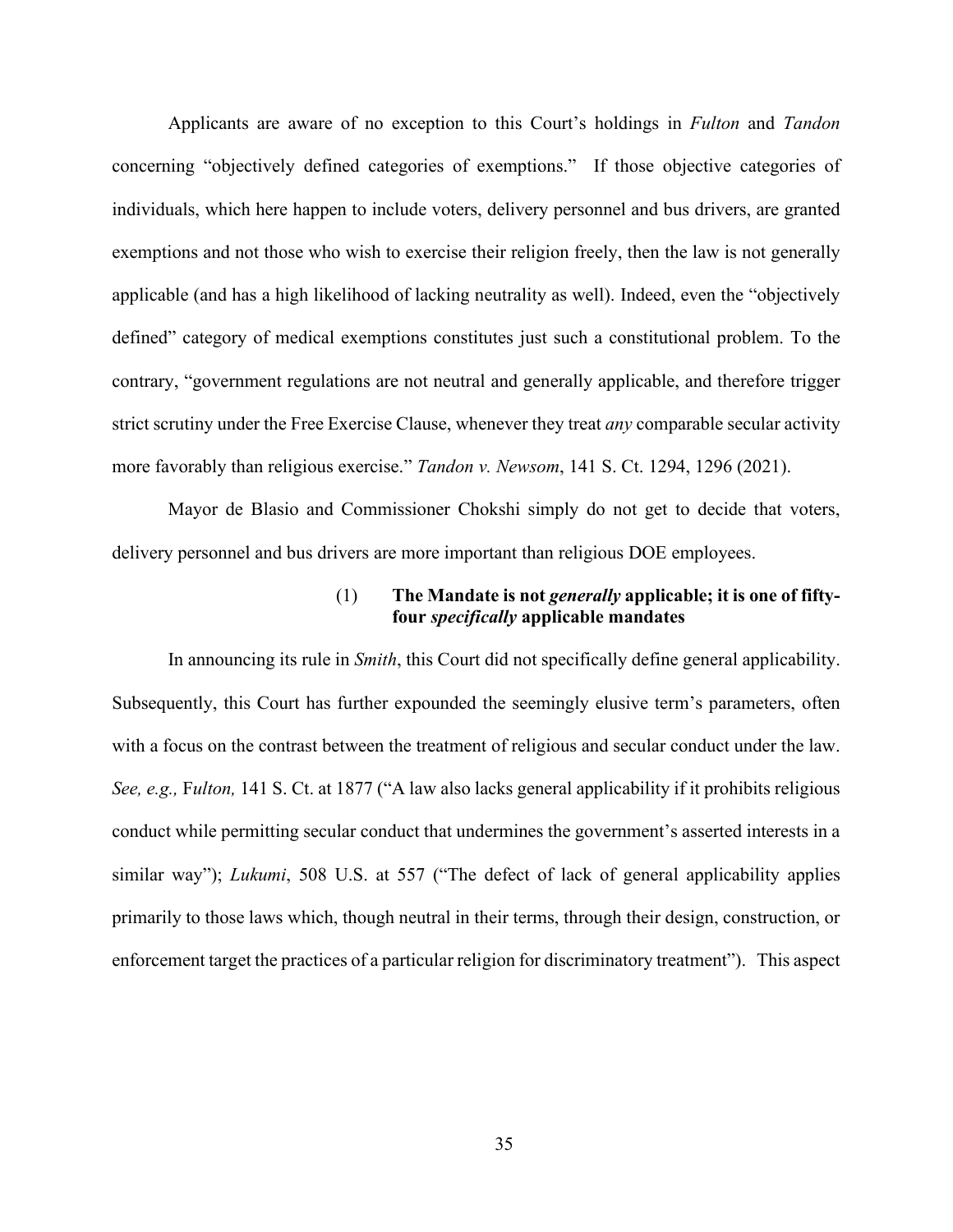of the Court's analysis tends to overlap with the neutrality requirement,  $\delta$  as both relate to discriminatory intent or impact, further complicating the effort to explain just what is meant by general applicability.<sup>[9](#page-46-11)</sup>

In its most basic form, and most simply put, *generally applicable* means *generally applicable*—applicable in general, to the general public. "The terms 'neutrality' and 'general applicability' are not to be found within the First Amendment itself, of course, but are used in *Employment Div., Dep't of Human Resources of Ore. v. Smith* and earlier cases . . . ." *Id.* at \*557 (Scalia, J., concurring) (citation omitted).<sup>[10](#page-46-12)</sup> The term is also codified in the Code of Federal Regulations, first published in 1938, five decades prior to *Smith*:

<span id="page-46-10"></span><sup>8</sup> In the same vein, Justice Scalia noted in his concurring opinion in *Lukumi* that "[i]n my view . . . the defect of lack of general applicability applies primarily to those laws which, though neutral in their terms, through their design, construction, or enforcement target the practices of a particular religion for discriminatory treatment." *Id.*

<span id="page-46-11"></span><span id="page-46-9"></span><span id="page-46-0"></span><sup>9</sup> Even Justice Scalia, *Smith*'s author, opined at oral argument for *Lukumi*, "[t]hat's . . . maybe what a generally applicable law means." *Oral Argument Transcript*, 1992 U.S. Trans. LEXIS 126, at \*29 (1992).

<span id="page-46-12"></span><span id="page-46-8"></span><span id="page-46-7"></span><span id="page-46-6"></span><span id="page-46-5"></span><span id="page-46-4"></span><span id="page-46-3"></span><span id="page-46-2"></span><span id="page-46-1"></span><sup>10</sup> Well prior to *Smith*, countless Supreme Court and Federal Circuit cases considered the importance of general applicability. All applied to the general public; none concerned an individual organization, agency, or department. *See, e.g., Davis v. Beason,* 133 U.S. 333, 348 (1890) (involving "a general law applicable to all Territories and other places under the exclusive jurisdiction of the United States"); *Minersville Sch. Dist. v. Gobitis*, 310 U.S. 586, 603 (1940) (involving "a general law compelling attendance at public schools," recognizing "the state's authority to control its public streets by generally applicable regulations" and "[the state's] authority to penalize littering of the streets by a general law"); *Milk Wagon Drivers Union v. Meadowmoor Dairies, Inc.*, 312 U.S. 287, 321 (1941) (concerning "a legislature's act, generally applicable to all the people"); *W. Va. State Bd. of Educ. v. Barnette*, 319 U.S. 624, 655 (1943) ("The subjection of dissidents to the general requirement of saluting the flag . . . is very far from being the first instance of exacting obedience to general laws that have offended deep religious scruples"); *Marsh v. Alabama*, 326 U.S. 501, 513 (1946) (Alabama statute "generally applicable to all privately owned premises"); *Wisconsin v. Yoder*, 406 U.S. 205, 235 (1972) (Court noted state's "generally applicable educational requirements" and "general applicability of the State's compulsory school-attendance statutes"); *Meek*, 421 U.S. at 351 ("As part of general legislation applicable to all students," state may provide church-related schools "bus transportation, school lunches, and public health facilities"); *United States v. Top Sky*, 547 F.2d 486, 488 (9th Cir. 1976) ("The Bald Eagle Protection Act is a federal statute of general applicability making actions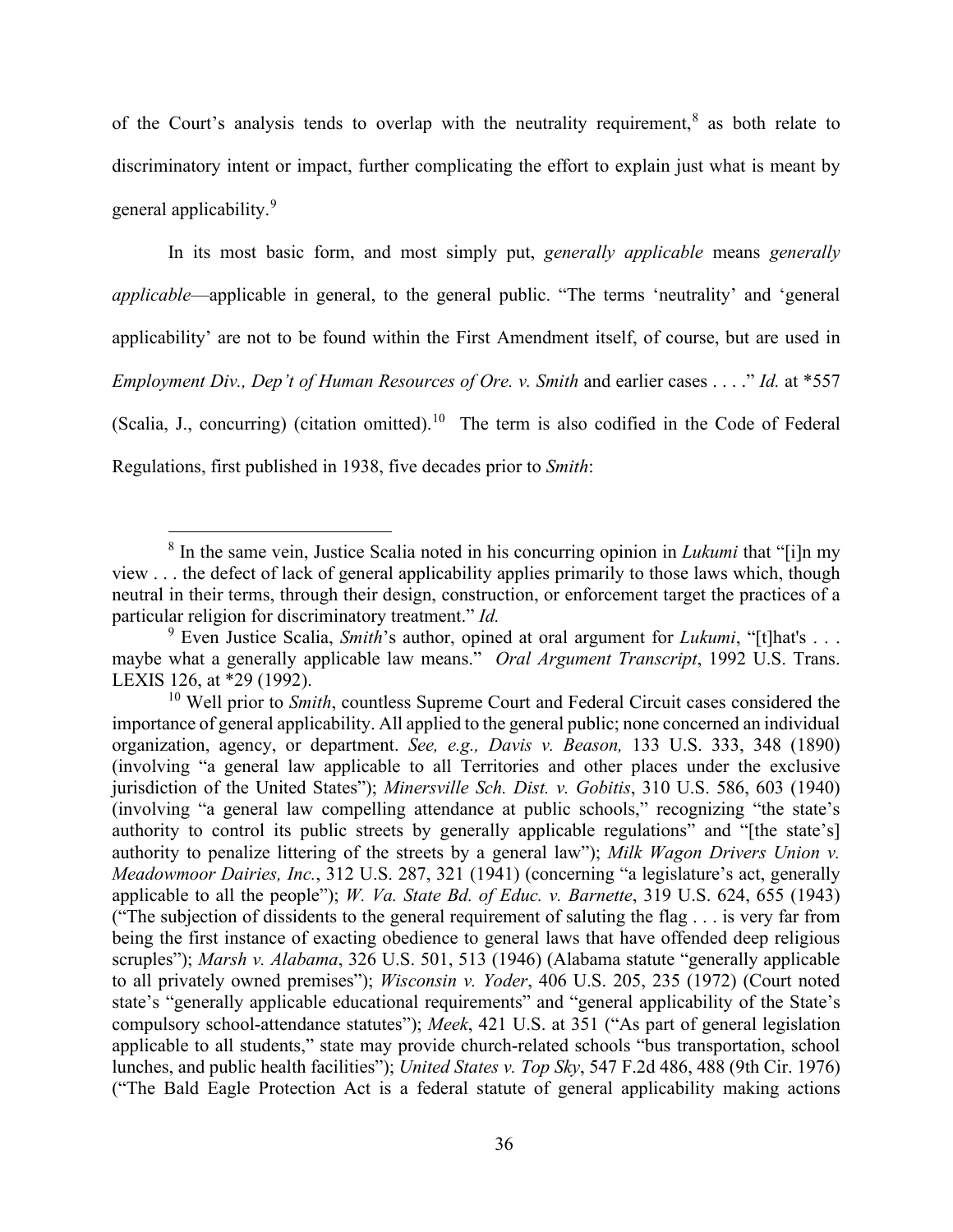*Document having general applicability and legal effect* means any document issued under proper authority prescribing a penalty or course of conduct, conferring a right, privilege, authority, or immunity, or imposing an obligation, and relevant or *applicable to the general public, members of a class, or persons in a locality, as distinguished from named individuations* (latter emphasis added). 1 C.F.R. § 1.1. *Id.* .

<span id="page-47-1"></span>Thus, generally applicable refers to applicability to everyone, without excluding individuals or particular organizations. The application of this statutory definition clearly demonstrates why the Mandate is not generally applicable, as it applies to a single organization– the DOE–and neither to the general public nor to a relevant class of individuals.

<span id="page-47-5"></span><span id="page-47-3"></span>Laws that are generally applicable are intended to address broad "socially harmful conduct" and various "aspects of public policy." *Smith*, 494 U.S. at 885. They are designed to govern "relevant concerns of a political society." *Minersville Sch. Dist. v. Gobitis*, 310 U.S. 586, 603 (1940). Because of their application to the general public, they have historically been referred to as "general laws." *See, e.g., Davis,* 133 U.S. at 348; *W. Va. State Bd. of Educ.*, 319 U.S. at 655; *Meek*, 421 U.S. at 351 (1975).

<span id="page-47-7"></span><span id="page-47-4"></span><span id="page-47-2"></span>In his concurrence in *Lukumi*, Justice Souter seemed to have adopted this approach, noting that "general applicability is, for the most part, self-explanatory," *id*. at 561 (Souter, J., concurring), and referring to generally applicable laws as "secular law[s], applicable to all." *Id.*

<span id="page-47-6"></span><span id="page-47-0"></span>criminal wherever and by whomever committed"); *Bob Jones Univ. v. United States*, 639 F.2d 147, 153 (4th Cir. 1980) (approving the government interest in eliminating all racial discrimination and holding "the Free Exercise Clause cannot be invoked to justify exemption from a law of general applicability grounded on a compelling state interest"); *Surinach v. Pesquera De Busquets*, 604 F.2d 73, 74 (1st Cir. 1979) (citations omitted) (sanctioning statutorily authorized investigation of private schools operating in Puerto Rico despite the inclusion of parochial schools under the aegis of the Roman Catholic Church and recognizing the "sensitive and delicate task of balancing governmental dictates of social policy against a religious claim for exemption from requirements of general applicability").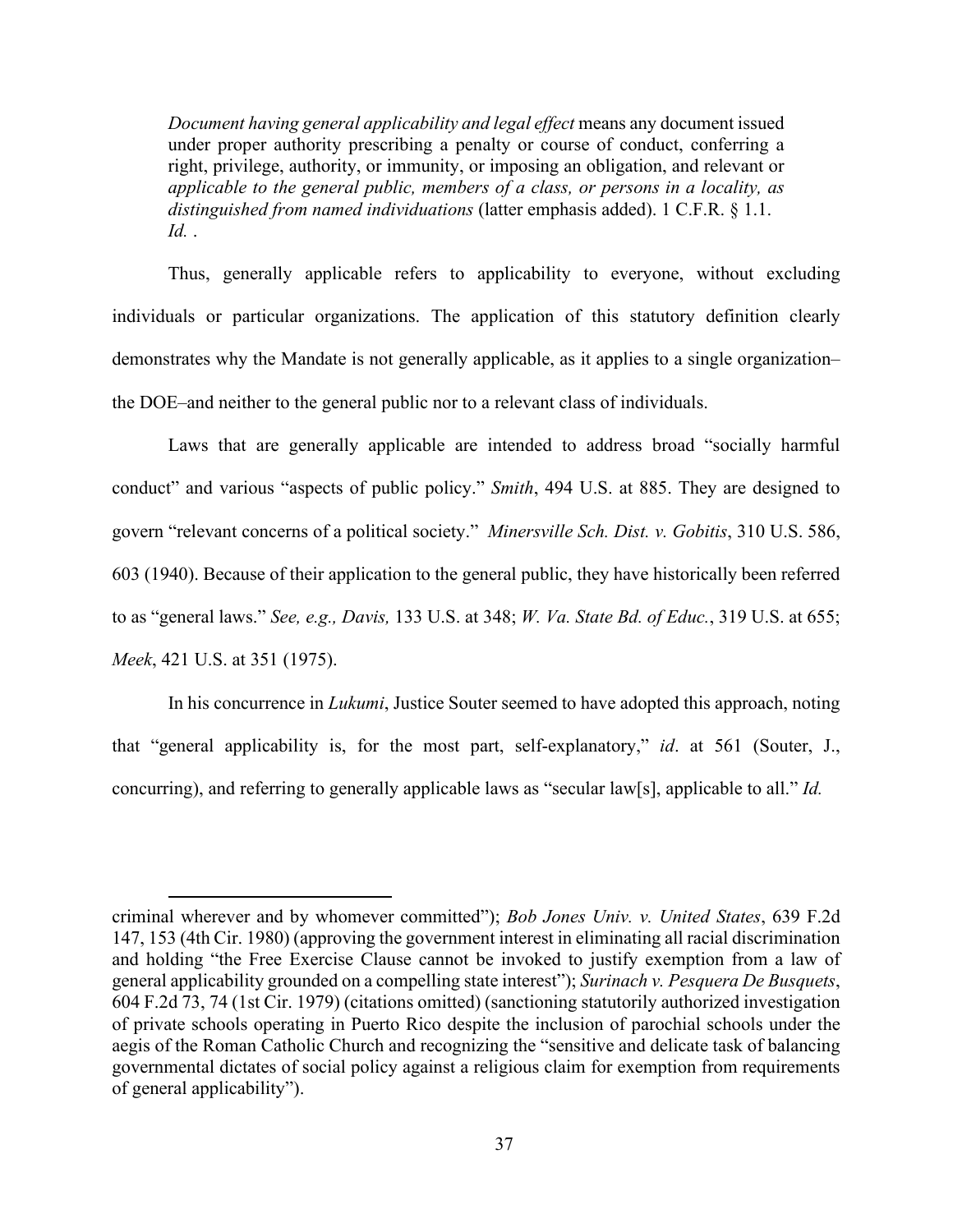*Smith* limited its holding to general laws, such as criminal or tax statutes, applicable to all and beyond the reach of *Sherbert*'s strict scrutiny standards. In doing so, it leaned upon a number of its prior rulings, each of which involved laws that were generally applicable: they applied to *everyone.*

- <span id="page-48-4"></span>• *Reynolds v. United States*, 98 U.S. 145 (1878) (involving criminal laws against polygamy)
- <span id="page-48-3"></span>• *Prince v. Massachusetts*, 321 U.S. 158 (1944) (involving child labor laws)
- <span id="page-48-0"></span>• *Braunfeld v. Brown*, 366 U.S. 599 (1961) (involving Sunday-closing laws against)
- <span id="page-48-1"></span>• *Gillette v. United States*, 401 U.S. 437, 461 (1971) (involving military Selective Service System)
- <span id="page-48-5"></span>• *United States v. Lee,* 455 U.S. 252, 258-61 (1982) (involving payment of Social Security taxes)

<span id="page-48-2"></span>The one vaccine case to which the Court cited, *Jacobson v. Massachusetts*, 197 U.S. 11

(1905), was markedly distinguishable from this case. There, the statute provided that "[t]he board of health of a city or town if, in its opinion, it is necessary for the public health or safety shall require and enforce the vaccination and revaccination of *all the inhabitants* (emphasis added)." *Id.* at 22. Indeed, the statute's applicability to the entire population is precisely why the court sanctioned "reasonable regulations, as the safety of the general public may demand." *Id.* In contrast with the narrow Mandate, containing myriad carveouts and applicable only to the DOE, the *Jacobson* statute expressly applied to "*all persons*," "*all the inhabitants of Cambridge,*" *and* "*all the inhabitants of the city.*"

Unlike the controlled-substance law in *Smith* and the criminal and tax cases upon which it relied, all of which were applicable to the public at large and excepted no person or group, the Mandate is one of fifty-four covid-related executive orders (SDNY 21-cv-8773, ECF 57-2), each of which *specifically* targets a *unique* and *different* group, none of which is the sole object of that mandate. The various de Blasio and Chokshi mandates all purport to be addressing the *general* Covid-19 pandemic affecting the *general* population of New York City. Yet each governs a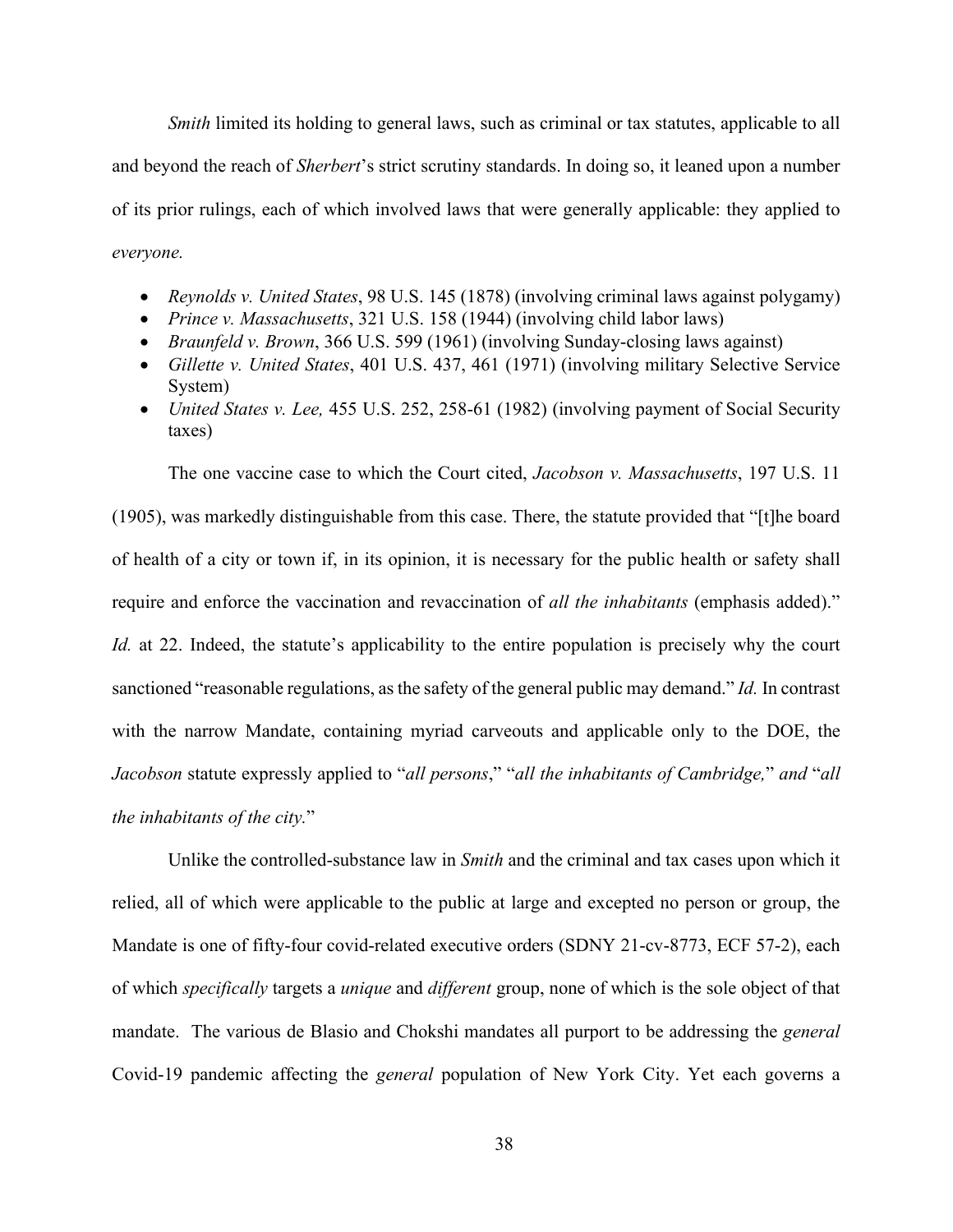specific subsector of this vast City and is therefore *specifically* applicable and patently *not* generally applicable.

For example: the DOE Mandate, like all others, expressly declares that it is issued because "Mayor Bill de Blasio issued Emergency Executive Order No. 98 declaring a state of emergency in the City to address the threat posed by COVID-19 to the health and welfare of City residents." The DOE Mandate does not purport to address concerns raised by a children's pandemic, a school pandemic, or any other health emergency that is uniquely connected to NYC public schools in any way. There is nothing in the blackboards, pencils, erasers, books, backpacks, lockers, or anything else specific to schools, school children, teachers or school buildings that purports to be specifically connected to Covid-19 or heighten its effects. The same, of course, applies to the various other de Blasio and Chokshi vaccine mandates. They are all separate slices of vaccine pie, each with a different flavor, color, and expiration date—certainly not one generally applicable pie!

The Mayor and his Health Commissioner could have implemented a vaccine mandate generally applicable to all New Yorkers, requiring everyone in New York City to be vaccinated as other municipalities worldwide have done. Instead, he decided to "divide and conquer," by picking off various segments of New York City one at a time, apparently based upon nothing more than pure muscle and expedience, and each replete with arbitrariness and capriciousness.

New York City's 54 vaccine mandates, handcrafted and custom-tailored for the various sub-sectors of New York City's work force, are flatly outside of the ubiquitous laws that *Smith*, its predecessors, and its progeny deemed to have such broad political and societal reach that they warranted departure from strict scrutiny.

#### (2) **The Mandate is both overinclusive and underinclusive**

Laws are not generally applicable when they are overinclusive or underinclusive "in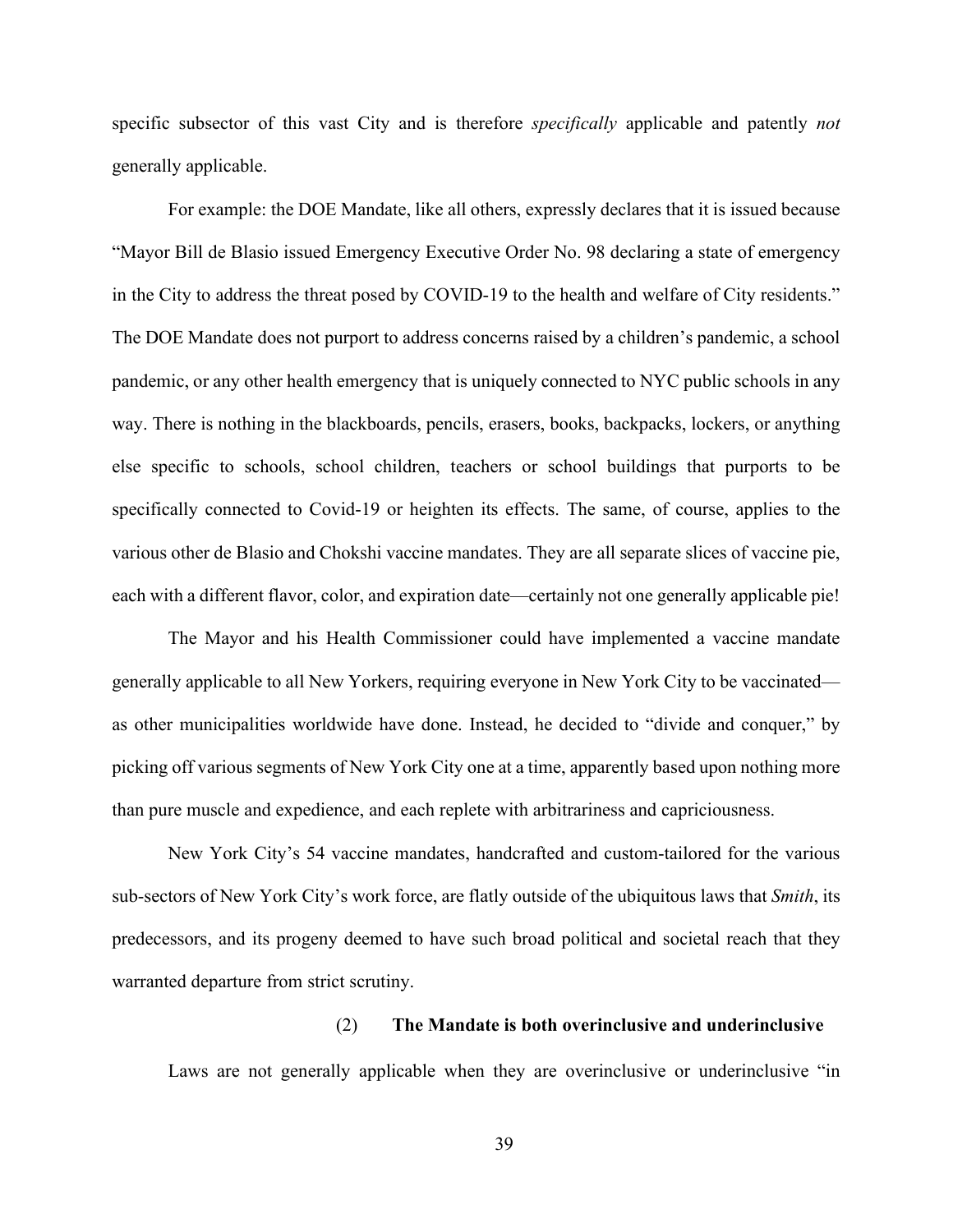<span id="page-50-1"></span>relation to the state interests they purportedly serve." *Lukumi*, 508 U.S. at 579. A law is not generally applicable when "it is underinclusive in relation to its asserted secular goals." *Cent. Rabbinical Cong. of the U.S. v. N.Y. City Dep't of Health & Mental Hygiene*, 763 F.3d 183, 186 (2d Cir. 2014). Ironically, the same Second Circuit Court of Appeals now concludes that "[t]he Vaccine Mandate, in all its iterations, is neutral and generally applicable." (App. L, p. 17).

The Mandate is overinclusive because it was made applicable to all DOE employees and staff—even those working remotely or who otherwise do not come into contact with children.

<span id="page-50-0"></span>The Mandate is underinclusive because it is expressly inapplicable to:

- bus drivers; (*see* USCA2 21-2711, ECF 81, pp. JA-240-243)
- workers at "UPK" programs not located in a NYC DOE building
- "Individuals entering a DOE school building for the limited purpose to deliver or pickup items"
- "Parents or guardians of students who are conducting student registration or for other purposes identified by DOE as essential to student education and unable to be completed remotely"
- <span id="page-50-2"></span>• "Individuals entering for the purposes of voting or, pursuant to law, assisting or accompanying a voter or observing the election." (*Id.,* pp. JA-164, JA-227, 228-238)

"[G]overnment regulations are not neutral and generally applicable, and therefore trigger strict scrutiny under the Free Exercise Clause, whenever they treat any comparable secular activity more favorably than religious exercise." *Tandon*, 141 S. Ct. at 1296. "Whether two activities are comparable for purposes of the Free Exercise Clause must be judged against the asserted government interest that justifies the regulation at issue . . . ." Comparability is concerned with the risks various activities pose." *Id.*

The Mandate's preamble recognizes a "public health emergency within the City" and seeks "to address the continuing threat posed by COVID-19 to the health and welfare of City residents." It also states that "the City is committed to safe, in-person learning in all pre-school to grade 12 schools, following public health science." To the extent that the goal is to curtail Covid-19 in New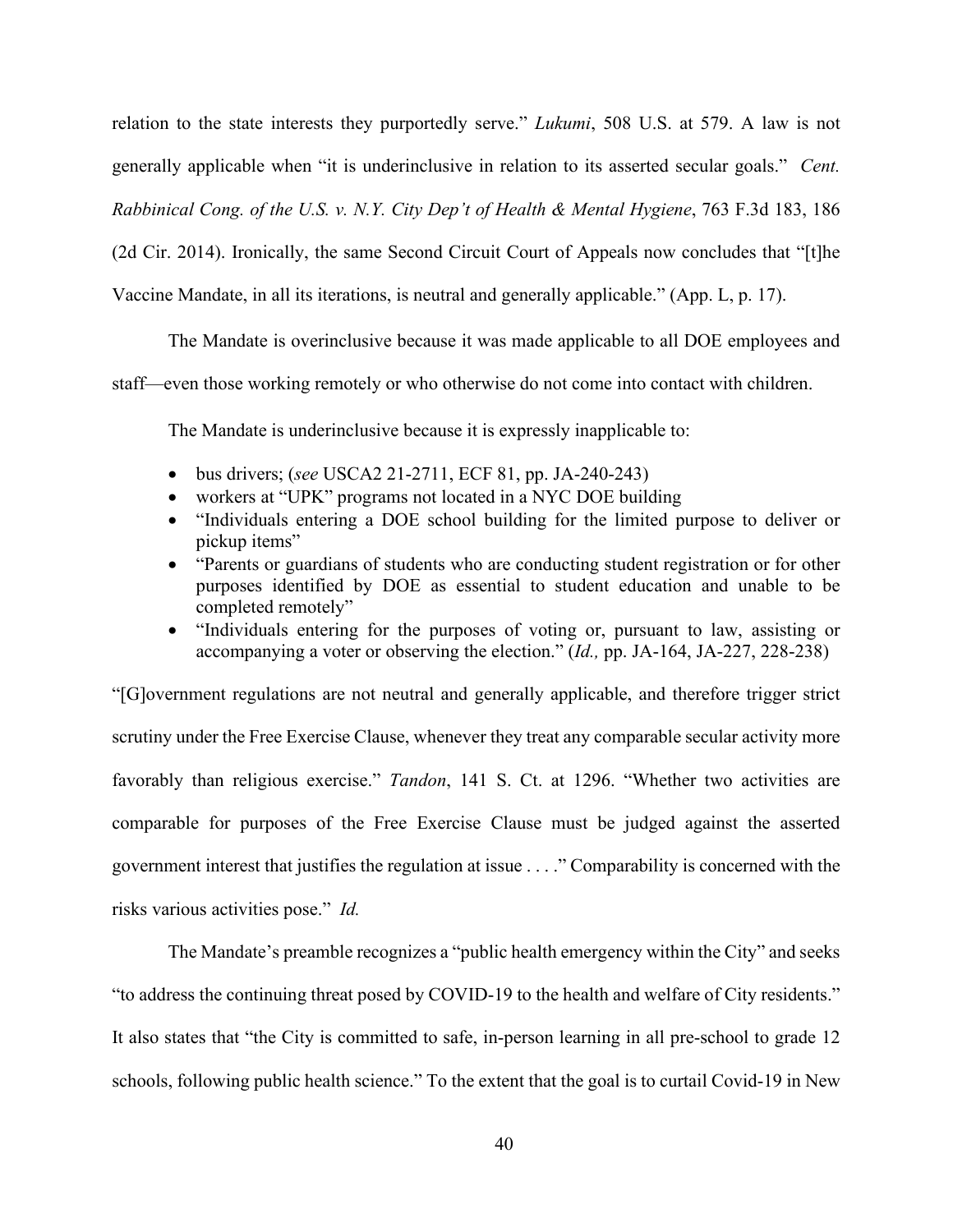<span id="page-51-1"></span>York City at large, as is evident by the City's imposition of vaccine mandates or other Covid-19 regulations upon its various agencies and some commercial sectors, the Mandate is underinclusive, as it does not apply to the public at large or, indeed, even to the students in the very same classroom as the teachers affected by the Mandate. If, on the other hand, the Mandate is specifically and exclusively concerned with schools, its scope should include all schools, not just DOE schools. *See Ky. ex rel. Danville Christian Acad., Inc. v. Beshear*, 981 F.3d 505, 509 (6th Cir. 2020) (holding that "Executive Order 2020-969 applies to all public and private elementary and secondary schools in the Commonwealth, religious or otherwise; it is therefore neutral and of general applicability"(emphasis added)). Pre-school to grade 12 students in private and charter schools, after all, should also be entitled to safe, in-person learning, and the failure to include these students and their schools within the scope of the Mandate renders it patently underinclusive.

In either case, religious objectors pose no greater risk of spreading Covid-19 to others than bus drivers or FedEx personnel. As such, the Mandate is not generally applicable.

## **C. There is a reasonable probability that the Court will grant review**

<span id="page-51-0"></span>This Court has now twice declined to grant applications for injunctive relief in Covid-19 cases. *Does 1–3*, 142 S. Ct. 17. In *Does 1–3 v. Mills*, 142 S. Ct. 17 (2021), Justice Barrett (joined by Justice Kavanaugh) recently explained that the likelihood of success on the merits encompasses "not only an assessment of the underlying merits but also a discretionary judgment about whether the Court should grant review in the case." *Id.* at 18 (Barrett, J., concurring). Justice Barrett further expressed concern with this Court giving "merits preview in cases that it would be unlikely to take . . .without benefit of full briefing and oral argument."

This case is different: Applicants are likely to succeed on the merits, according to a merits panel in the circuit court. This case has been fully briefed many times over, and has been argued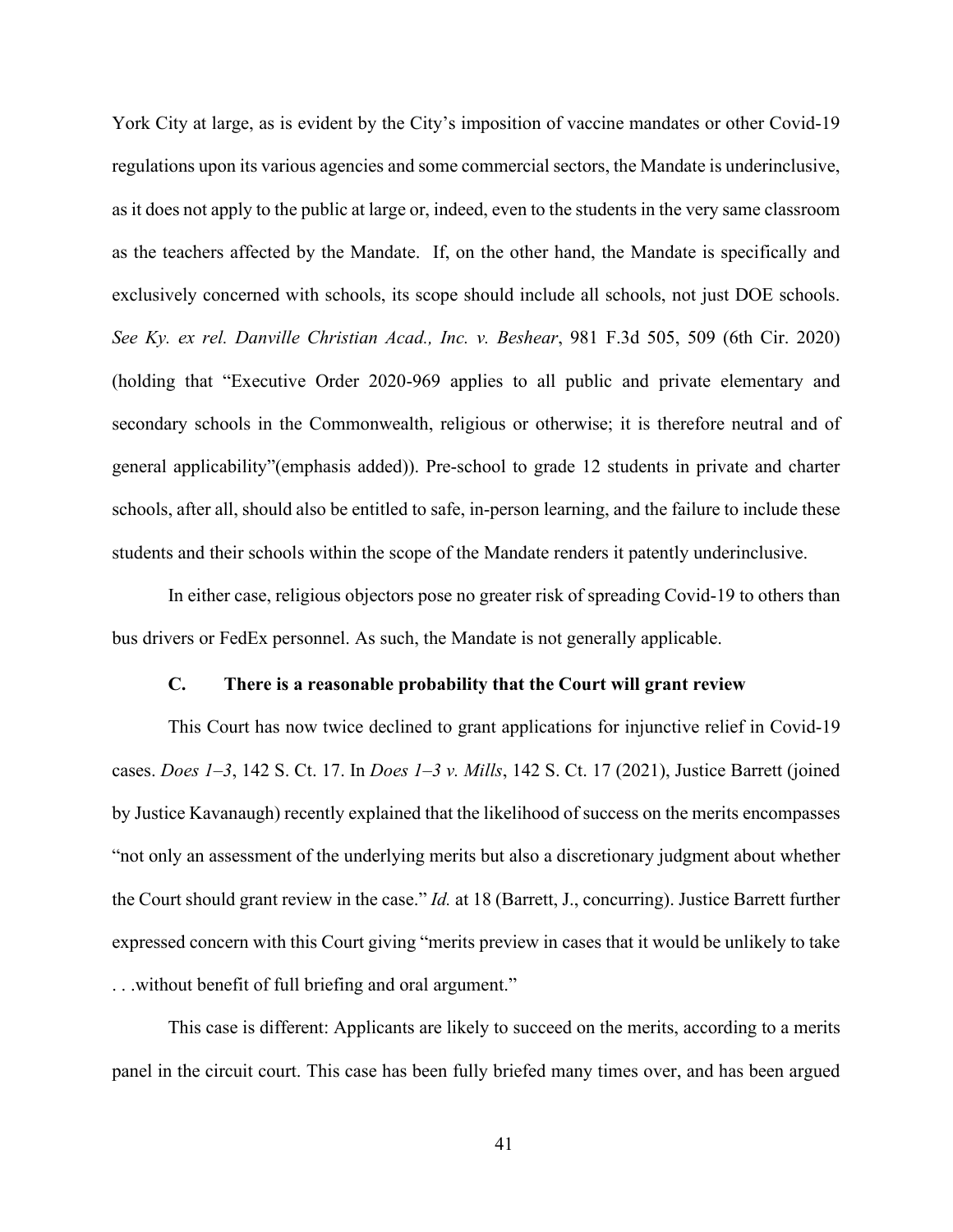orally no less than five times *each* by counsel for the *Keil* Applicants and counsel for the *Kane* Applicants. There is not much more in the way of briefing or oral argument that could further assist the Court in reviewing and deciding the matter.

If Applicants were to petition for certiorari, the Court would likely grant certiorari. Supreme Court Rule 11 allows the issuance of a writ of certiorari in cases of "imperative public importance" that "justif[ies] deviation from normal appellate practice" and "require[s] immediate determination in this Court." Such is the case here.

*First*, the nation is now two years into a pandemic that is not expected to disappear anytime soon. The emotional climate is high, particularly concerning Covid-related restrictions. New York is the nation's most populous city, and its public school system by far the nation's largest, boasting over one million students. The state and federal courts whose jurisdiction includes New York City are among the most influential, precedent-setting in the country. Almost daily, suits are filed across the country challenging vaccine mandates, many on Free Exercise grounds. Judicial rulings concerning the issues at hand appear to portray much the same ethos that governs the general public. Despite Justice Gorsuch's exhortation that "[g]overnment is not free to disregard the First Amendment in times of crisis," *Roman Catholic Diocese v. Cuomo*, 141 S. Ct. 63, 69 (2020) (Gorsuch, J., concurring), Free Exercise has been given little deference with vaccine mandates, and this Court's guidance is greatly needed.

<span id="page-52-0"></span>*Second*, New York City's fifty-four vaccine mandates constitute unprecedented exercise of executive authority in that a single municipality has within several months issued fifty-four different, specifically tailored executive orders and made each applicable to a different segment of the population at large, only to claim that each is generally applicable. This stunning abuse of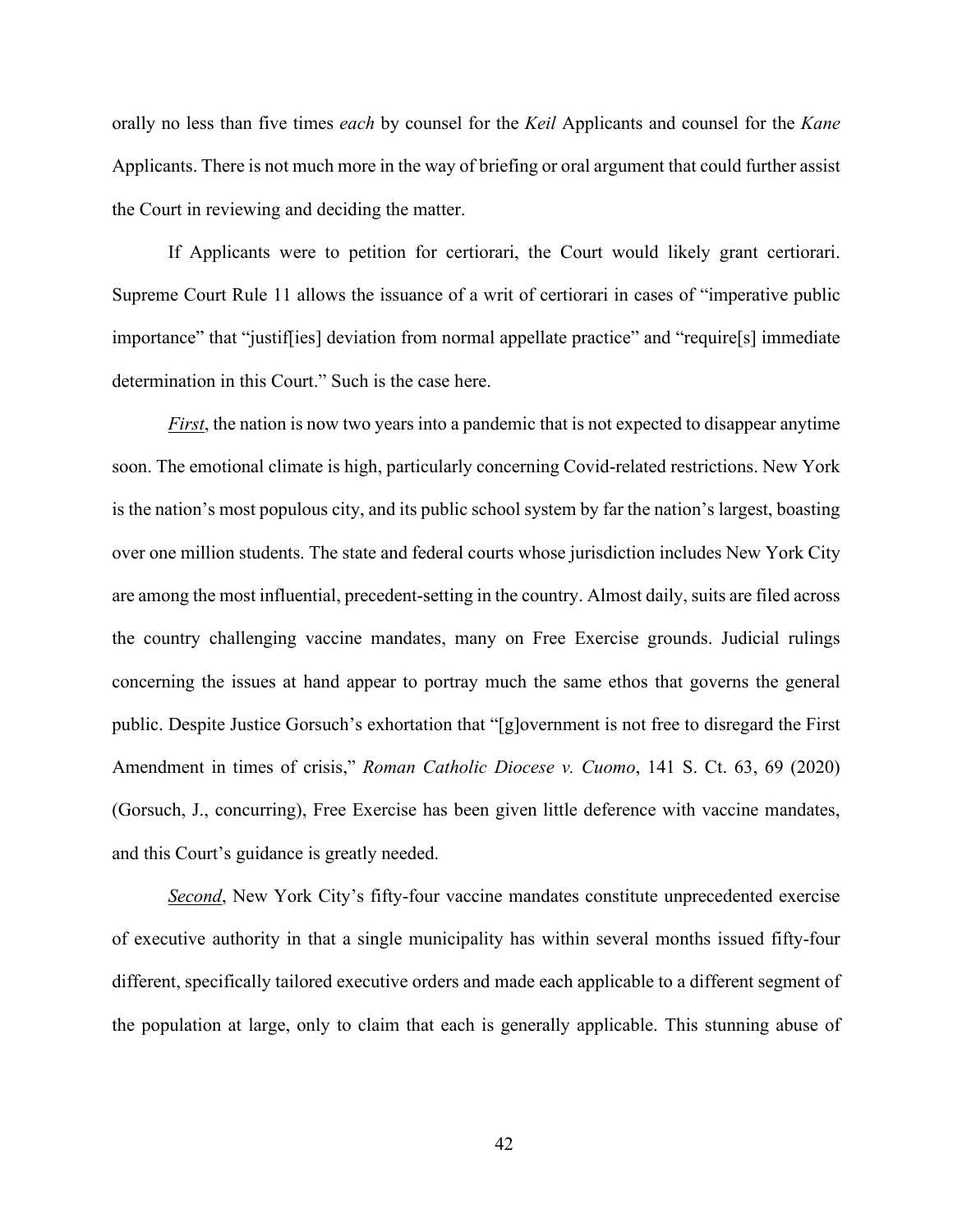executive power and reckless disregard for the Constitution can only be corrected by this Court's guidance, for which the nation thirsts.

*Third*, time is of the essence. Thousands of DOE employees will be terminated this Friday, February 11—13 days before oral argument is scheduled with the Second Merits Panel—pursuant to a policy rife with constitutional violations, as admitted by Respondents themselves. Applicants will be terminated on February 14. These employees have been on unpaid leave since October. They have already lost their paychecks and cannot collect unemployment because their records indicate termination for misconduct. Some of them are losing their homes. On Friday they will lose their health insurance and their livelihoods, their careers placed in jeopardy. Every day since October 2021 they have been forced to decide whether to abandon their job or their faith. It would be a grave injustice if this Court were to decline to step in, as they have nowhere else to turn.

<span id="page-53-0"></span>*Fourth*, such a situation warrants departure from the normal appellate procedure to remind government actors in the City and State of New York that "even in a pandemic, the Constitution cannot be put away and forgotten." *Id.* at 68. New York continues to flout such admonitions. The DOE admitted repeatedly that its Accommodation Policy was unconstitutional. The First Merits Panel found the same. Yet thirteen of fifteen Applicants and thousands of other DOE employees have failed to receive any meaningful relief, due to Respondents' continued First Amendment abuses and the Second Circuit's failure to put an end to them. Indeed, the First Merits Panel found that Respondents violated the First Amendment, but then failed to order them to follow it in the "fresh review," instead ordering compliance with an inapplicable standard. As a result, Respondents continue to hide behind the improper "undue hardship" standard, failing to satisfy even that, or to acknowledge that undue hardship has different standards under state and federal law.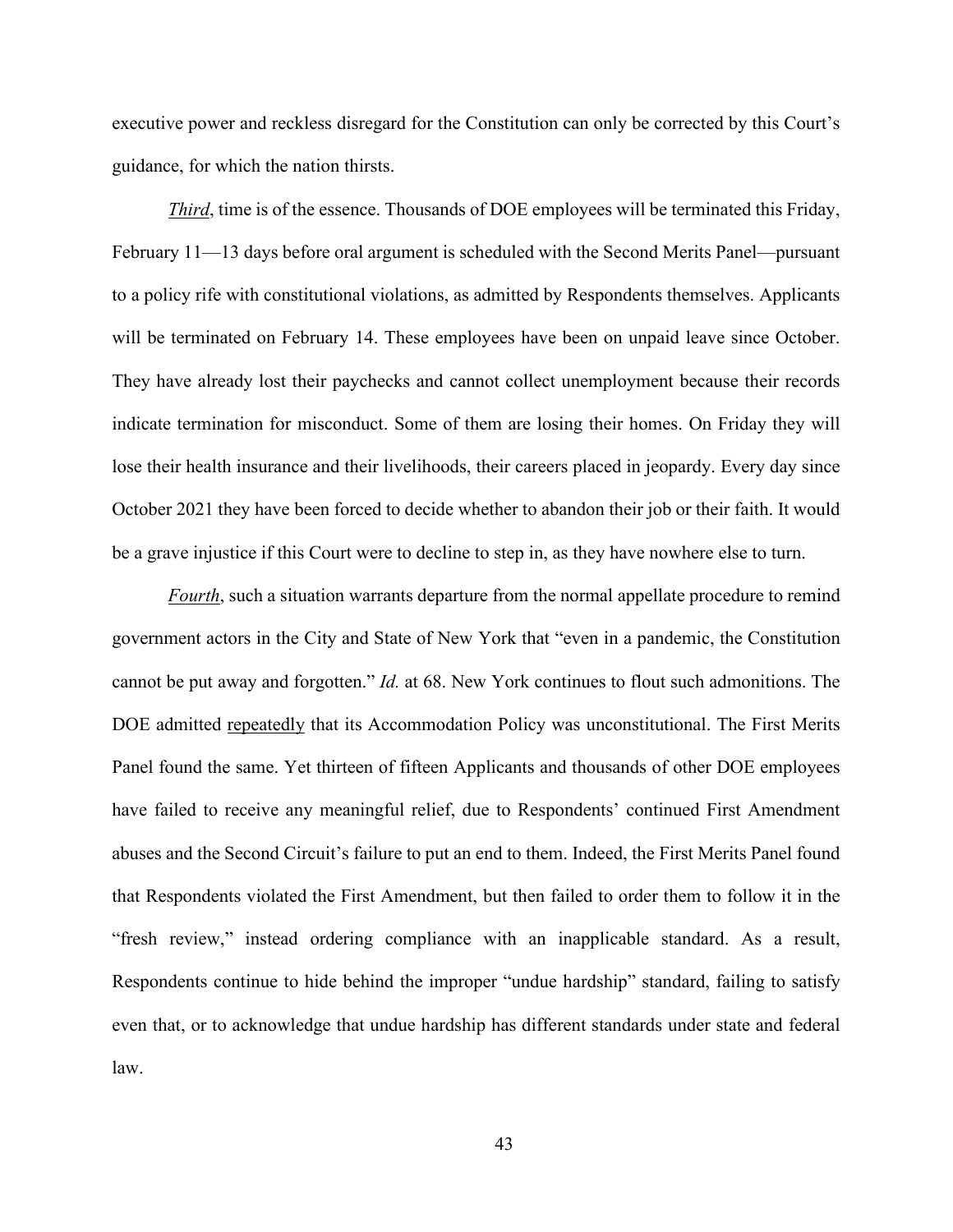## **II. Absent a stay, Applicants and all those similarly situated will suffer irreparable injuries**

<span id="page-54-0"></span>The deprivation of First Amendment rights itself, "for even minimal periods of time, unquestionably constitutes irreparable injury." *Elrod v. Burns*, 427 U.S. 347, 373 (1976). Nevertheless, the district court and the First Merits Panel decision that it relied upon erroneously discarded this *per se* rule as applied to the Applicants because, "'[t]he City is not threatening to vaccinate Applicants against their will and despite their religious beliefs, which would unquestionably constitute irreparable harm. Applicants instead face economic harms, principally a loss of income, while the City reconsiders their request for religious accommodations[.]'" (SDNY 21-cv-8773, ECF No. 54, at 7) (citing USCA2 21-2711, ECF 117-1, at 34-36). By assuming that the only harm to Applicants here is economic, the First Merits Panel completely misstated the standard for what constitutes a Free Exercise violation and misapprehends the constitutional harms at issue here.

A state actor does not just violate the Free Exercise Clause when it physically forces a religious adherent to "perform or abstain from any action that violates [his or her] religious beliefs," *Elrod*, 427 U.S. at 373, as the First Merits Panel and the district court believe. *Id.* A state actor also violates the Free Exercise Clause when it coerces religious adherents to substantially modify their behavior in violation of their religious beliefs.

<span id="page-54-1"></span>Here, the DOE's coercion comes in the form of loss of health insurance and income, and the anticipated modification of behavior is Applicants getting vaccinated. The loss of First Amendment freedoms in this context is no less *per se* irreparable harm because the government uses economic harms to do it. *Thomas*, 450 U.S. at 717-18 ("[w]here the state conditions receipt of an important benefit upon conduct proscribed by a religious faith, or where it denies such a benefit because of conduct mandated by religious belief, thereby putting substantial pressure on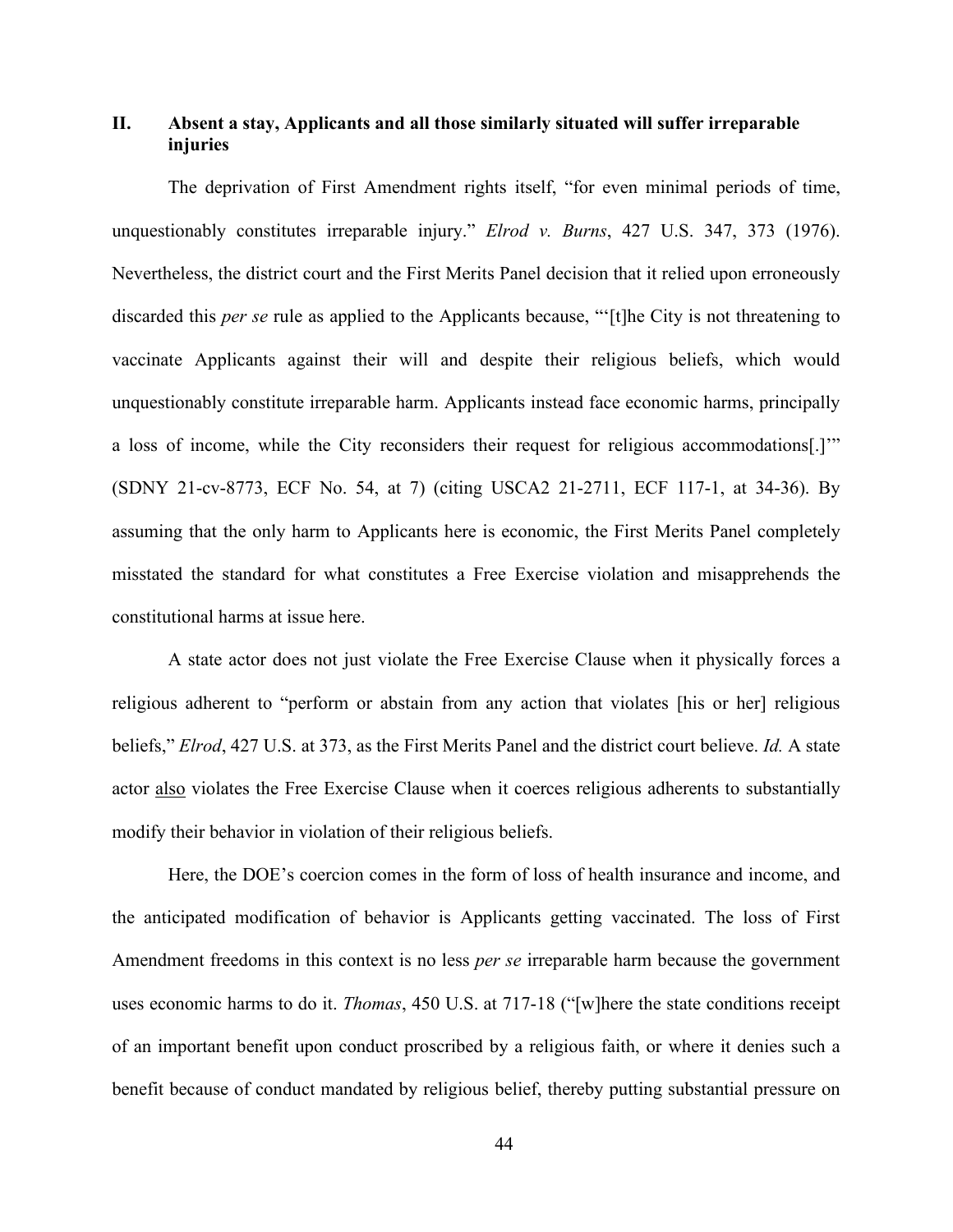<span id="page-55-3"></span><span id="page-55-0"></span>an adherent to modify his behavior and to violate his beliefs, a burden upon religion exists. While the compulsion may be indirect, the infringement upon Free Exercise is nonetheless substantial"); *Espinoza v. Mont. Dep't of Revenue*, 140 S. Ct. 2246, 2277 (2020) (internal quotation marks omitted) ("the government tests the Free Exercise Clause whenever it conditions receipt of an important benefit upon conduct proscribed by a religious faith, or . . . denies such a benefit because of conduct mandated by religious belief, thereby putting substantial pressure on an adherent to modify his behavior and to violate his beliefs"); *Sherbert*, 374 U.S. at 404 ("[t]he ruling forces her to choose between following the precepts of her religion and forfeiting benefits, on the one hand, and abandoning one of the precepts of her religion in order to accept work, on the other hand. Governmental imposition of such a choice puts the same kind of burden upon the free exercise of religion as would a fine imposed against Appellant for her Saturday worship"); *Smith v. Bd. of Educ.*, 844 F.2d 90, 91 (2d Cir. 1988) (holding that "to demonstrate an infringement on his free exercise rights, an individual must have shown the coercive effect of the enactment as it operated against him in the practice of his religion" and that "[t]his coercion can be either direct or indirect"); *Jolly v. Coughlin*, 76 F.3d 468, 477 (2d Cir. 1996) (finding irreparable harm due to religious exercise violation when inmate was given choice between submitting to a test that violated his sincerely held beliefs or adhering to his beliefs and enduring medical keeplock).

<span id="page-55-4"></span><span id="page-55-1"></span>Therefore, while these economic harms by themselves would not constitute irreparable harm, the Defendants use of them to coerce Applicants to violate their sincerely held religious beliefs indisputably does so.

<span id="page-55-2"></span>Indeed, in one of the cases that the First Merits Panel cited and upon which the district court relied; the court found no irreparable harm *only* because the alleged harm was unrelated to the constitutional violation. *Savage v. Gorski*, 850 F.2d 64 (2d Cir. 1988).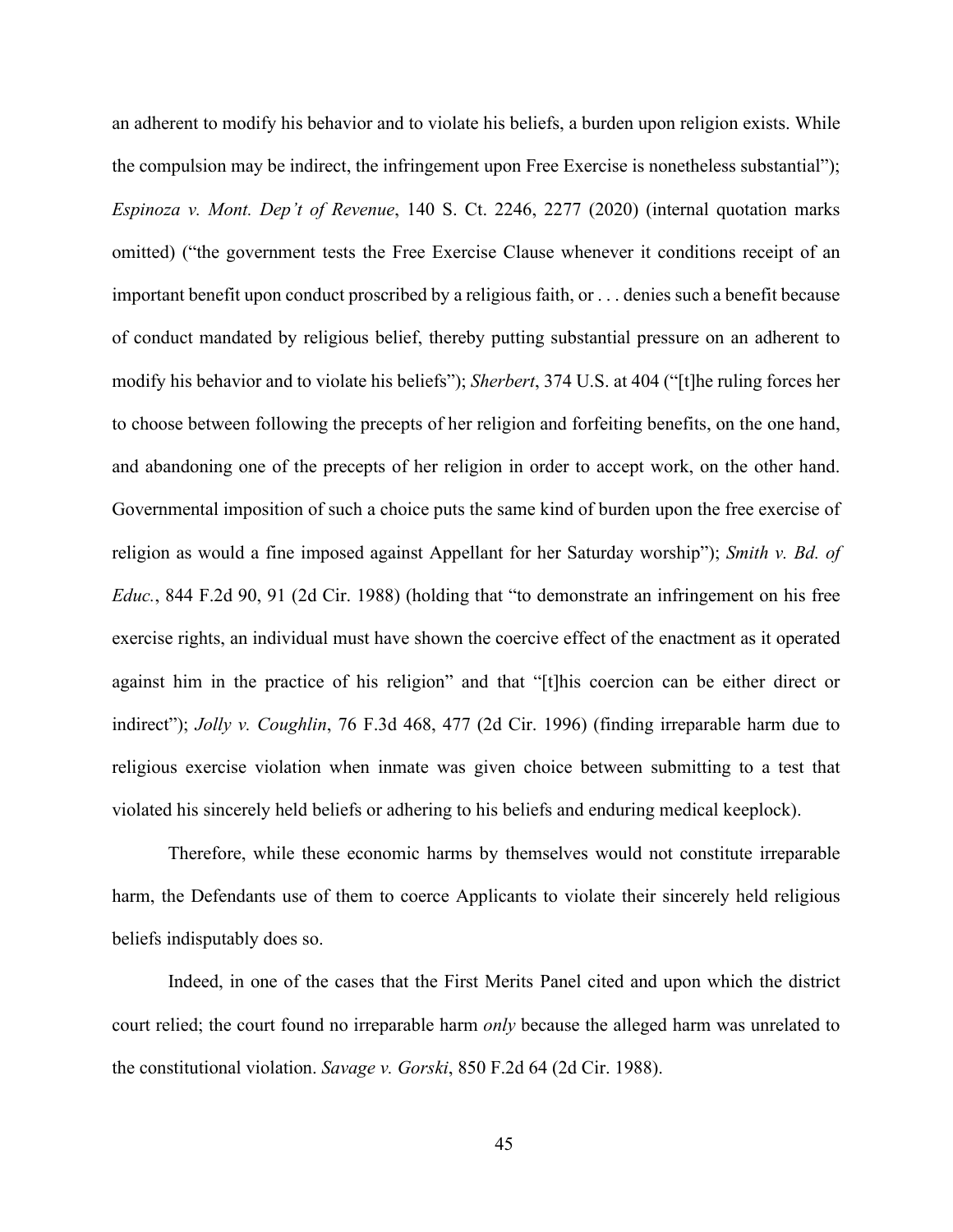Here, the source of the Applicants' chilled free exercise rights is the coercive termination deadline of February 14 Applicants seek to stay, and the distressing choice Applicants are forced to make between faith and job. Irreparable harm therefore exists, and there is no question that this prong is satisfied.

#### **III. The equities and the public interest favor a stay**

<span id="page-56-2"></span><span id="page-56-0"></span>Typically, "the movant must show that the harm which he would suffer from the denial of his motion is 'decidedly' greater than the harm his opponent would suffer if the motion was granted." *Buff. Forge Co. v. Ampco-Pitt. Corp.*, 638 F.2d 568, 569 (2d Cir. 1981). But in a First Amendment case, the balance of hardships is entirely one-sided because "the Government does not have any interest in enforcing an unconstitutional law." *N.Y. Progress & Prot. PAC v. Walsh*, 733 F.3d 483, 488 (2d Cir. 2013). In any event, given the fact that COVID positive teachers are being invited back into the schools as well as the schizophrenic "scientific" COVID standards, the ever-changing executive orders, the disparate rules for different classes or groups of people, and the chaotic stab-in-the-dark enforcement "procedures," the equities weigh heavily in favor of the tried and true First Amendment and the ability for Applicants and their families to have health insurance, to earn a living, and to live comfortably with their faith.

<span id="page-56-3"></span><span id="page-56-1"></span>Further, a preliminary injunction is in the public interest, as "securing First Amendment Rights is in the public interest." *Id.; Gallagher v. N.Y. State Bd. of Elections*, 477 F. Supp. 3d 19, 50 (S.D.N.Y. 2020) ("securing First Amendment rights is in the public interest") (internal quotation marks and alteration omitted). Furthermore, where Respondents failed to "demonstrate that public health would be imperiled if less restrictive measures were imposed," the public interest favors granting injunctive relief. *Roman Catholic Diocese*, 141 S. Ct. at 68; *Agudath Isr.*, 983 F.3d